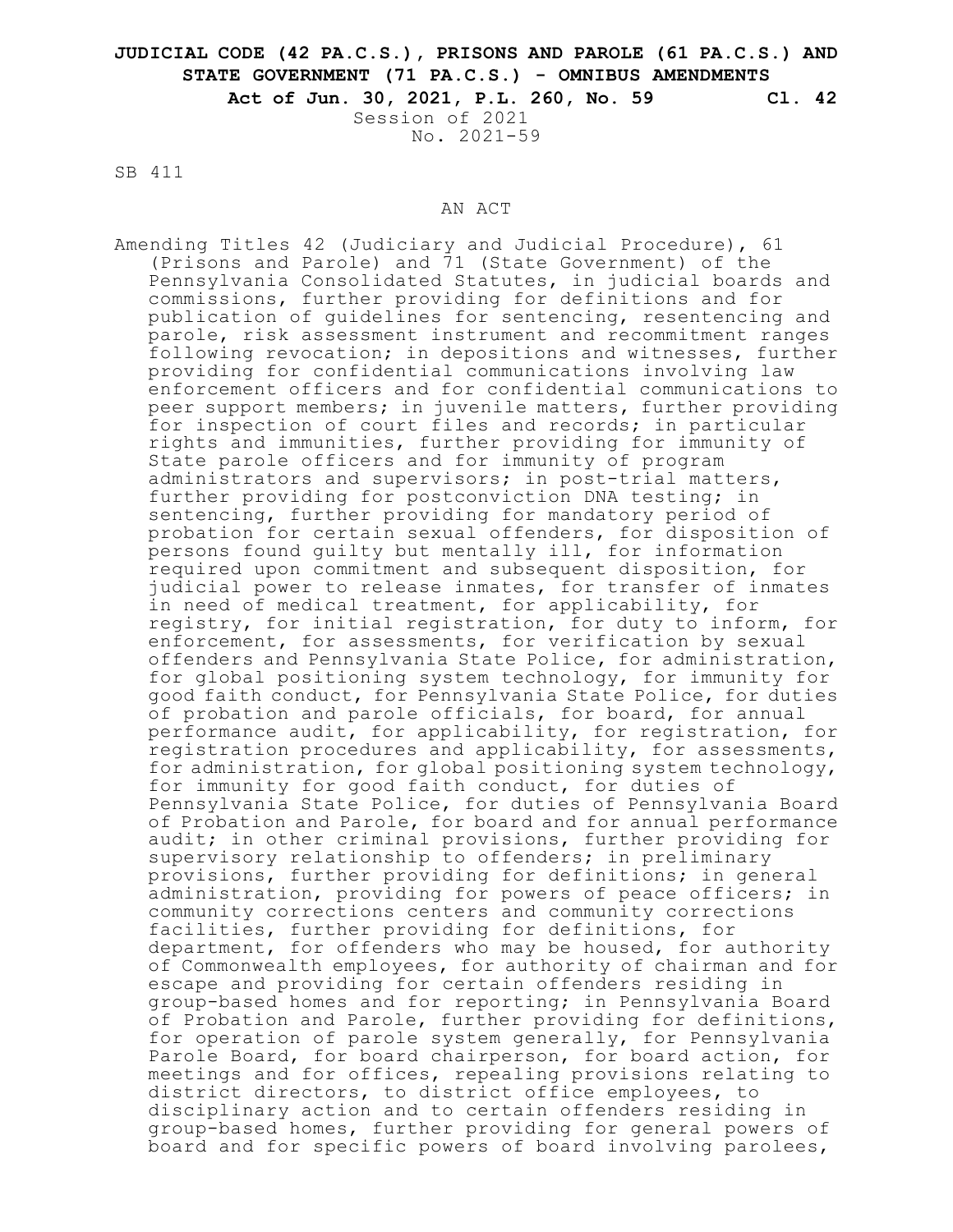repealing provisions relating to probation services, further providing for sentencing court to transmit records to board, for general criteria for parole by court, for right of access to inmates, for parole power, for violation of terms of parole, for parole procedure, for victim statements, testimony and participation in hearing, for general rules and special regulations and for early parole of inmates subject to Federal removal order and repealing provisions relating to definitions, to status as peace officers and to supervisory relationship to offenders; providing for supervision of offenders and for agents; in county probation officers' firearm education and training, further providing for definitions; in Interstate Compacts, further providing for Interstate Compact for the Supervision of Adult Offenders application fee, for deputization and for supervision of persons paroled by other states; providing for Board of Pardons; in preliminary provisions relating to retirement for State employees and officers, further providing for definitions; conferring powers and imposing duties on the Department of Corrections; providing for the transfer of functions, powers and duties of the Pennsylvania Board of Probation and Parole and for appropriations for the Office of Victim Advocate; making related repeals; and making editorial changes.

The General Assembly of the Commonwealth of Pennsylvania hereby enacts as follows:

Section 1. The definition of "board" in section 2151.1 of Title 42 of the Pennsylvania Consolidated Statutes is amended to read:

§ 2151.1. Definitions.

\* \* \*

The following words and phrases when used in this subchapter shall have the meanings given to them in this section unless the context clearly indicates otherwise:

"Board." The Pennsylvania [Board of Probation and] Parole **Board**.

\* \* \*

Section 2. Sections 2155(a)(1) introductory paragraph and (vi), 5950(d), 5952(d), 6307(a)(6.5), 8332.7, 8340, 9543.1(f)(6), 9718.5(d) and 9727(a), (b)(1), (c) and (f)(3) of Title 42 are amended to read:

§ 2155. Publication of guidelines for sentencing, resentencing and parole, risk assessment instrument and recommitment ranges following revocation.

(a) General rule.--The commission shall:

(1) Prior to adoption, publish in the Pennsylvania Bulletin all proposed sentencing guidelines, resentencing guidelines following revocation of probation, [county intermediate punishment and State intermediate punishment] **guidelines for restrictive conditions of probation**, parole guidelines, risk assessment instrument and recommitment ranges following revocation by the board of paroles granted, and hold public hearings not earlier than 30 days and not later than 60 days thereafter to afford an opportunity for the following persons and organizations to testify: \* \* \*

(vi) [State Board of Probation and] **Pennsylvania** Parole **Board**.

<sup>§</sup> 5950. Confidential communications involving law enforcement officers.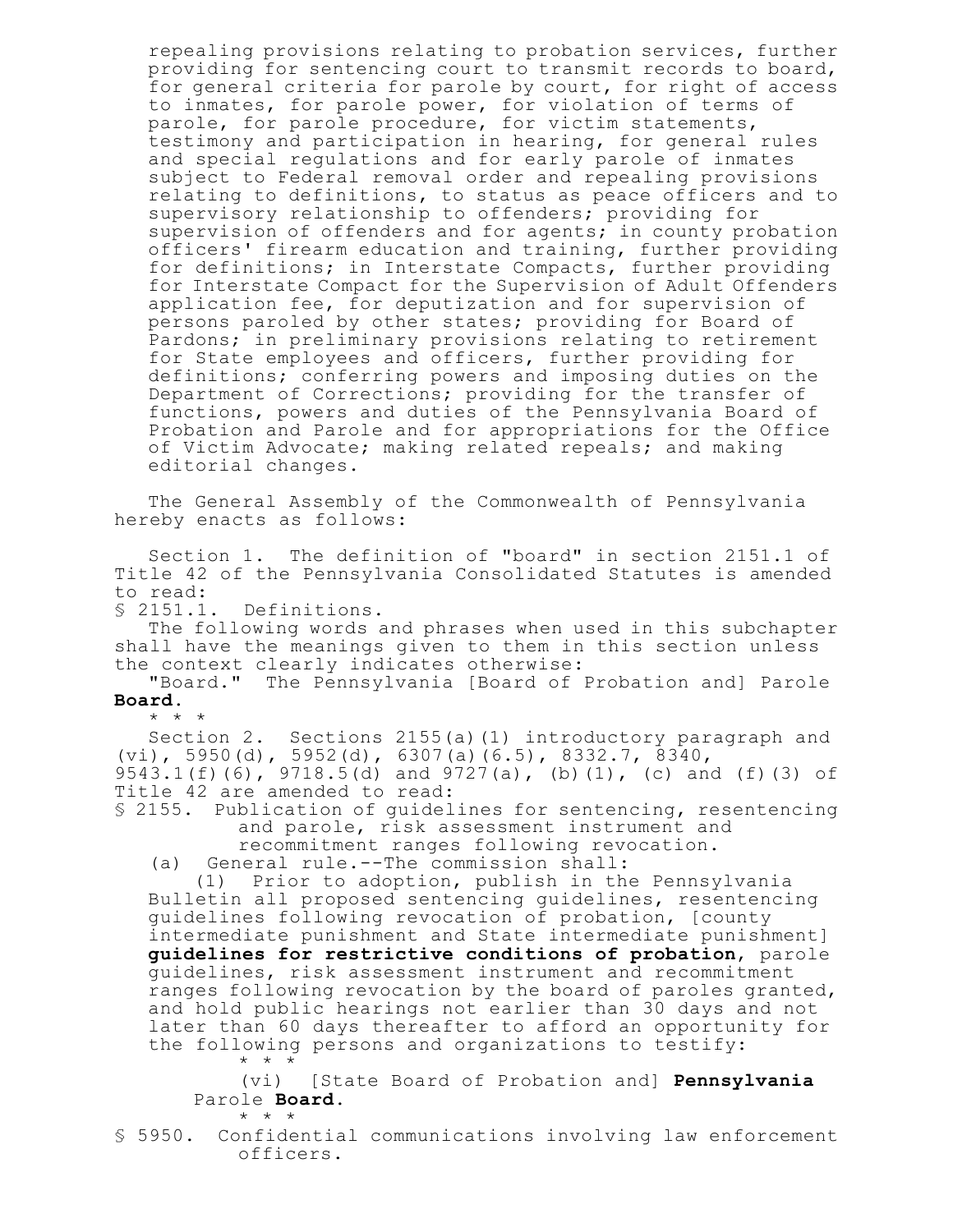\* \* \*

(d) Definitions.--As used in this section, the following words and phrases shall have the meanings given to them in this subsection:

"Coparticipant." An individual who participates in a group critical incident stress management team intervention.

"Critical incident." A situation responded to by a law enforcement officer which presents or involves either the death or serious bodily injury of an individual or the imminent potential of such death or serious bodily injury, or any situation faced by a law enforcement officer in the course of duty which causes or may cause the law enforcement officer to experience unusually strong negative emotional reactions.

"Critical Incident Stress Management Network." A network that meets the requirements of membership with the Pennsylvania Voluntary Critical Incident Stress Management Network as administered by the Department of Health and is registered with the International Critical Incident Stress Foundation.

"Critical incident stress management services."

Consultation, risk assessment, education, intervention, briefing, defusing, debriefing, onsite services, referral and other crisis intervention services provided by a critical incident stress management team to a law enforcement officer prior to, during or after a critical incident.

"Critical incident stress management team member." An individual who is specially trained to provide critical incident stress management services as a member of a police agency or organization critical incident stress management team that holds membership in the Commonwealth's critical incident stress management network.

"Government unit." The General Assembly and its officers and agencies; the Governor and the departments, boards, commissions, authorities and officers and agencies of the Commonwealth or other instrumentalities thereof; any political subdivision, municipality, school district or other local authority and the departments, boards, commissions, authorities and officers and agencies of such political subdivisions or other instrumentalities thereof; and any court or other officer or agency of the unified judicial system or instrumentality thereof.

"Law enforcement officer." Any of the following:

(1) A member of the Pennsylvania State Police.

(2) Any enforcement officer or investigator employed by the Pennsylvania Liquor Control Board.

(3) A parole agent[, enforcement officer and investigator of the Pennsylvania Board of Probation and Parole] **of the Department of Corrections**.

(4) A Capitol Police officer.

(5) A Department of Conservation and Natural Resources

ranger.<br>(6) A drug enforcement agent of the Office of Attorney General whose principal duty is the enforcement of the drug laws of this Commonwealth and a special agent of the Office of Attorney General whose principal duty is the enforcement

of the criminal laws of this Commonwealth.<br>(7) Any member of a port authority or Any member of a port authority or other authority police department.

(8) Any police officer of a county, region, city, borough, town or township.

(9) Any sheriff or deputy sheriff.

(10) A member of the Pennsylvania Fish Commission.

(11) A Pennsylvania Wildlife Conservation Officer.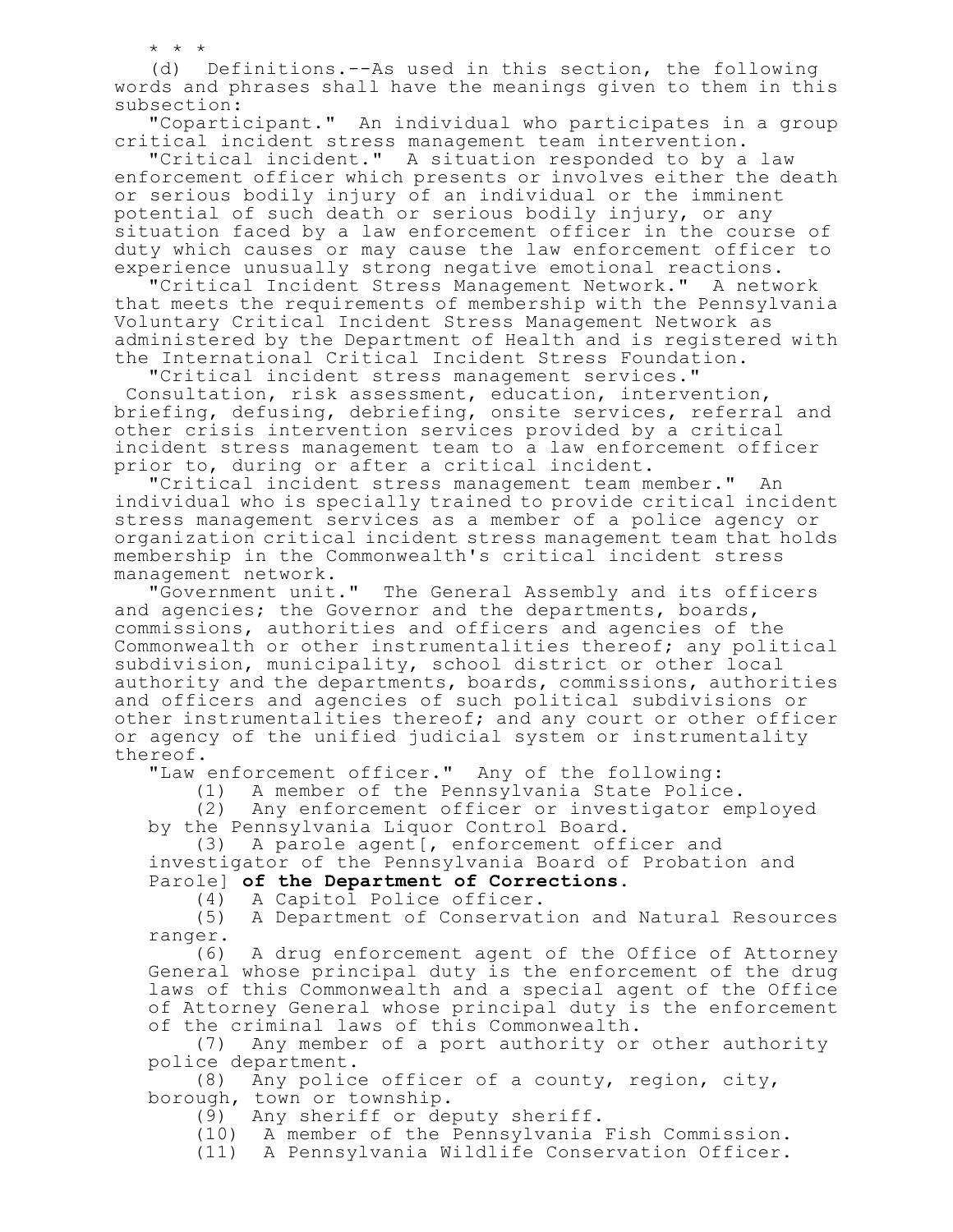(12) A member of a campus police force with the power to arrest under section 2416 of the act of April 9, 1929 (P.L.177, No.175), known as The Administrative Code of 1929. As used in this paragraph, the term "campus police" has the meaning given in section 302 of the act of November 29, 2004 (P.L.1383, No.180), known as the Uniform Crime Reporting Act.

(13) A member of the Fort Indiantown Gap Police Force. § 5952. Confidential communications to peer support members. \* \* \*

(d) Definitions.--As used in this section, the following words and phrases shall have the meanings given to them in this subsection:

"Coparticipant." An individual who participates in the provision of peer support services.

"Government unit." The General Assembly and its officers and agencies; the Governor and the departments, boards, commissions, authorities and officers and agencies of the Commonwealth or other instrumentalities thereof; any political subdivision, municipality, school district, local authority and the departments, boards, commissions, authorities and officers and agencies of such political subdivisions or other instrumentalities thereof; and any court or other officer or agency of the unified judicial system or instrumentality thereof.

"Law enforcement officer." Any of the following:

(1) A member of the Pennsylvania State Police.

(2) Any enforcement officer or investigator employed by the Pennsylvania Liquor Control Board.

(3) A parole agent[, enforcement officer and investigator of the Pennsylvania Board of Probation and Parole] **of the Department of Corrections**.

(4) A Capitol Police officer.

(5) A Department of Conservation and Natural Resources ranger.

(6) A drug enforcement agent of the Office of Attorney General whose principal duty is the enforcement of the drug laws of this Commonwealth and a special agent of the Office of Attorney General whose principal duty is the enforcement of the criminal laws of this Commonwealth.

(7) Any member of a port authority or other authority police department.

(8) Any police officer of a county, region, city, borough, town or township.

(9) Any sheriff or deputy sheriff.

(10) A member of the Pennsylvania Fish and Boat Commission.

(11) A Pennsylvania Wildlife Conservation Officer.

(12) A member of a campus police force with the power to arrest under section 2416 of the act of April 9, 1929 (P.L.177, No.175), known as The Administrative Code of 1929. As used in this paragraph, the term "campus police" has the meaning given in section 302 of the act of November 29, 2004 (P.L.1383, No.180), known as the Uniform Crime Reporting Act.

(13) A member of the Fort Indiantown Gap Police Force. "Peer support member." A law enforcement officer who:

(1) Is assigned by a law enforcement agency.

(2) Receives a minimum of 24 hours of basic training in peer services, including listening, assessment and referral skills and basic critical incident stress management.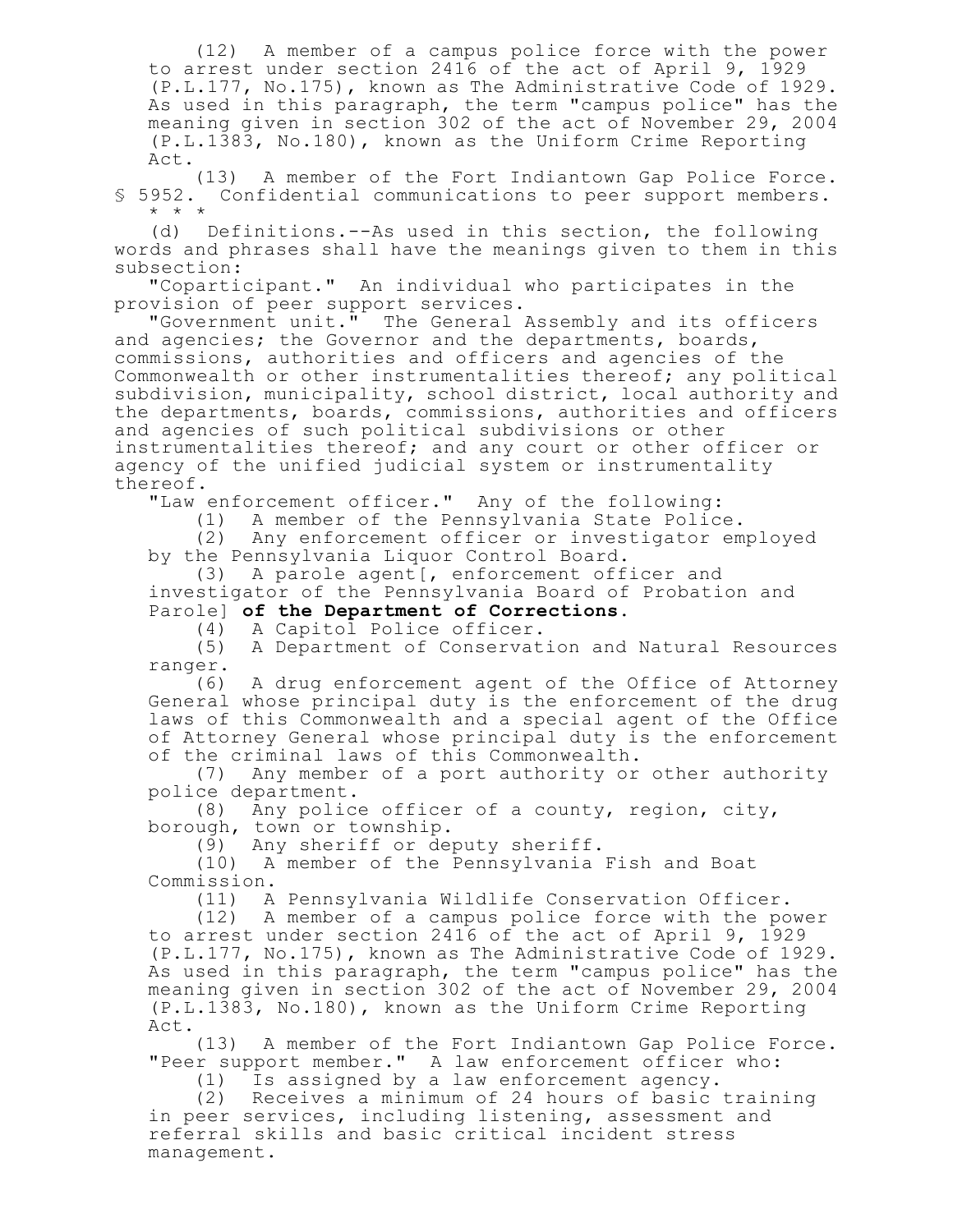(3) Receives eight hours of continuing training each year.

(4) May be supervised by licensed psychologists.

§ 6307. Inspection of court files and records.

(a) General rule.--All files and records of the court in a proceeding under this chapter are open to inspection only by: \* \* \*

(6.5) The Department of [Public Welfare] **Human Services** for use in determining whether an individual named as the perpetrator of an indicated report of child abuse should be expunged from the Statewide database.  $\star$   $\star$   $\star$ 

§ 8332.7. Immunity of State parole officers.

(a) Assistance of law enforcement personnel.--In addition to the provisions of [section 27 of the act of August 6, 1941 (P.L.861, No.323), referred to as the Pennsylvania Board of Probation and Parole Law,] **61 Pa.C.S. § 6181 (relating to status as peace officers)** or any other law, any parole officer appointed by the [Pennsylvania Board of Probation and Parole] **Department of Corrections** who, after obtaining permission in advance from a person authorized by the [Pennsylvania Board of Probation and Parole] **Secretary of Corrections**, assists Federal, State or local law enforcement officers or agents or county probation officers in the lawful performance of their duties shall be considered to be acting within the scope of his official duty for all purposes of law and shall enjoy any benefit or immunity conferred upon an employee of the Commonwealth.

(b) Assistance of criminal victims.--In addition to any other immunity provided by law, any parole officer appointed by the [Pennsylvania Board of Probation and Parole] **Secretary of Corrections** who is entitled to immunity under section 8331.3 (relating to criminal victim aid good Samaritan civil immunity) as a result of providing assistance to a victim of a crime shall be considered to be acting within the scope of his official duty while providing assistance to the victim for all purposes of law and shall enjoy any benefit or immunity conferred upon an employee of the Commonwealth.

§ 8340. Immunity of program administrators and supervisors. Any probation officer or agent of the [Pennsylvania Board of Probation and Parole] **Department of Corrections** and any public service or charitable agency or organization or political subdivision, or any official or employee thereof, supervising or administering any restitution or community service program approved by the court of common pleas or the [Pennsylvania Board of Probation and Parole] **Department of Corrections** shall be immune from any civil action for damages brought by or on behalf of any person involved in the program or damages caused by any person involved in the program. Nothing in this section shall be construed to limit or otherwise affect or preclude liability resulting from gross negligence or intentional misconduct or reckless misconduct.

§ 9543.1. Postconviction DNA testing.

\* \* \*

(f) Posttesting procedures.--

\* \* \*

(6) If DNA testing conclusively identifies the DNA profile of the applicant on probative and inculpatory evidence, the court shall dismiss the petition and may make any further orders that are appropriate. An order under this paragraph may: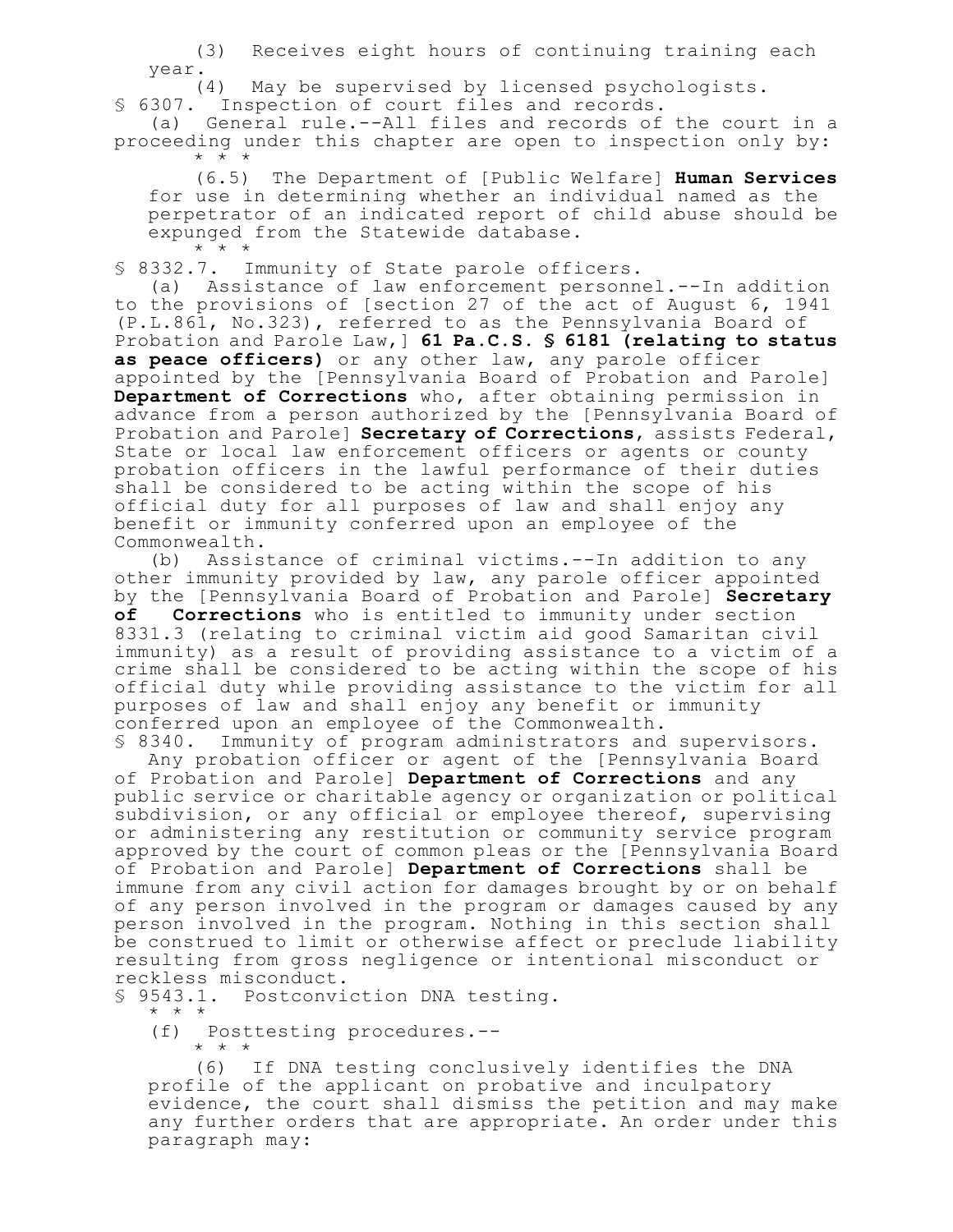(i) direct that the Pennsylvania [Board of Probation and] Parole **Board** be notified of the test results; or (ii) mandate that the applicant's DNA profile be added to the Commonwealth's convicted offender database. \* \* \*

§ 9718.5. Mandatory period of probation for certain sexual offenders.

\* \* \*

(d) Direct supervision.--Nothing under this section shall limit the court's authority to direct supervision by the [Pennsylvania Board of Probation and Parole] **Department of Corrections** by special order as provided under 61 Pa.C.S. § [6133(a)] **6172(a)** (relating to probation services). § 9727. Disposition of persons found guilty but mentally ill.

(a) Imposition of sentence.--A defendant found guilty but mentally ill or whose plea of guilty but mentally ill is accepted under the provisions of 18 Pa.C.S. § 314 (relating to guilty but mentally ill) may have any sentence imposed on him which may lawfully be imposed on any defendant convicted of the same offense. Before imposing sentence, the court shall hear testimony and make a finding on the issue of whether the defendant at the time of sentencing is severely mentally disabled and in need of treatment pursuant to the provisions of the act of July 9, 1976 (P.L.817, No.143), known as the ["Mental] **Mental** Health Procedures [Act."] **Act.**

(b) Treatment.--

(1) An offender who is severely mentally disabled and in need of treatment at the time of sentencing shall, consistent with available resources, be provided such treatment as is psychiatrically or psychologically indicated for his mental illness. Treatment may be provided by the [Bureau of Correction] **Department of Corrections**, by the county or by the Department of [Public Welfare] **Human Services** in accordance with the ["Mental] **Mental** Health Procedures [Act."] **Act.**

\* \* \*

(c) Discharge report.--When a treating facility designated by either the [Bureau of Correction] **Department of Corrections** or the Department of [Public Welfare] **Human Services** discharges such a defendant from treatment prior to the expiration of his maximum sentence, that treating facility shall transmit to the Pennsylvania [Board of Probation and] Parole **Board**, the correctional facility or county jail to which the offender is being returned and the sentencing judge a report on the condition of the offender together with the reasons for its judgments, which describes:

- (1) The defendant's behavior.
- (2) The course of treatment.<br>(3) The potential for recurre
- The potential for recurrence of the behavior.
- (4) The potential for danger to himself or the public.

(5) Recommendations for future treatment.

\* \* \*

(f) Probation.--

\* \* \*

(3) Treatment shall be provided by an agency approved by the Department of [Public Welfare] **Human Services** or, with the approval of the sentencing court and at individual expense, by private agencies, private physicians or other mental health personnel. A mental health status report, containing the information set forth in subsection (c), shall be filed with the probation officer and the sentencing court every three months during the period of probation. If a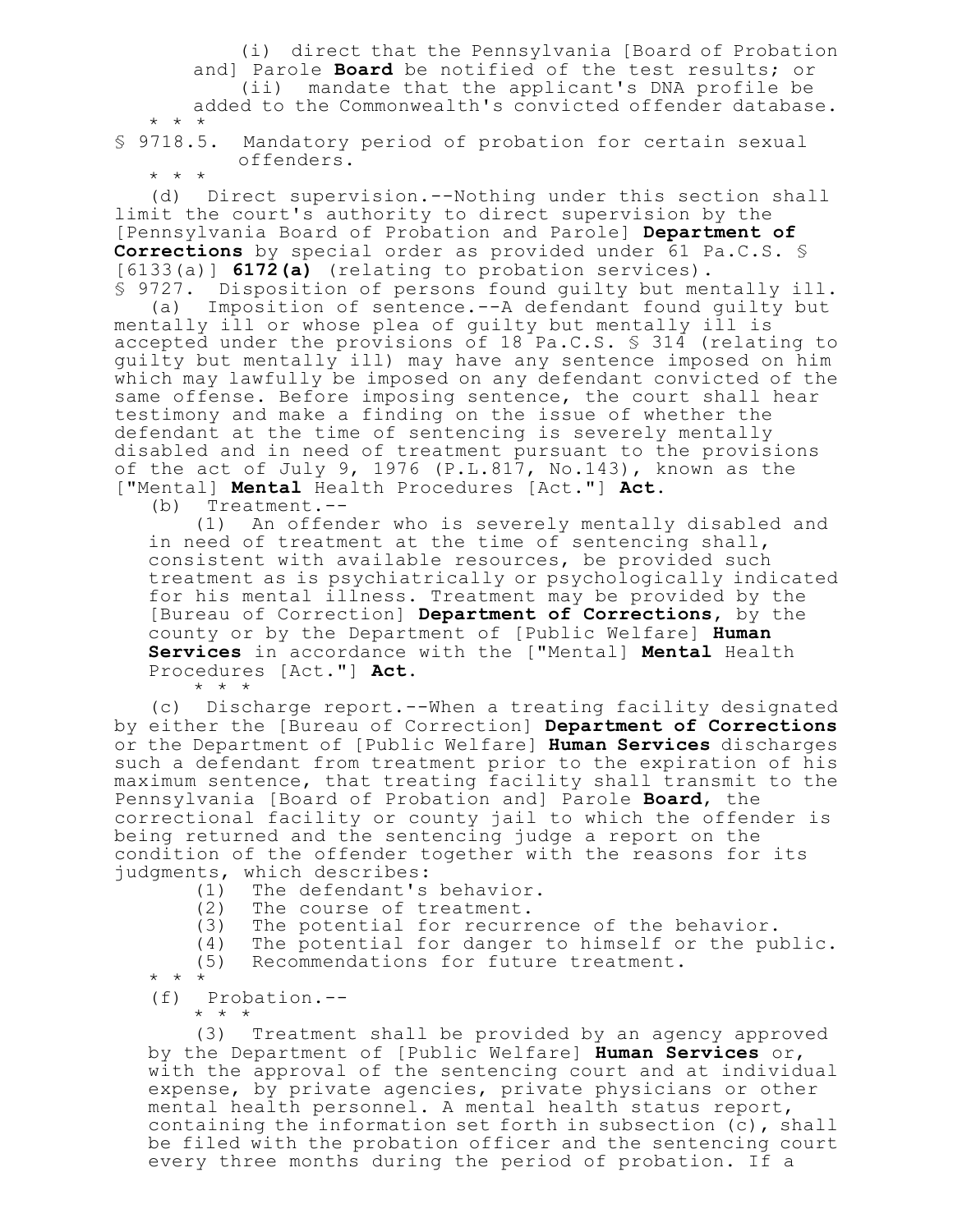motion on a petition to discontinue probation is made by the defendant, the probation officer shall request a report as specified from the treating facility.

Section 3. Section  $9764(e)$ ,  $(f)$ ,  $(h)$ ,  $(i)$  and  $(k)$  of Title 42 are amended to read:<br>§ 9764. Information ree

Information required upon commitment and subsequent disposition.

 $* * * *$ <br>(e) Release by Department of Corrections.--Prior to the release of an inmate from the Department of Corrections to State parole supervision, the Department of Corrections shall provide to the [Board of Probation and] **Pennsylvania** Parole **Board** the information contained in subsections (a)(1) and (2) and (b). (f) Release from county correctional facility to State

probation or parole.--

(1) Prior to the release of an inmate from a county correctional facility to State probation or parole supervision, the facility shall provide to the Department of Corrections and the Pennsylvania [Board of Probation and] Parole **Board** the information contained in subsections (a) and (b) with the exception of subsection (a)(5).

(2) Prior to the release of an inmate from a county correctional facility to State probation or parole supervision, the facility shall provide to the inmate his current medications as prescribed and any customary and necessary medical supplies as determined by the prescribing physician.

\* \* \*

(h) Record of inmate moneys.--Prior to the release of an inmate from the Department of Corrections to State parole supervision, the department shall provide to the [Board of Probation and] **Pennsylvania** Parole **Board** a record of any moneys paid by the inmate and any balance remaining towards satisfaction of restitution or any other court-ordered financial obligations. Prior to the release of an inmate from a county correctional facility to State parole supervision, the county correctional facility shall provide to the [Board of Probation and Parole] **Department of Corrections** a record of any moneys paid by the inmate and any balance remaining towards the satisfaction of restitution or any other court-ordered financial obligations. Prior to the release of an inmate from a county correctional facility to county parole supervision, the facility shall provide to the county probation department or other agent designated by the county commissioners of the county with the approval of the president judge of the county a record of any moneys paid by the inmate and any remaining balance towards the satisfaction of restitution and any other court-ordered financial obligations.

(i) Continuing payments.--The [Board of Probation and] **Pennsylvania** Parole **Board** shall require as a condition of parole that any inmate released to their supervision shall make continuing payments on restitution or any other court-ordered financial obligations. The sentencing court shall require as a condition of county parole that any inmate released to the supervision of the county probation department shall make continuing payments of restitution or any other court-ordered financial obligations.

\* \* \*

(k) Procedures.--The Department of Corrections and the Pennsylvania [Board of Probation and] Parole **Board** shall develop procedures to implement the provisions of this section.

\* \* \*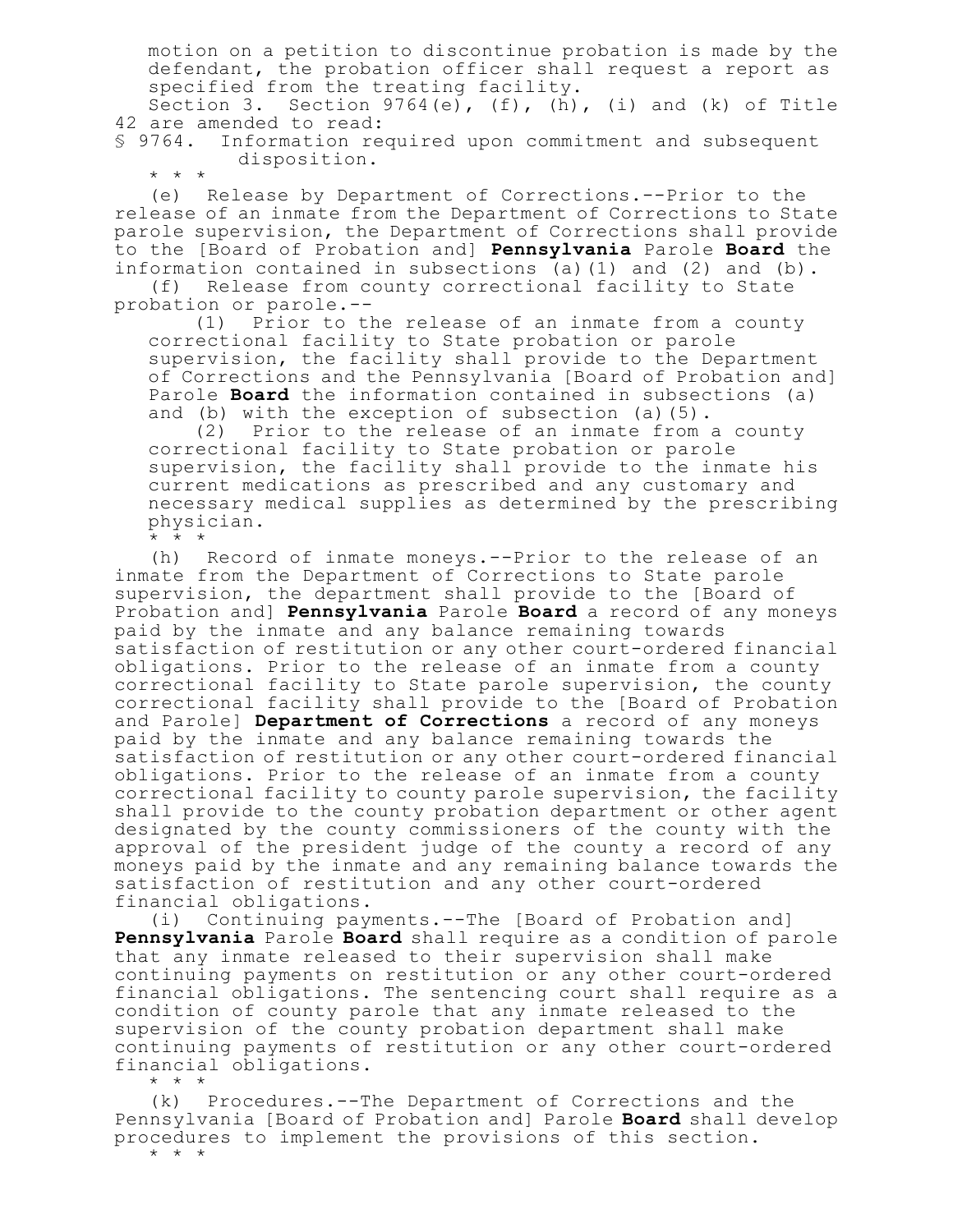Section 4. Sections 9776(a), 9777(d)(2), 9799.13(2), 9799.16(d), 9799.19(f), (k)(1) introductory paragraph and (iv) and  $(2)$ ,  $(1)(2)(iv)$  and  $(q)(2)$ , 9799.20 introductory paragraph, 9799.22(d), 9799.24(a), (b) introductory paragraph, (c), (e)(4) and (g), 9799.25(f)(4), 9799.29, 9799.30 and 9799.31(6) of Title 42 are amended to read:

§ 9776. Judicial power to release inmates.

(a) General rule.--Except as otherwise provided under this chapter or if the Pennsylvania [Board of Probation and] Parole **Board** has exclusive parole jurisdiction, a court of this Commonwealth or other court of record having jurisdiction may, after due hearing, release on parole an inmate in the county correctional institution of that judicial district. \* \* \*

§ 9777. Transfer of inmates in need of medical treatment. \* \* \*

(d) Notice.--

\* \* \*

(2) The sentencing court shall forward notice of any order entered under this section placing an inmate in a hospital, long-term care nursing facility or hospice care location to the hospital, long-term care nursing facility or hospice care location and to the Department of [Public Welfare] **Human Services**. \* \* \*

§ 9799.13. Applicability.

The following individuals shall register with the Pennsylvania State Police as provided in sections 9799.15 (relating to period of registration), 9799.19 (relating to initial registration) and 9799.25 (relating to verification by sexual offenders and Pennsylvania State Police) and otherwise comply with the provisions of this subchapter: \* \* \*

(2) A sexual offender who is an inmate in a State or county correctional institution of this Commonwealth, including a community corrections center or a community contract facility, is being supervised by the [Pennsylvania Board of Probation and Parole] **Department of Corrections** or county probation or parole, is subject to a sentence of intermediate punishment **or restrictive conditions of probation** or has supervision transferred pursuant to the Interstate Compact for Adult Supervision in accordance with section 9799.19(g). \* \* \*

§ 9799.16. Registry. \* \* \*

(d) Cooperation.--There shall be cooperation between the Pennsylvania State Police, State and county correctional institutions, the Pennsylvania [Board of Probation and] Parole **Board**, the county office of probation and parole, any court with jurisdiction over a sexual offender, the chief juvenile probation officer of the court, juvenile probation and parole and the Department of [Public Welfare] **Human Services** to ensure that the information set forth in subsections (b) and (c) is provided and placed in the registry. § 9799.19. Initial registration.

\* \* \*

(f) Initial registration if being supervised by Commonwealth under Interstate Compact for Adult Offender Supervision.--If an individual is in this Commonwealth and is being supervised by the [State Board of Probation and Parole] **Department of Corrections** or the county office of probation and parole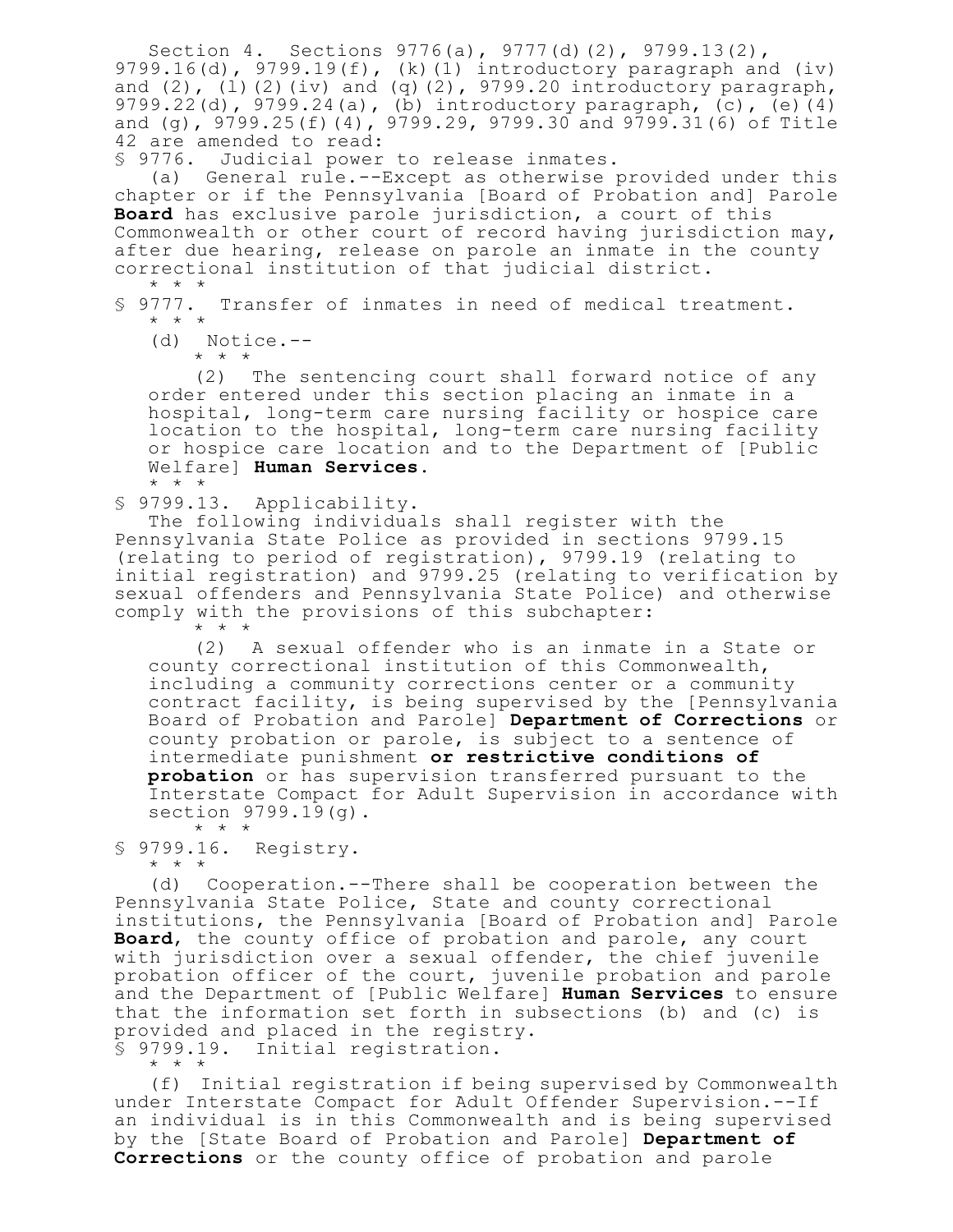pursuant to the Interstate Compact for Adult Offender Supervision, the following apply:

(1) If the individual is being supervised under the compact for committing a sexually violent offense which requires registration in another jurisdiction or foreign country whether or not the sexual offense is designated as a sexually violent offense, the individual shall provide the information set forth in section 9799.16(b) (relating to registry) to the appropriate official of the [State Board of Probation and Parole] **Department of Corrections** or the county office of probation and parole for inclusion in the registry. The appropriate official shall collect the information set forth in section 9799.16(b) and forward the information to the Pennsylvania State Police. The appropriate official shall, in addition, ensure that the information set forth in section 9799.16(c) is collected and forwarded to the Pennsylvania State Police. If the individual fails to provide the information in section 9799.16(b), the appropriate official of the [State Board of Probation and Parole] **Department of Corrections** or county office of probation and parole shall notify the Pennsylvania State Police.

(k) Registration if incarcerated within Commonwealth or by Federal court.--The following apply to an individual who committed a sexually violent offense:

\* \* \*

(1) If the individual is incarcerated in a Federal, State or county correctional facility, the individual shall provide the information specified in section 9799.16(b) to the appropriate official of the Federal, State or county correctional facility or the [Pennsylvania Board of Probation and Parole] **Department of Corrections** for inclusion in the registry before being released due to: \* \* \*

(iv) special probation supervised by the [Pennsylvania Board of Probation and Parole] **Department of Corrections**.

(2) For individuals described in paragraph (1), the appropriate official of the Federal, State or county correctional facility or the [Pennsylvania Board of Probation and Parole] **Department of Corrections** shall collect and forward the information specified in section 9799.16(b) to the Pennsylvania State Police. The appropriate official shall, in addition, ensure that the information specified in section 9799.16(c) is collected and forwarded to the Pennsylvania State Police. The information specified in section 9799.16(b) and (c) shall be included in the registry. With respect to individuals released under paragraph  $(1)$  (ii), (iii) or (iv), the State or county correctional facility shall not release the individual until the State or county correctional facility receives verification from the Pennsylvania State Police that the Pennsylvania State Police has received the information specified in section 9799.16(b) and (c). Verification may take place by electronic means. With respect to individuals released under paragraph  $(1)(i)$ , if the individual refuses to provide the information specified in section  $9799.16(b)$ , the State or county correctional facility shall notify the Pennsylvania State Police or the municipal police department with jurisdiction over the facility of the failure to provide the information and of the expected date, time and location of the release of the individual.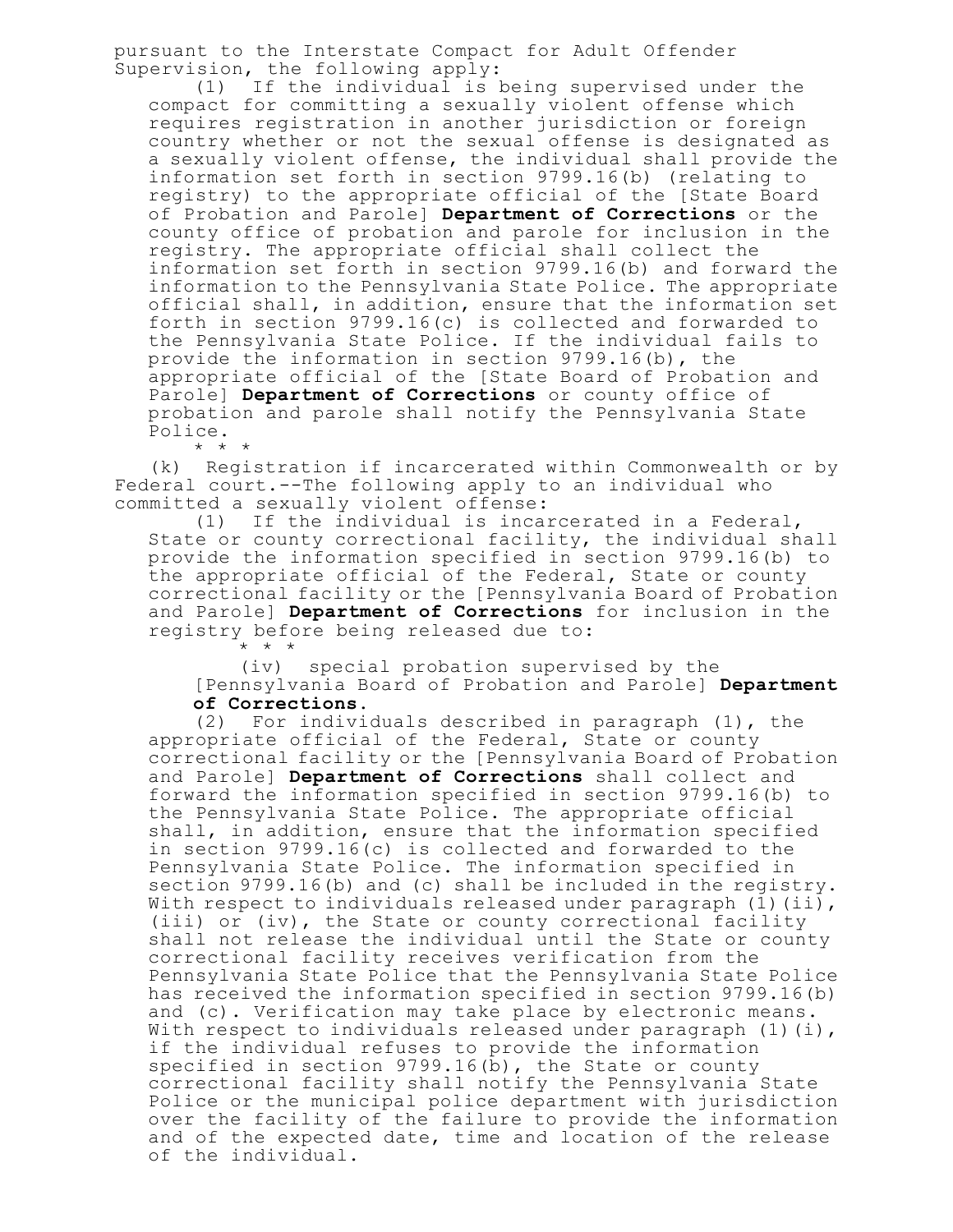(l) Registration if sentenced to a State or county correctional facility.--If the individual committed a sexually violent offense and is sentenced to a period of incarceration in a State or county correctional facility, the individual shall provide the information specified in section 9799.16(b) as follows:

\* \* \*

(2) If the individual is incarcerated in a State or county correctional facility, the correctional facility shall notify the Pennsylvania State Police, not more than 30 days in advance of, but not later than 10 days prior to, the individual's release from the correctional facility. The following apply: \* \* \*

(iv) In the case of parole, State [or county] intermediate punishment**, State drug treatment programs or restrictive conditions of probation** where the sentence is restrictive and the individual is sentenced to a period of incarceration in a State or county correctional facility or work release facility or special probation supervised by the [Pennsylvania Board of Probation and Parole] **Department of Corrections**, the correctional facility may not release the individual until the correctional facility receives verification from the Pennsylvania State Police that the Pennsylvania State Police has received the information specified in section 9799.16(b) and (c). Verification by the Pennsylvania State Police may occur by electronic means. \* \* \*

(q) Registration for State or county parolees.--  $*$  \*  $*$ 

(2) If the individual committed a sexually violent offense and is serving a sentence of State parole, the [Pennsylvania Board of Probation and Parole] **Department of Corrections** shall register the individual within 48 hours. The appropriate official of the [Pennsylvania Board of Probation and Parole] **Department of Corrections** shall collect the information specified in section 9799.16(b) from the individual and forward the information to the Pennsylvania State Police. The Pennsylvania State Police shall ensure that the information specified in section 9799.16(c) is collected. The information specified in section 9799.16(b) and (c) shall be included in the registry. If the individual fails to comply, the appropriate official of the [Pennsylvania Board of Probation and Parole] **Department of Corrections** shall notify the Pennsylvania State Police. § 9799.20. Duty to inform.

In order to implement the provisions of section 9799.19 (relating to initial registration), as appropriate, the Pennsylvania State Police, the court having jurisdiction over the sexual offender, the chief juvenile probation officer of the court and the appropriate official of the [Pennsylvania Board of Probation and Parole] **Department of Corrections**, county office of probation and parole, the Department of [Public Welfare] **Human Services** or a State or county correctional institution shall: \* \* \*

§ 9799.22. Enforcement.

\* \* \*

(d) Duty to inform Pennsylvania State Police.--In order to implement this subchapter, the court with jurisdiction over the sexual offender, the chief juvenile probation officer of the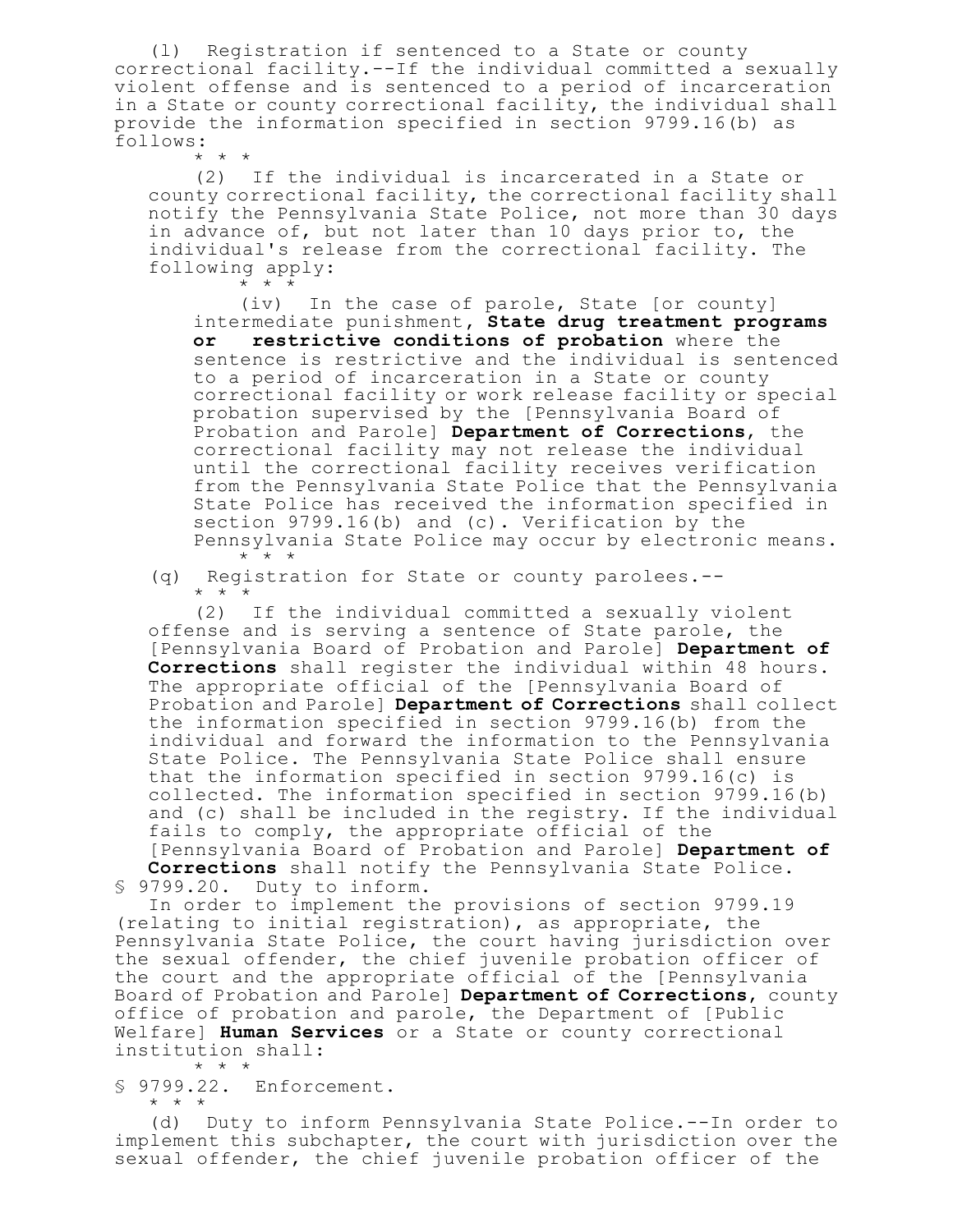court and the appropriate official of the [Pennsylvania Board of Probation and Parole] **Department of Corrections responsible for State parole supervision**, the county office of probation and parole, the Department of [Public Welfare] **Human Services** or a State or county correctional institution shall inform the Pennsylvania State Police if the individual refuses to provide the information required by this subchapter so that the Pennsylvania State Police may comply with this section. § 9799.24. Assessments.

(a) Order for assessment.--After conviction but before sentencing, a court shall order an individual convicted of a sexually violent offense to be assessed by the board. The order for an assessment shall be sent to the [administrative officer] **executive director** of the board within ten days of the date of conviction for the sexually violent offense.

(b) Assessment.--Upon receipt from the court of an order for an assessment, a member of the board as designated by the [administrative officer] **executive director** of the board shall conduct an assessment of the individual to determine if the individual should be classified as a sexually violent predator. The board shall establish standards for evaluations and for evaluators conducting the assessments. An assessment shall include, but not be limited to, an examination of the following: \* \* \*

(c) Release of information.--All State, county and local agencies, offices and entities in this Commonwealth, including juvenile probation officers, shall cooperate by providing copies of records and information as requested by the board in connection with the court-ordered assessment and the assessment requested by the Pennsylvania [Board of Probation and] Parole **Board** or the assessment of a delinquent child under section 6358 (relating to assessment of delinquent children by the State Sexual Offenders Assessment Board). For assessments of delinquent children conducted by the board pursuant to section 6358 from January 23, 2005, to December 19, 2012, all State, county and local agencies, offices and entities, including juvenile probation officers, are subject to the release of information requirements set forth in this subsection. \* \* \*

(e) Hearing.--

\* \* \*

(4) A copy of the order containing the determination of the court shall be immediately submitted to the individual, the district attorney, the Pennsylvania [Board of Probation and] Parole **Board**, the Department of Corrections, the board and the Pennsylvania State Police. \* \* \*

(g) Parole assessment.--The Pennsylvania [Board of Probation and] Parole **Board** may request of the board that an assessment of a sexual offender be conducted and that a report be provided to the Pennsylvania [Board of Probation and] Parole **Board** prior to considering a sexual offender for parole. \* \* \*

§ 9799.25. Verification by sexual offenders and Pennsylvania State Police.

\* \* \*

(f) Residents in group-based homes.-- \* \* \*

(4) As used in this subsection, the term "group-based home" has the meaning given to it in 61 Pa.C.S. § [6124(c)] **5007(c)** (relating to certain offenders residing in group-based homes).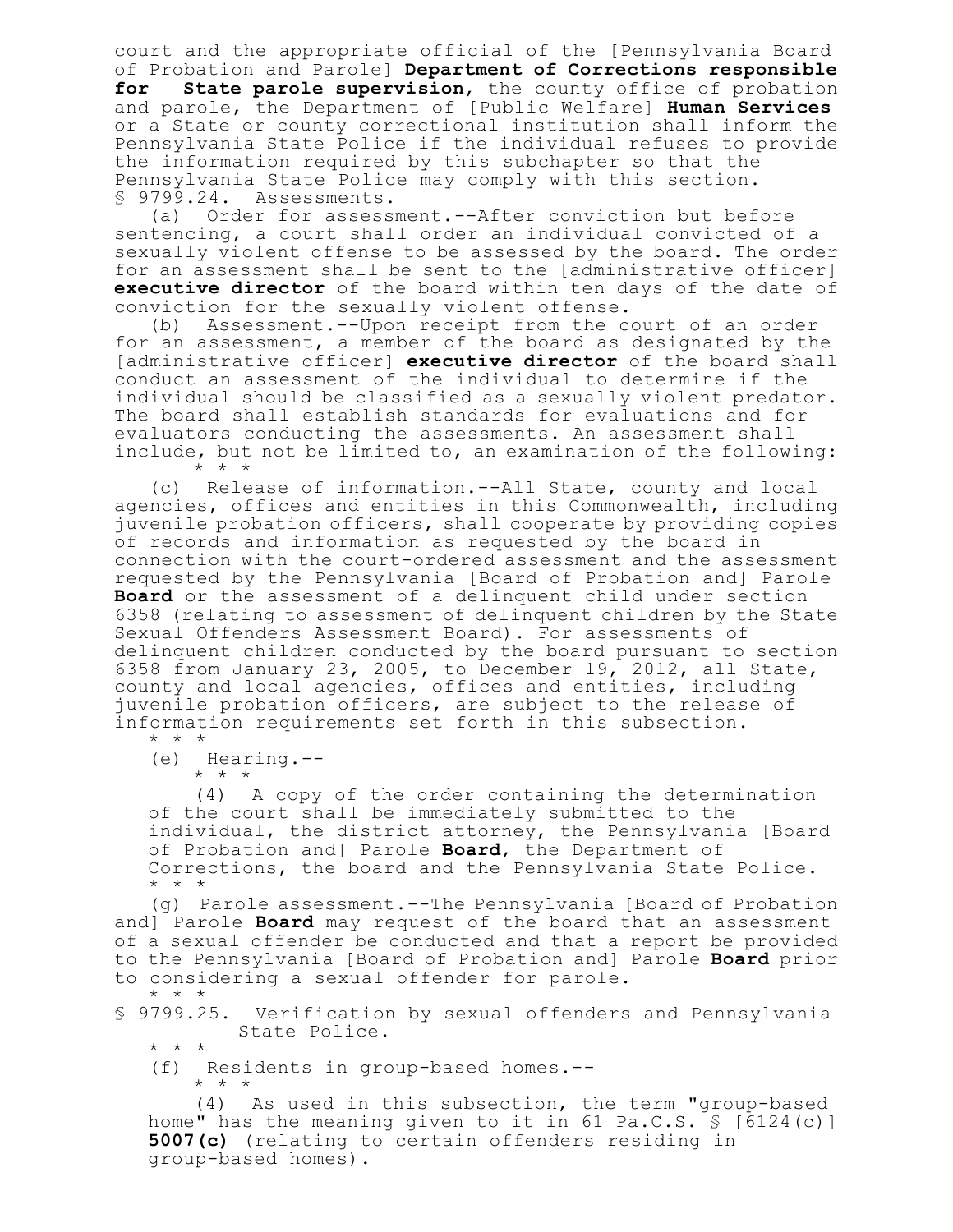§ 9799.29. Administration.

The Governor shall direct the Pennsylvania State Police, [the Pennsylvania Board of Probation and Parole,] the board, the Department of Corrections, the Department of Transportation and any other agency of the Commonwealth that the Governor deems necessary to collaboratively design, develop and implement an integrated and secure system of communication, storage and retrieval of information to assure the timely, accurate and efficient administration of this subchapter.

§ 9799.30. Global positioning system technology.

The Pennsylvania [Board of Probation and] Parole **Board, the Department of Corrections, the agents of the Department of Corrections** and county probation authorities may impose supervision conditions that include tracking through global positioning system technology.

§ 9799.31. Immunity for good faith conduct.

The following entities shall be immune from liability for good faith conduct under this subchapter:

\* \* \*

(6) The Pennsylvania [Board of Probation and] Parole **Board** and its agents and employees. \* \* \*

Section 5. Section 9799.32 heading and paragraphs (2), (7), (8) and (9) of Title 42 are amended to read:

### § 9799.32. Pennsylvania State Police **and Department of Corrections**.

The Pennsylvania State Police have the following duties: \* \* \*

(2) In consultation with the Department of Corrections, the Office of Attorney General, the Juvenile Court Judges' Commission, the Administrative Office of Pennsylvania Courts[, the Pennsylvania Board of Probation and Parole] and the chairman and minority chairman of the Judiciary Committee of the Senate and the chairman and minority chairman of the Judiciary Committee of the House of Representatives, to promulgate guidelines necessary for the general administration of this subchapter. These guidelines shall establish procedures to allow an individual subject to the requirements of this subchapter, including a transient, to fulfill these requirements at approved registration sites throughout this Commonwealth. The Pennsylvania State Police shall publish a list of approved registration sites in the Pennsylvania Bulletin and provide a list of approved registration sites in any notice sent to individuals required to register under this subchapter. An approved registration site shall be capable of submitting fingerprints, palm prints, DNA samples and any other information required electronically to the Pennsylvania State Police. The Pennsylvania State Police shall require that approved registration sites submit fingerprints utilizing the Integrated Automated Fingerprint Identification System or in another manner and in such form as the Pennsylvania State Police shall require. Approved registration sites shall not be limited to sites managed by the Pennsylvania State Police and shall include sites managed by local law enforcement agencies that meet the criteria for approved registration sites set forth in this paragraph. \* \* \*

(7) In consultation with the Department of Education and the [Pennsylvania Board of Probation and Parole,] **Department of Corrections ,** to promulgate guidelines directing licensed day-care centers, licensed preschool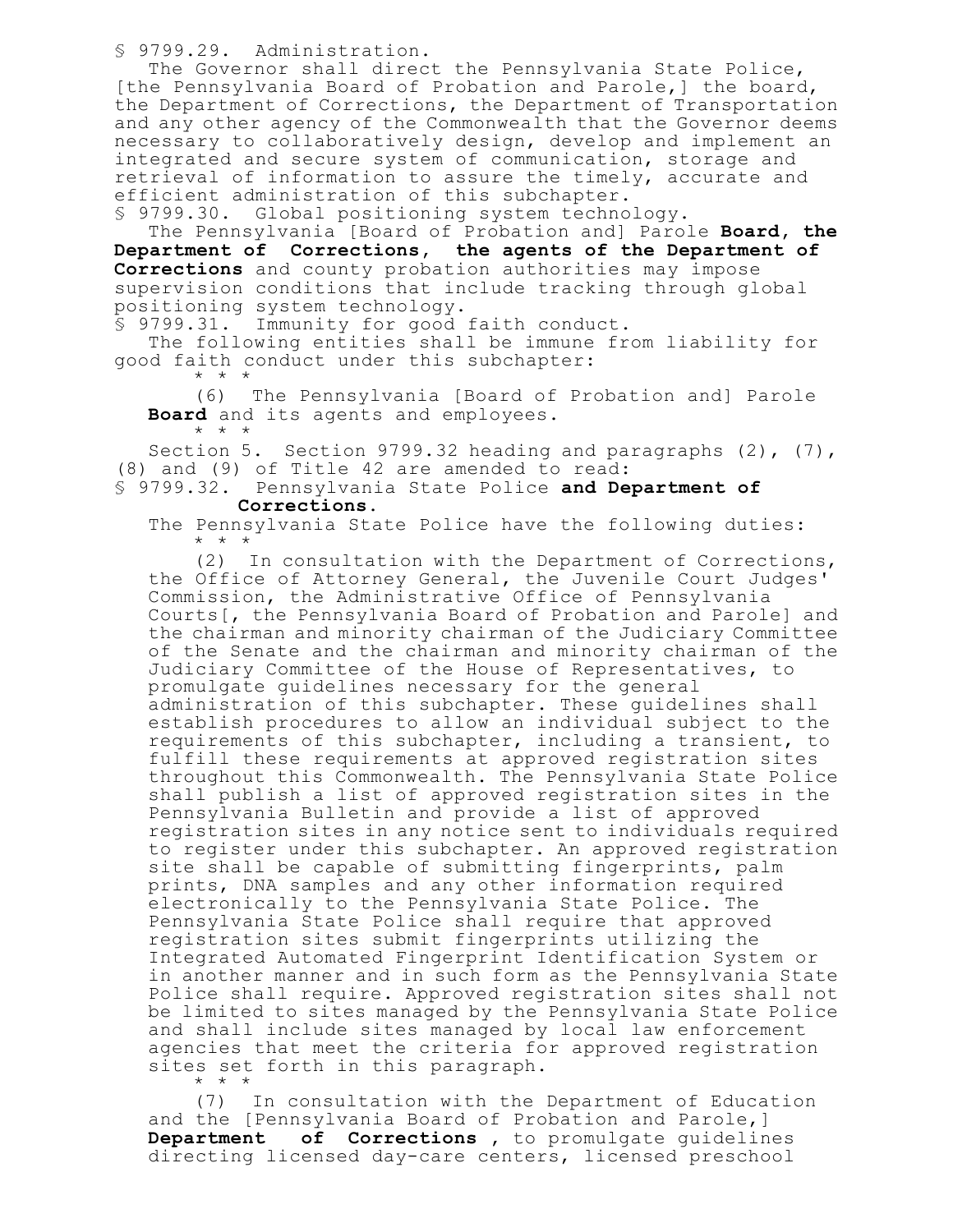programs, schools, universities and colleges, including community colleges, on the proper use and administration of information received under section 9799.27.

(8) In consultation with the Department of Corrections [and the Pennsylvania Board of Probation and Parole], to promulgate guidelines directing State and county correctional facilities and State and county probation and parole offices regarding the completion of information, including the taking of photographs, required by sexual offenders under this subchapter.

(9) In consultation with the Administrative Office of Pennsylvania Courts, the Department of [Public Welfare] **Human Services** and the Juvenile Court Judges' Commission, to promulgate guidelines regarding the completion of information required by juvenile offenders and sexually violent delinquent children under this subchapter. \* \* \*

Section 6. Sections 9799.33, 9799.35(e), 9799.38, 9799.54(a)(3), 9799.55(d)(4), 9799.56(a)(4)(i), 9799.58(c), (e)(4) and (g), 9799.64, 9799.65, 9799.66(6), 9799.67(2), (5) and (6), 9799.68, 9799.69(e), 9799.72 and 9912(e.1)(10) of Title 42 are amended to read:

§ 9799.33. Duties of **Department of Corrections and** probation and parole officials.

(a) Duties.--The [Pennsylvania Board of Probation and Parole,] **Department of Corrections ,** the county office of probation and parole and the chief juvenile probation officer of the court shall:

(1) Perform their respective duties set forth for the [Pennsylvania Board of Probation and Parole,] **Department of Corrections ,** the county office of probation and parole and the chief juvenile probation officer of the court in accordance with section 9799.19 (relating to initial registration).

(2) On a form prescribed by the Pennsylvania State Police, notify the Pennsylvania State Police each time a sexual offender is arrested, recommitted to a State or county correctional institution for a parole violation or incarcerated.

(b) Notification form.--The [Pennsylvania Board of Probation and Parole] **Department of Corrections** shall create a notification form which will inform [State and] county prison and probation and parole personnel how to inform sexual offenders of their duties under this subchapter. In addition, the [Pennsylvania Board of Probation and Parole] **Department of Corrections** shall apply for Federal funding as provided in the Adam Walsh Child Protection and Safety Act of 2006 (Public Law 109-248, 120 Stat. 587) to support and enhance programming using global satellite positioning system technology. § 9799.35. Board.

\* \* \*

(e) Staff.--[Support staff for the board shall be provided by the Pennsylvania Board of Probation and Parole.] **The board shall employ an executive director and other staff as necessary to carry out the board's duties under this chapter. The executive director shall direct the operations, management and administration of the board and organize and oversee the work of the staff. Legal counsel for the board shall be provided in accordance with the act of October 15, 1980 (P.L.950, No.164), known as the Commonwealth Attorneys Act. Upon request by the board, the Department of Corrections shall make**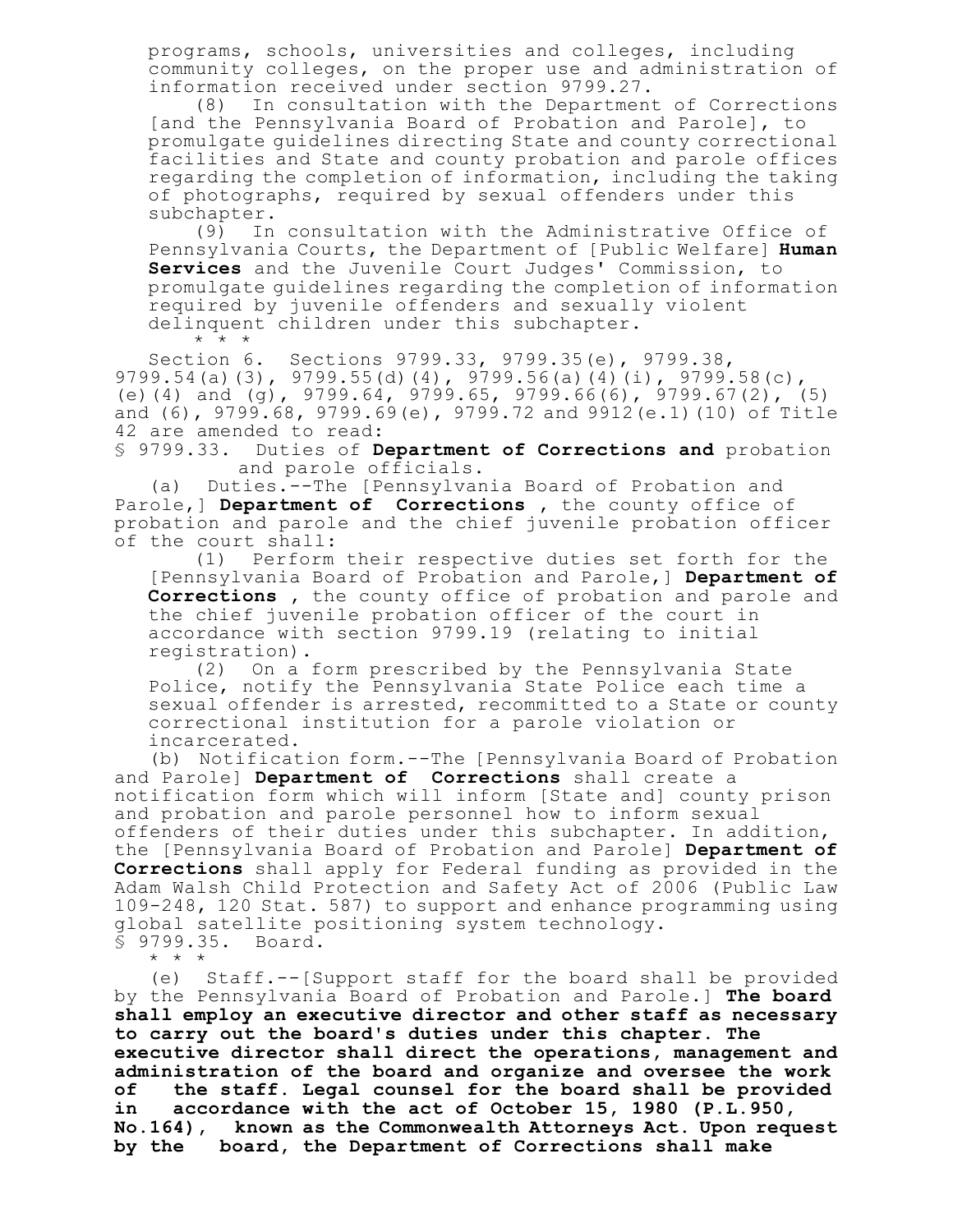# **available facilities, administrative support and other assistance to the board.**

§ 9799.38. Annual performance audit.

(a) Duties of the Attorney General.--The Attorney General has the following duties:

(1) To conduct a performance audit annually to determine compliance with the requirements of this subchapter and Subchapter I (relating to continued registration of sexual offenders) and any guidelines promulgated under this subchapter and Subchapter I. The audit shall, at a minimum, include a review of the practices, procedures and records of the Pennsylvania State Police, [the Pennsylvania Board of Probation and Parole, 1 the Department of Corrections, the board, the Administrative Office of Pennsylvania Courts and any other State or local agency the Attorney General deems necessary in order to conduct a thorough and accurate performance audit.

(2) To prepare an annual report of its findings and any action that it recommends be taken by the Pennsylvania State Police, [the Pennsylvania Board of Probation and Parole,] the Department of Corrections, the board, the Administrative Office of Pennsylvania Courts, other State or local agencies and the General Assembly to ensure compliance with this subchapter and Subchapter I. The first report shall be released to the general public no fewer than 18 months after December 20, 2012.

(3) To provide a copy of its report to the Pennsylvania State Police, [the Pennsylvania Board of Probation and Parole,] the Department of Corrections, the board, the Administrative Office of Pennsylvania Courts, State or local agencies referenced in the report, the chairman and the minority chairman of the Judiciary Committee of the Senate and the chairman and the minority chairman of the Judiciary Committee of the House of Representatives no fewer than 30 days prior to its release to the general public.

(b) Cooperation required.--Notwithstanding any other provision of law to the contrary, the Pennsylvania State Police, [the Pennsylvania Board of Probation and Parole,] the Department of Corrections, the board, the Administrative Office of Pennsylvania Courts, the Pennsylvania Commission on Sentencing and any other State or local agency requested to do so shall fully cooperate with the Attorney General and assist the Office of Attorney General in satisfying the requirements of this section. For purposes of this subsection, full cooperation shall include, at a minimum, complete access to unredacted records, files, reports and data systems.

§ 9799.54. Applicability.

(a) Registration.--The following individuals shall register with the Pennsylvania State Police as provided in this subchapter:

\* \* \*

(3) An individual who committed a sexually violent offense within this Commonwealth and is an inmate in a State or county correctional facility of this Commonwealth, including a community corrections center or a community contract facility, is being supervised by the [Pennsylvania Board of Probation and Parole] **Department of Corrections** or county probation or parole, is subject to a sentence of intermediate punishment or has supervision transferred under the Interstate Compact for Adult Supervision in accordance with section 9799.62(e) (relating to other notification). The individual shall register for the period of time under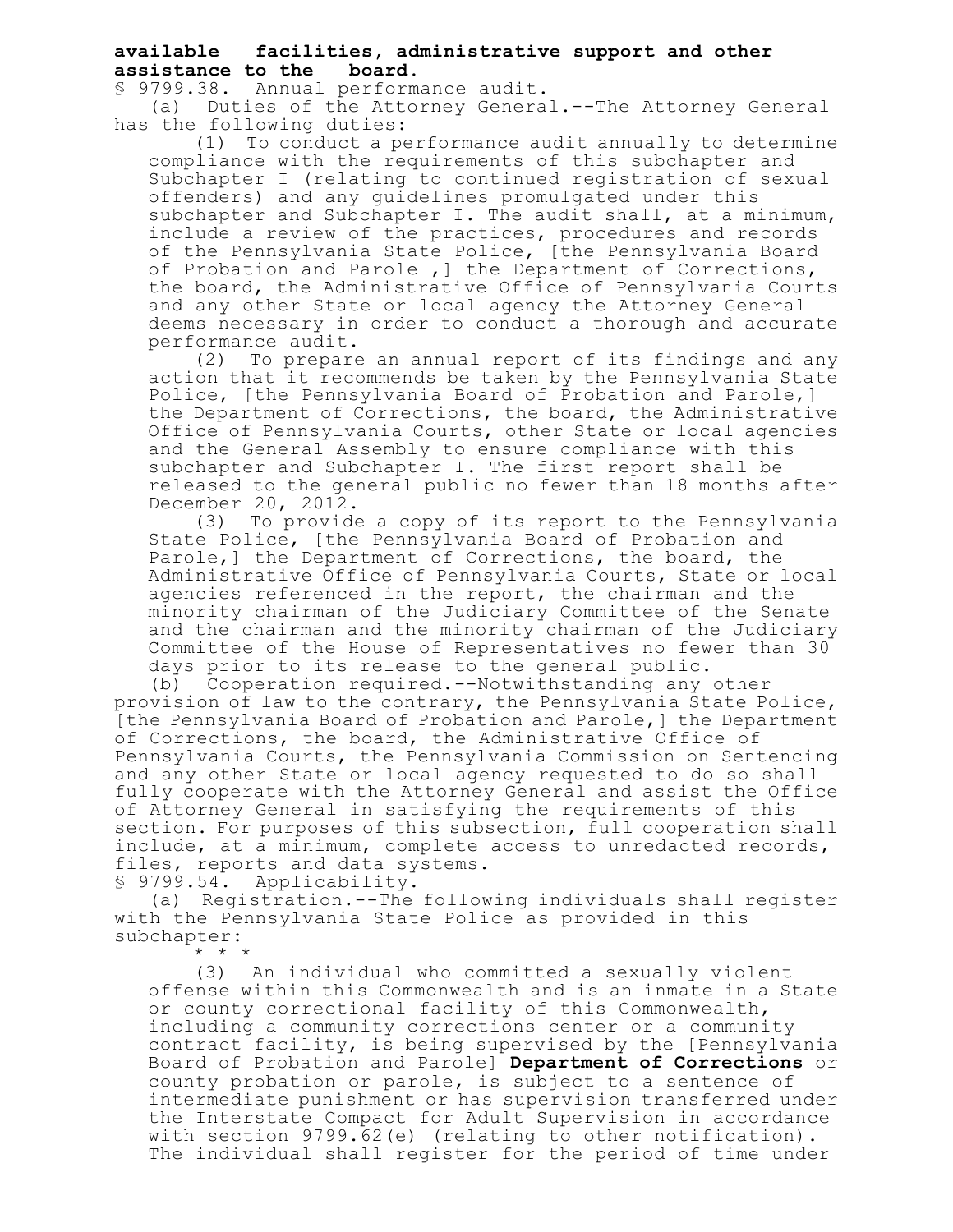section 9799.55, except that the period required in section 9799.55 shall be tolled for any period of time the individual is recommitted for a parole violation or sentenced to a term of imprisonment.  $\star$   $\star$   $\star$ 

# § 9799.55. Registration.

\* \* \*

(d) Residents in group-based homes.--

\* \* \*

(4) As used in this subsection, the term "group-based home" has the meaning given to it in 61 Pa.C.S. § [6124(c)] **5007(c)** (relating to certain offenders residing in group-based homes).

§ 9799.56. Registration procedures and applicability.

(a) Registration.--

\* \* \*

(4) This paragraph shall apply to all offenders and sexually violent predators:

(i) Where the offender or sexually violent predator was granted parole by the Pennsylvania [Board of Probation and] Parole **Board** or the court or is sentenced to probation or intermediate punishment, **probation with restrictions or is placed in the State drug treatment program,** the board or county office of probation and parole shall collect registration information from the offender or sexually violent predator and forward that registration information to the Pennsylvania State Police. The Department of Corrections or county correctional facility shall not release the offender or sexually violent predator until it receives verification from the Pennsylvania State Police that the Pennsylvania State Police have received the registration information. Verification by the Pennsylvania State Police may occur by electronic means, including e-mail or facsimile transmission. Where the offender or sexually violent predator is scheduled to be released from a State or county correctional facility because of the expiration of the maximum term of incarceration, the Department of Corrections or county correctional facility shall collect the information from the offender or sexually violent predator no later than 10 days prior to the maximum expiration date. The registration information shall be forwarded to the Pennsylvania State Police. \* \* \*

§ 9799.58. Assessments. \* \* \*

(c) Release of information.--All State, county and local agencies, offices or entities in this Commonwealth, including juvenile probation officers, shall cooperate by providing access to records and information as requested by the board in connection with the court-ordered assessment and the assessment requested by the Pennsylvania [Board of Probation and] Parole **Board** or the assessment of a delinquent child under section 6358 (relating to assessment of delinquent children by the State Sexual Offenders Assessment Board). \* \* \*

(e) Hearing.--

\* \* \*

(4) A copy of the order containing the determination of the court shall be immediately submitted to the individual, the district attorney, the Pennsylvania [Board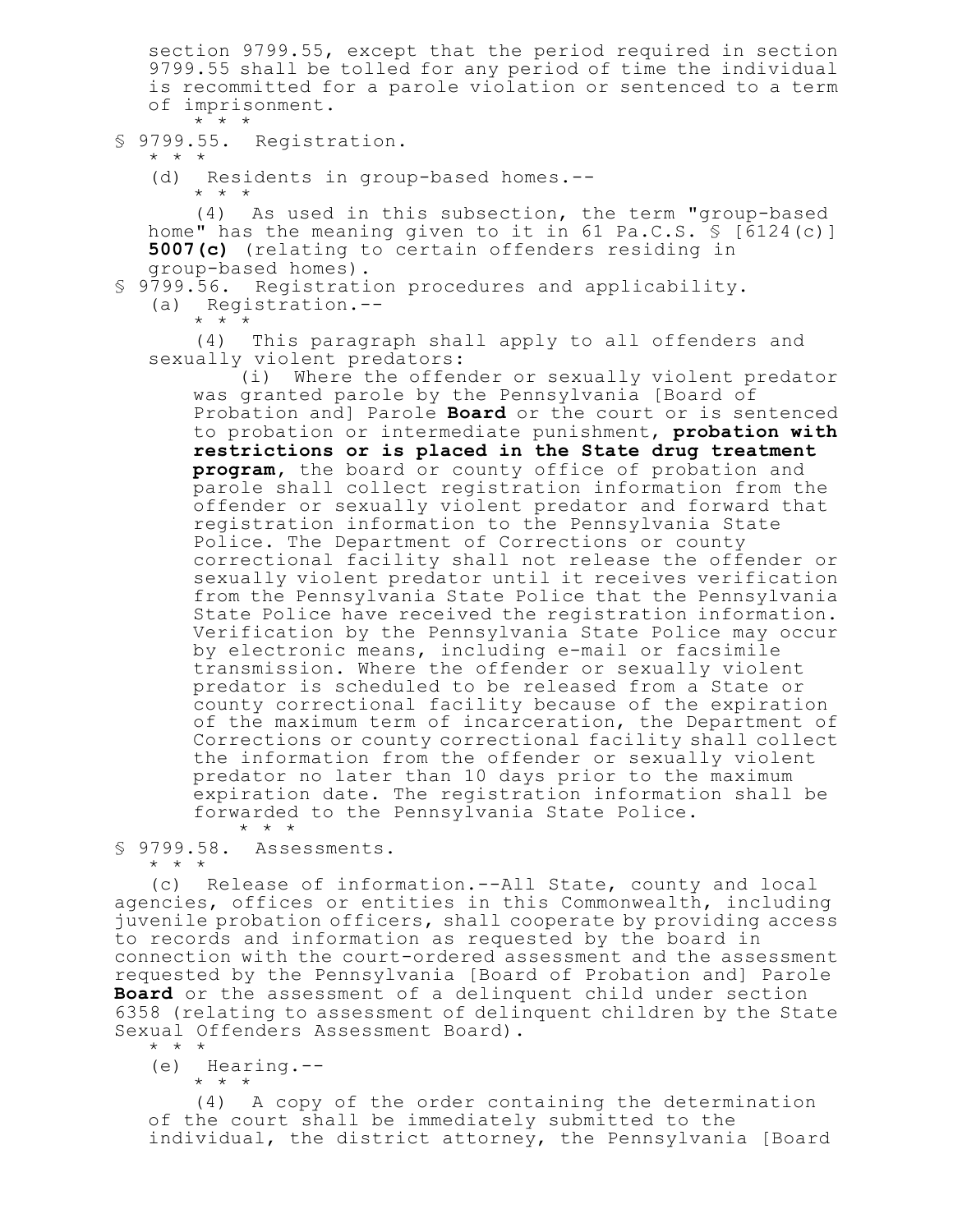of Probation and] Parole **Board**, the Department of Corrections, the board and the Pennsylvania State Police. \* \* \*

(g) Parole assessment.--The Pennsylvania [Board of Probation and] Parole **Board** may request of the board an assessment of an offender or sexually violent predator be conducted and provide a report to the Pennsylvania [Board of Probation and] Parole **Board** prior to considering an offender or sexually violent predator for parole.

\* \* \*

§ 9799.64. Administration.

The Governor shall direct the Pennsylvania State Police, the Pennsylvania [Board of Probation and] Parole **Board**, the [State Sexual Offenders Assessment Board] **board**, the Department of Corrections, the Department of Transportation and any other agency of this Commonwealth the Governor deems necessary to collaboratively design, develop and implement an integrated and secure system of communication, storage and retrieval of information to assure the timely, accurate and efficient administration of this subchapter.

§ 9799.65. Global positioning system technology.

The Pennsylvania [Board of Probation and] Parole **Board, the Department of Corrections** and county probation authorities may impose supervision conditions that include offender tracking through global positioning system technology. § 9799.66. Immunity for good faith conduct.

The following entities shall be immune from liability for good faith conduct under this subchapter:

\* \* \*

(6) The Pennsylvania [Board of Probation and] Parole **Board** and its agents and employees. \* \* \*

§ 9799.67. Duties of Pennsylvania State Police.

The Pennsylvania State Police shall:

\* \* \*

(2) In consultation with the Department of Corrections, the Office of Attorney General[, the Pennsylvania Board of Probation and Parole] and the chairperson and the minority chairperson of the Judiciary Committee of the Senate and the chairperson and the minority chairperson of the Judiciary Committee of the House of Representatives, promulgate guidelines necessary for the general administration of this subchapter. These guidelines shall establish procedures to allow an individual subject to the requirements of sections 9799.55 (relating to registration) and 9799.60 (relating to verification of residence) to fulfill these requirements at approved registration sites throughout this Commonwealth. This paragraph includes the duty to establish procedures to allow an individual who has a residence as defined in paragraph (2) of the definition of "residence" in section 9799.53 (relating to definitions) to fulfill the requirements regarding registration at approved registration sites throughout this Commonwealth. The Pennsylvania State Police shall publish a list of approved registration sites in the Pennsylvania Bulletin and provide a list of approved registration sites in any notices sent to individuals required to register under section 9799.55. An approved registration site shall be capable of submitting fingerprints, photographs and other information required electronically to the Pennsylvania State Police. The Pennsylvania State Police shall require that approved registration sites submit fingerprints utilizing the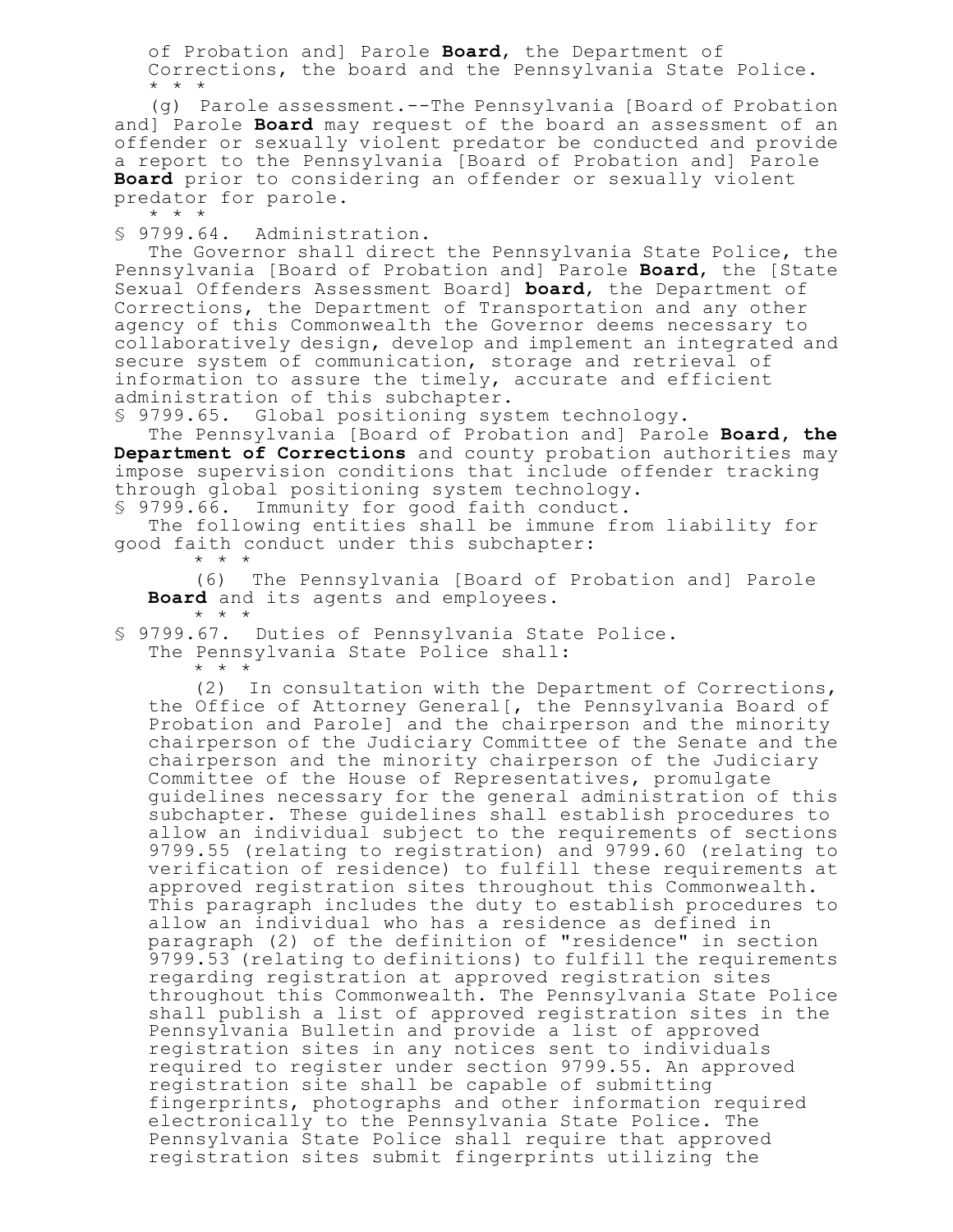Integrated Automated Fingerprint Identification System or in another manner and in the form as the Pennsylvania State Police shall require. The Pennsylvania State Police shall require that approved registration sites submit photographs utilizing the Commonwealth Photo Imaging Network or in another manner and in the form as the Pennsylvania State Police shall require. Approved registration sites shall not be limited to sites managed by the Pennsylvania State Police and shall include sites managed by local law enforcement agencies that meet the criteria for approved registration sites specified in this paragraph.

 $*$   $*$   $*$ 

(5) In consultation with the Department of Education and the [Pennsylvania Board of Probation and Parole,] **Department of Corrections,** promulgate guidelines directing licensed day-care centers, licensed preschool programs, schools, universities and colleges, including community colleges, on the proper use and administration of information received under section 9799.62 (relating to other notification).

(6) Immediately transfer the information received from the [Pennsylvania Board of Probation and Parole] **Department of Corrections** under section 9799.68(2) and (3) (relating to duties of [Pennsylvania Board of Probation and Parole] **Department of Corrections**) and the fingerprints of a sexually violent predator to the Federal Bureau of Investigation. \* \* \*

§ 9799.68. Duties of [Pennsylvania Board of Probation and Parole] **Department of Corrections**.

The [Pennsylvania Board of Probation and Parole] **Department of Corrections** shall:

(1) Create a notification form which will inform State and county prison and probation and parole personnel how to inform offenders and sexually violent predators required to register under this subchapter of their duty under the law.

(2) In cooperation with [the Department of Corrections and] other Commonwealth agencies, obtain the following information regarding offenders and sexually violent predators:

(i) Name, including aliases.

(ii) Identifying factors.

(iii) Anticipated future residence.

(iv) Offense history.

(v) Documentation of treatment received for the mental abnormality or personality disorder.

(vi) Photograph of the offender or sexually violent predator.

(3) Immediately transmit the information in paragraph (2) to the Pennsylvania State Police for immediate entry into the State registry of offenders and sexually violent predators and the criminal history record of the individual as provided in 18 Pa.C.S. Ch. 91 (relating to criminal history record information).

(4) Apply for Federal funding as provided in the Adam Walsh Child Protection and Safety Act of 2006 (Public Law 109-248, 120 Stat. 587) to support and enhance programming using satellite global positioning system technology. § 9799.69. Board.

\* \* \*

(e) Staff.--[Support staff for the board shall be provided by the Pennsylvania Board of Probation and Parole.] **The board shall employ an executive director and other staff as necessary**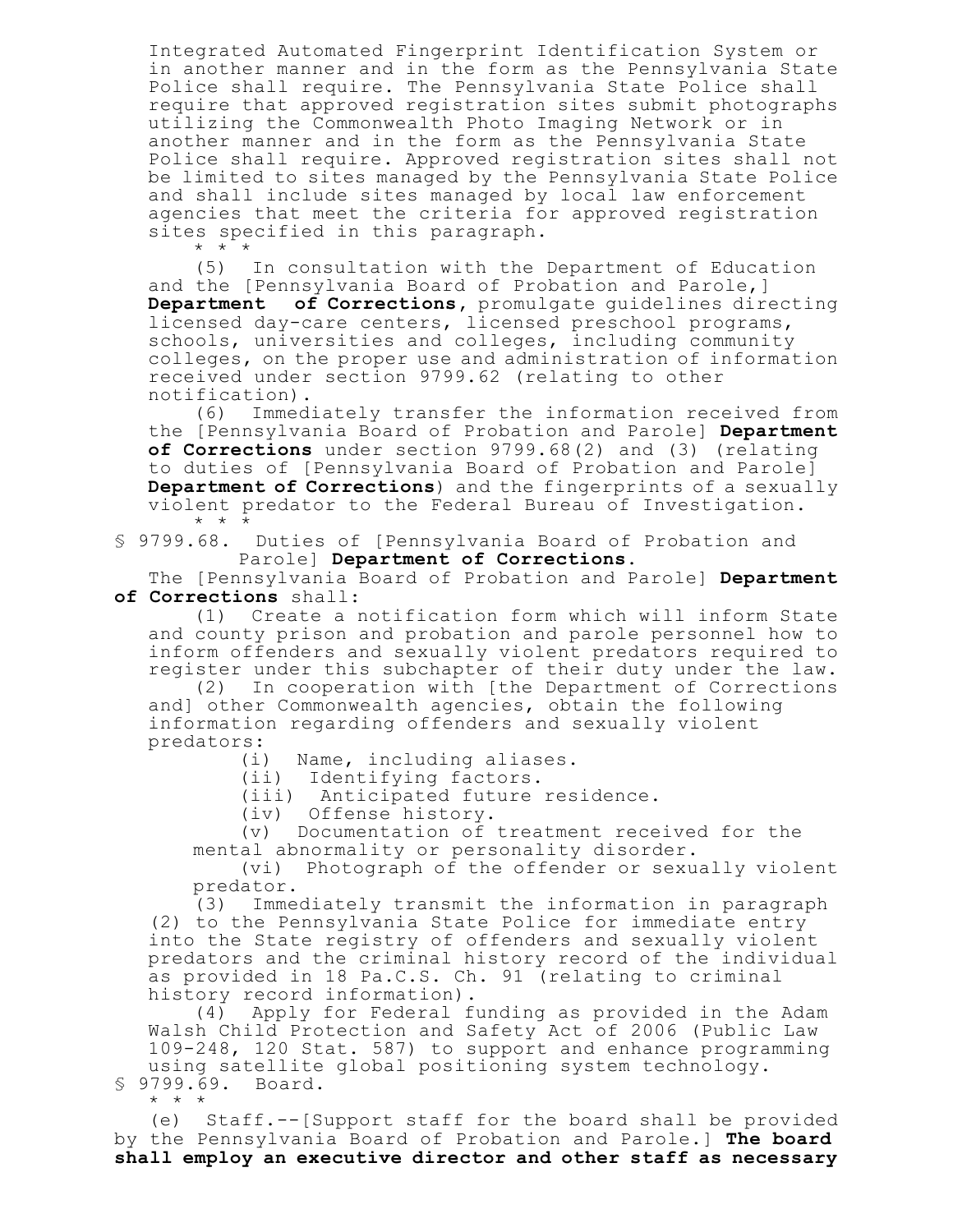**to carry out the board's duties under this chapter. The executive director shall direct the operations, management and administration of the board and organize and oversee the work of the staff. Legal counsel for the board shall be provided in accordance with the act of October 15, 1980 (P.L.950, No.164), known as the Commonwealth Attorneys Act. Upon request by the board, the Department of Corrections shall make available facilities, administrative support and other assistance to the board.**

§ 9799.72. Annual performance audit.

(a) Duties of Attorney General.--The Attorney General shall: (1) Conduct a performance audit annually to determine compliance with the requirements of this subchapter and guidelines promulgated under this subchapter. The audit shall, at a minimum, include a review of the practices, procedures and records of the Pennsylvania State Police, [the Pennsylvania Board of Probation and Parole,] the Department of Corrections, the [State Sexual Offenders Assessment Board] **board**, the Administrative Office of Pennsylvania Courts and any other State or local agency the Attorney General deems necessary in order to conduct a thorough and accurate performance audit.

(2) Prepare an annual report of its findings and actions it recommends be taken by the Pennsylvania State Police, [the Pennsylvania Board of Probation and Parole,] the Department of Corrections, the [State Sexual Offenders Assessment Board] **board**, the Administrative Office of Pennsylvania Courts, other State or local agencies and the General Assembly to ensure compliance with this subchapter. The first report shall be released to the general public **electronically on the Attorney General's publicly accessible Internet website** not less than 18 months after February 21, 2018.

(3) Provide a copy of its report to the Pennsylvania State Police, [the Pennsylvania Board of Probation and Parole,] the Department of Corrections, the [State Sexual Offenders Assessment Board] **board**, the Administrative Office of Pennsylvania Courts, State or local agencies referenced therein, the chairperson and the minority chairperson of the Judiciary Committee of the Senate and the chairperson and the minority chairperson of the Judiciary Committee of the House of Representatives no less than 30 days prior to the report's release to the general public.

(b) Cooperation required.--Notwithstanding any other provision of law to the contrary, the Pennsylvania State Police, [the Pennsylvania Board of Probation and Parole,] the Department of Corrections, the [State Sexual Offenders Assessment Board] **board**, the Administrative Office of Pennsylvania Courts, the Pennsylvania Commission on Sentencing and any other State or local agency requested to do so shall fully cooperate with the Attorney General and assist the office in satisfying the requirements of this section. For purposes of this subsection, full cooperation shall include, at a minimum, complete access to unredacted records, files, reports and data systems. § 9912. Supervisory relationship to offenders. \* \* \*

(e.1) Status of seized items.--

\* \* \*

(10) The [Pennsylvania Board of Probation and Parole] **Department of Corrections** may enact regulations that are necessary to implement this subsection on a uniform basis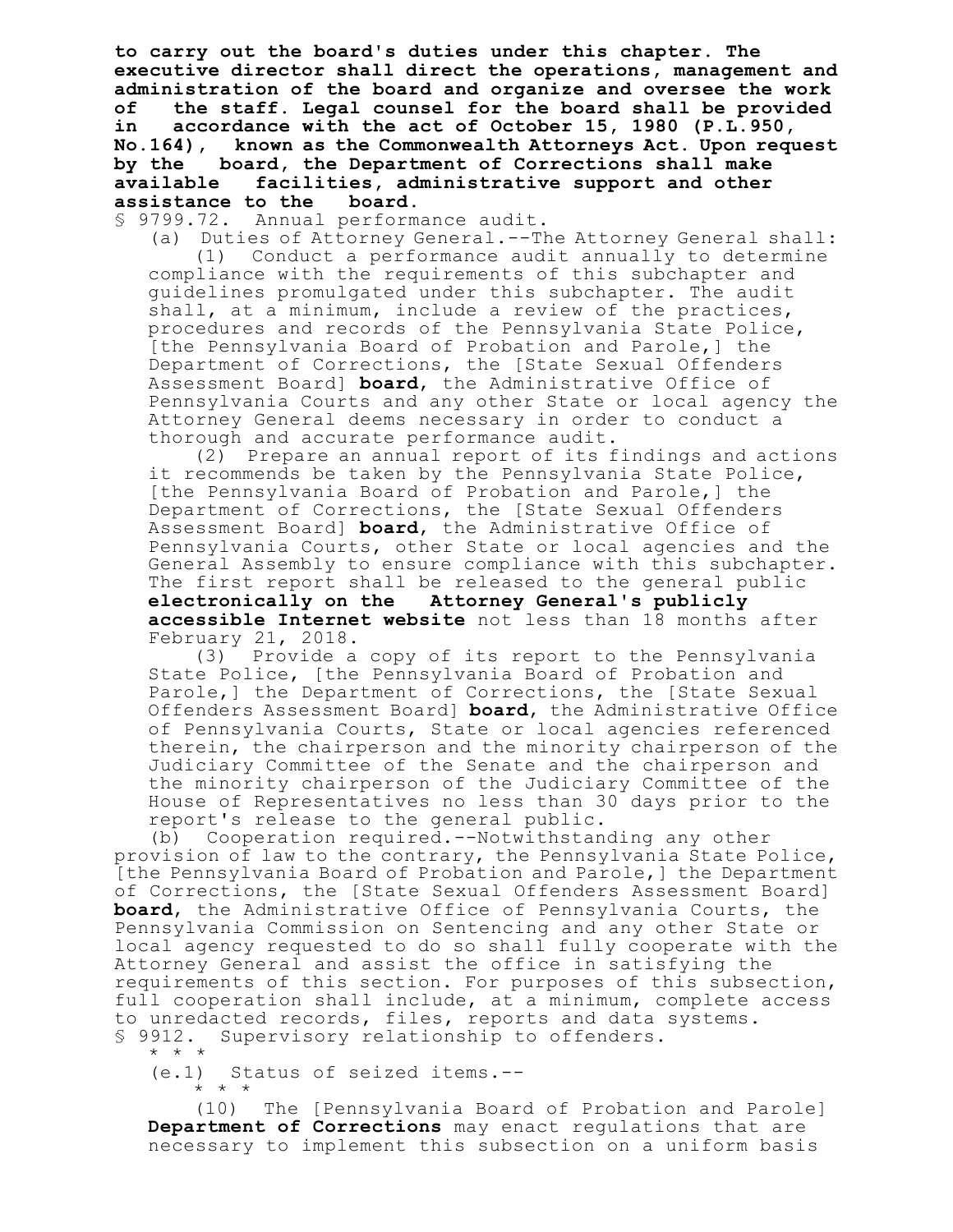throughout this Commonwealth. If regulations are promulgated, a county adult probation and parole department must comply with the regulations. \* \* \*

Section 7. The definition of "board" in section 102 of Title 61 is amended and the section is amended by adding definitions to read:

§ 102. Definitions.

\* \* \*

The following words and phrases when used in this title shall have the meanings given to them in this section unless the context clearly indicates otherwise:

"Board." The Pennsylvania [Board of Probation and] Parole **Board**. \* \* \*

**"Offender." An individual that has been convicted or found guilty of a criminal offense by a judge or jury or an individual that pleads guilty or nolo contendere to a criminal offense at any time in a court of record or before a magisterial district justice under section 6138(a)(1.1) (relating to violation of terms of parole).**

**"Parole violator center." An area within the secure perimeter or on the grounds of a State correctional institution or any contracted facility or contracted county jail that has been designated to house offenders detained or recommitted by the board for a technical parole violation.**

Section 8. Title 61 is amended by adding a section to read: **§ 1106. Powers of peace officers.**

**A chief administrator, deputy superintendent or corrections officer of a State correctional facility may exercise the powers of a peace officer in the performance of that individual's duties generally in:**

**(1) Guarding, protecting and delivering inmates.**

**(2) Protecting the property of the department.**

**(3) Capturing and returning inmates that may have escaped within the immediate area of a State correctional facility or mode of transport. For the purposes of this section, the immediate area of a State correctional facility or mode of transport shall encompass the curtilage up to and including one-half of one mile.**

Section 9. Sections 5001, 5002, 5003, 5004, 5005 and 5006 of Title 61 are amended to read:

§ 5001. Definitions.

The following words and phrases when used in this chapter shall have the meanings given to them in this section unless the context clearly indicates otherwise:

"Board." The Pennsylvania [Board of Probation and] Parole **Board**.

"Chairman." The chairman of the Pennsylvania [Board of Probation and] Parole **Board**.

"Community corrections center." A residential program that is supervised and operated by the department in accordance with this chapter.

"Community corrections facility." A residential facility operated by a private contractor that:

(1) houses offenders pursuant to a contract with the department; and

(2) is operated in accordance with this chapter. § 5002. Department.

The department may do all of the following:

(1) Establish community corrections centers at locations throughout this Commonwealth approved by the Governor.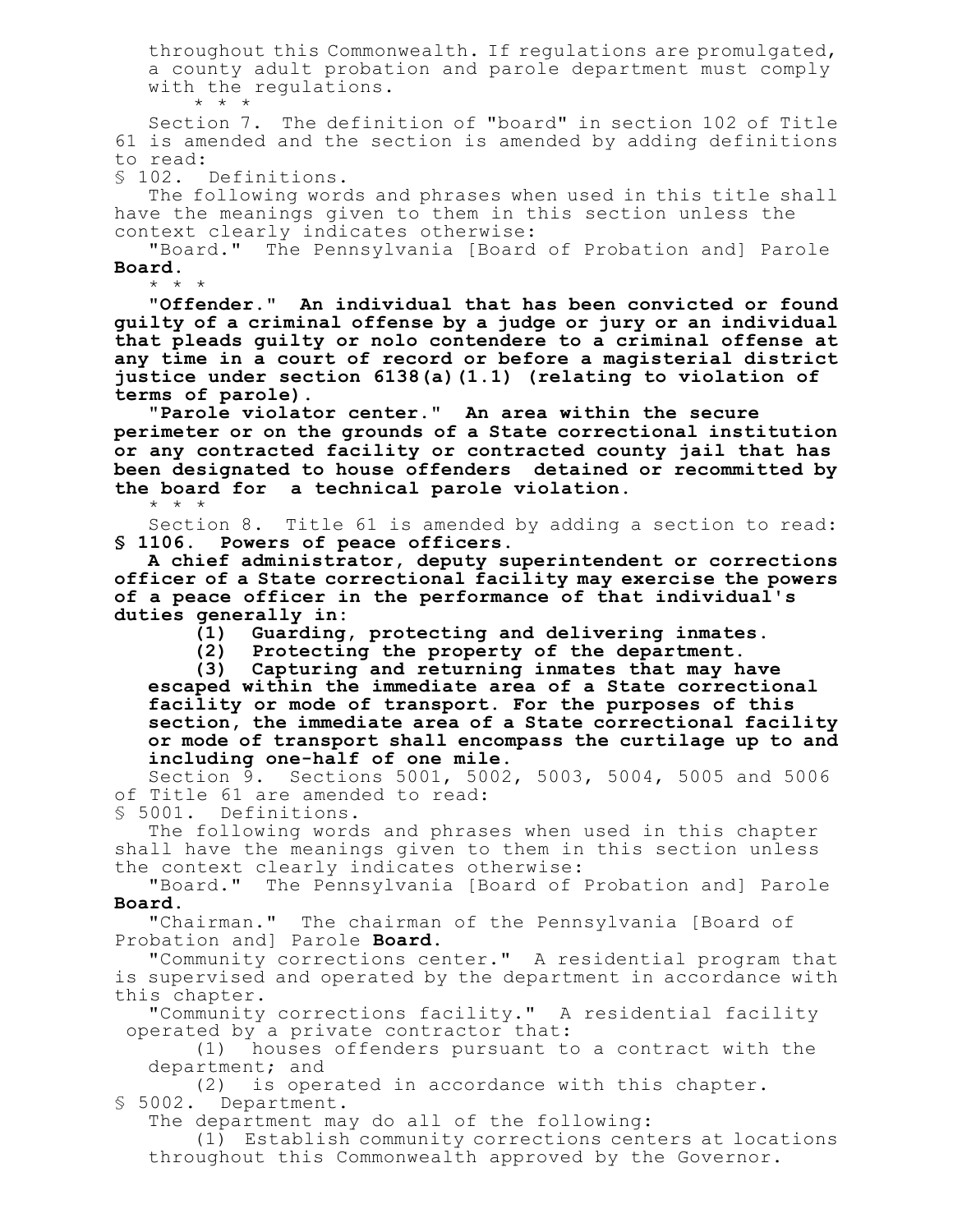(2) Enter into contracts with private vendors to operate community corrections facilities.

**(3) Establish parole violator centers.**

§ 5003. Offenders who may be housed.

**(a) Community corrections centers, parole violator centers and community corrections facilities.--**The following offenders may be housed in community corrections centers**, parole violator centers** and community corrections facilities:

(1) [A parolee under the jurisdiction of] **An offender paroled by** the board who is in good standing [with the board] **as defined in section 6101 (relating to definitions)**.

(2) [A parolee in accordance with the following] **An offender paroled by the board who**:

(i) Except as provided in subparagraph (ii), [a parolee under the jurisdiction of the board who] is detained or awaiting a hearing or who has been recommitted for a technical violation of the conditions of [parole established by the board] **supervision** if the [parolee] **offender** is eligible to be housed in a community corrections center**, parole violator center** or community corrections facility under section 6138 (relating to violation of terms of parole).

(ii) Subparagraph (i) shall not apply to [a parolee under the jurisdiction of the board] **an offender paroled by the board** who is detained **pending resolution of criminal charges as a convicted violator under section 6138(a)** or awaiting a hearing or who has been recommitted**.** [for a technical violation of the conditions of parole established by the board as a result of the commission of a new crime of which the parolee is convicted or found guilty by a judge or jury or to which the parolee pleads guilty or nolo contendere in a court of record.

(3) An offender who is serving the community-based portion of a sentence of State intermediate punishment.

(4) An offender who has been granted clemency by the Governor.]

**(b) Community corrections centers and community corrections facilities.--The following offenders may be housed in community corrections centers and community corrections facilities:**

**(1) An offender who is serving the community-based portion of a sentence in a State drug treatment program. (2) An offender who has been granted clemency by the Governor.**

§ 5004. Authority of Commonwealth employees.

Commonwealth employees of community corrections centers and **parole violator centers and other** Commonwealth employees[, while] present in community corrections facilities[, ] have the authority to do all of the following:

(1) In order to maintain security and to enforce the rules of the community corrections center**, parole violator center** or community corrections facility:

(i) search the person and property of an offender residing in the community corrections center**, parole violator center** or community corrections facility;

(ii) seize property from an offender residing in the community corrections center**, parole violator center** or community corrections facility; and

(iii) if necessary, use reasonable force against an offender residing in the community corrections center or community corrections facility.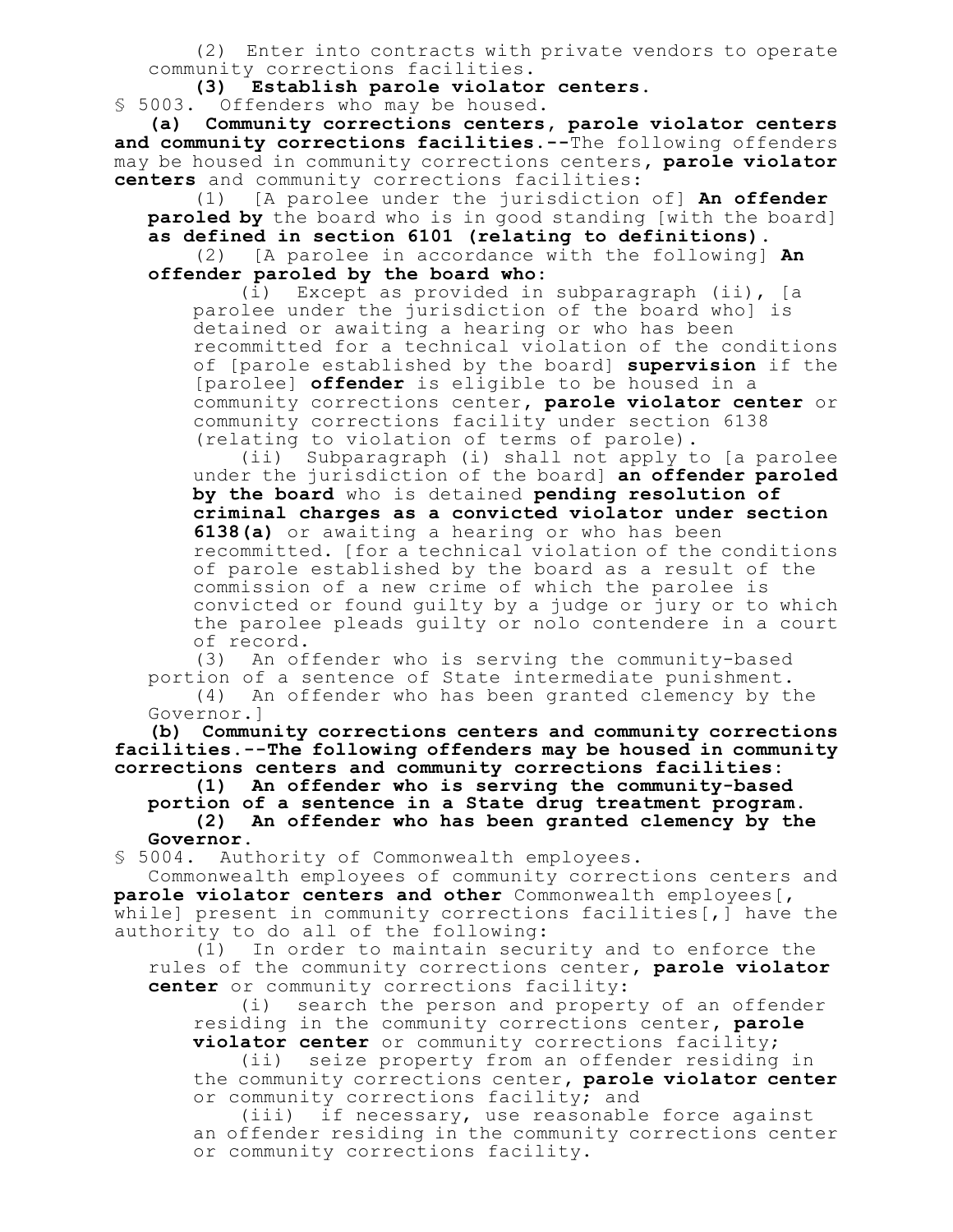(2) Detain, by using reasonable force if necessary, an offender residing in the community corrections center**, parole violator center** or community corrections facility [in order] to maintain control of the offender pending the arrival of a **department** parole agent, police officer or other appropriate law enforcement officer.

§ 5005. Authority of chairman.

The chairman has the following authority:

[(1) Designate community corrections centers or community corrections facilities where parolees are to be housed.

(2) Determine whether parolees are to be housed in a secured or unsecured portion of a community corrections center or community corrections facility.]

(3) Determine, jointly with the [Secretary of the Department of Corrections] **secretary**, using evidence-based practices designed to reduce the likelihood of recidivism and improve public safety, the appropriate treatment and programming for [parolees] **offenders paroled by the board** who are housed at community corrections centers**, parole**

**violator centers** and community corrections facilities.

(4) Audit, jointly with the secretary, the performance of treatment and services provided by community corrections centers**, parole violator centers** and community corrections facilities.

§ 5006. Escape.

An [individual committed to] **offender detained or recommitted to** a community corrections center**, parole violator center** or a community corrections facility **as a result of a parole violation** shall be deemed to be in official detention under 18 Pa.C.S. § 5121 (relating to escape). **An offender living in a community corrections center or community corrections facility while in good standing on parole shall not be deemed to be in official detention under 18 Pa.C.S. § 5121.**

Section 10. Title 61 is amended by adding sections to read: **§ 5007. Certain offenders residing in group-based homes.**

**(a) Notification requirement.--**

**(1) A group-based home located within a county of the sixth, seventh or eighth class that agrees to provide housing to an individual knowing that the individual has been previously convicted of an offense under 18 Pa.C.S. § 2502 (relating to murder) or a substantially similar offense committed in another jurisdiction shall notify the head of the governing body of the municipality and the county in which the group-based home is located that the individual is staying at the group-based home.**

**(2) The notification required under paragraph (1) shall be sent by certified mail within 48 hours of the individual's arrival at the group-based home and shall include the following information:**

**(i) Name of the individual, including all known aliases.**

**(ii) Date of the individual's arrival at the group-based home.**

**(iii) The individual's expected length of stay at the group-based home.**

**(iv) Contact information for the group-based home. (b) Public hearing.--**

**(1) The governing body of a municipality or county receiving notification from a group-based-home provider under subsection (a) may conduct a public hearing concerning the group-based-home provider, its site and its operations.**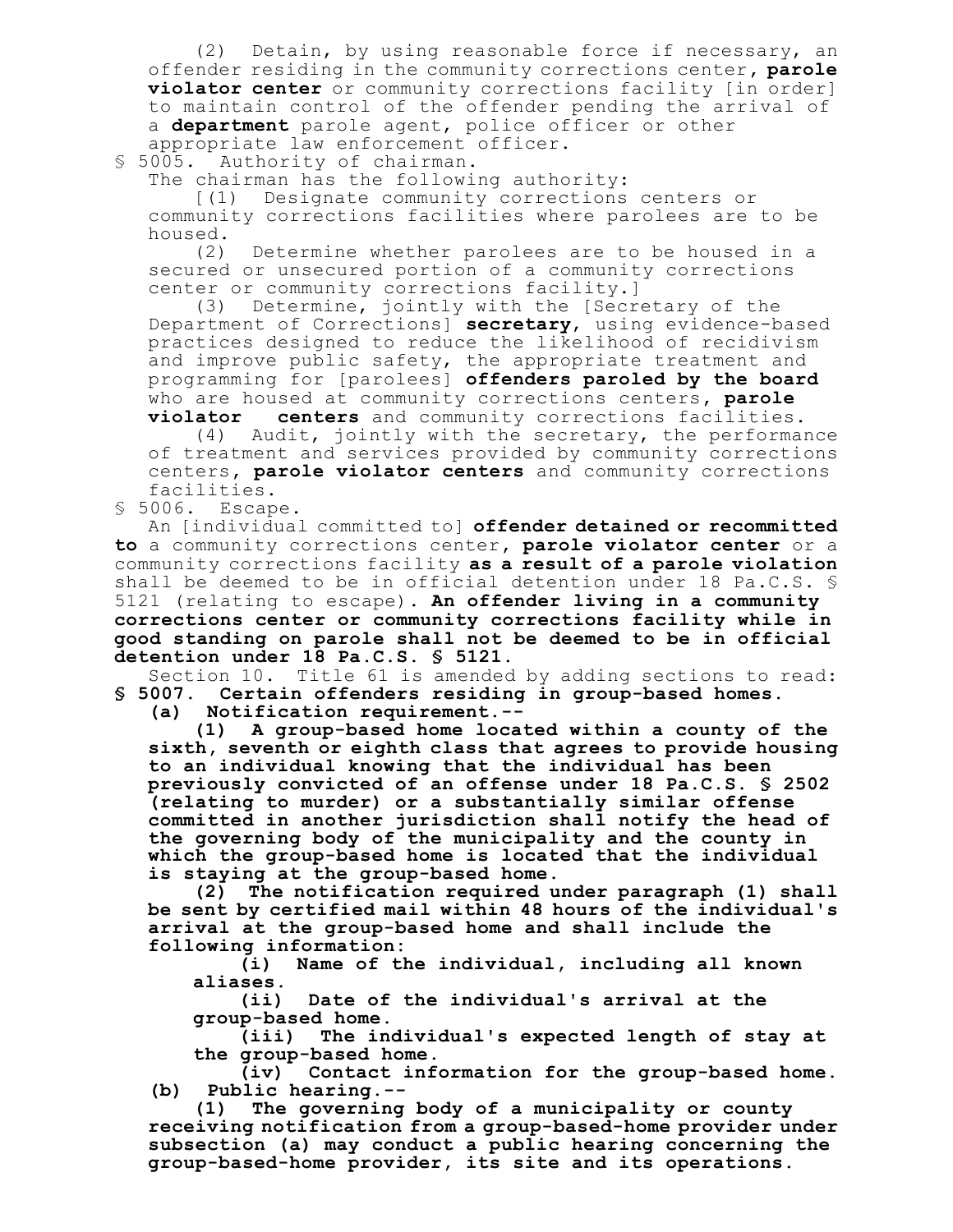**(2) All hearings shall be conducted in compliance with 65 Pa.C.S. Ch. 7 (relating to open meetings). A governing body conducting a public hearing under this subsection shall announce the hearing via posting on its official publicly accessible Internet website no less than two weeks prior to the hearing. The announcement shall provide information regarding the purpose, location, date and time of the public hearing and a contact number for interested persons to call in order to obtain additional information about the hearing.**

**(3) At a public hearing under this subsection, the group-based-home provider shall explain the operation of the group-based home and the governing body conducting the hearing shall permit public questions and comments.**

**(c) Definitions.--As used in this section, the following words and phrases shall have the meanings given to them in this subsection unless the context clearly indicates otherwise:**

**"Group-based-home." A nonprofit or for-profit entity that maintains a facility that provides housing to individuals on probation or parole or other individuals previously convicted of crimes. The term shall not include a correctional institution or a facility maintained by a domestic violence program. § 5008. Reporting.**

**The department shall ensure that any crime committed within a community corrections center or community corrections facility is immediately reported to the appropriate law enforcement agency with jurisdiction over the community corrections center or community corrections facility.**

Section 11. The heading of Part IV of Title 61 is amended to read:

#### PART IV

[PROBATION AND PAROLE] **DEPARTMENT OF CORRECTIONS** Section 12. Section 6101 of Title 61 is amended to read: § 6101. Definitions.

The following words and phrases when used in this chapter shall have the meanings given to them in this section unless the context clearly indicates otherwise:

**"Agent." A State parole agent appointed by the department.** The Pennsylvania Parole Board.

**"Community corrections center." A residential program that is supervised and operated by the department in accordance with Chapter 50 (relating to community corrections centers and community corrections facilities).**

**"Community corrections facility." A residential facility operated by a private contractor that:**

**(1) provides housing to offenders pursuant to a contract with the department; and**

**(2) is operated in accordance with Chapter 50.**

**"Conditions of supervision." Any terms or conditions of the offender's supervision, whether imposed by the court, the department or an agent, or promulgated by the board as a regulation, including compliance with all requirements of Federal, State and local law.**

**"Contraband." Any item that the offender is not permitted to possess under the conditions of supervision, including any item whose possession is forbidden by any Federal, State or local law.**

**"Court." A court of common pleas or any judge thereof, the Philadelphia Municipal Court or any judge thereof, the Pittsburgh Magistrates Court or any judge thereof or any magisterial district judge.**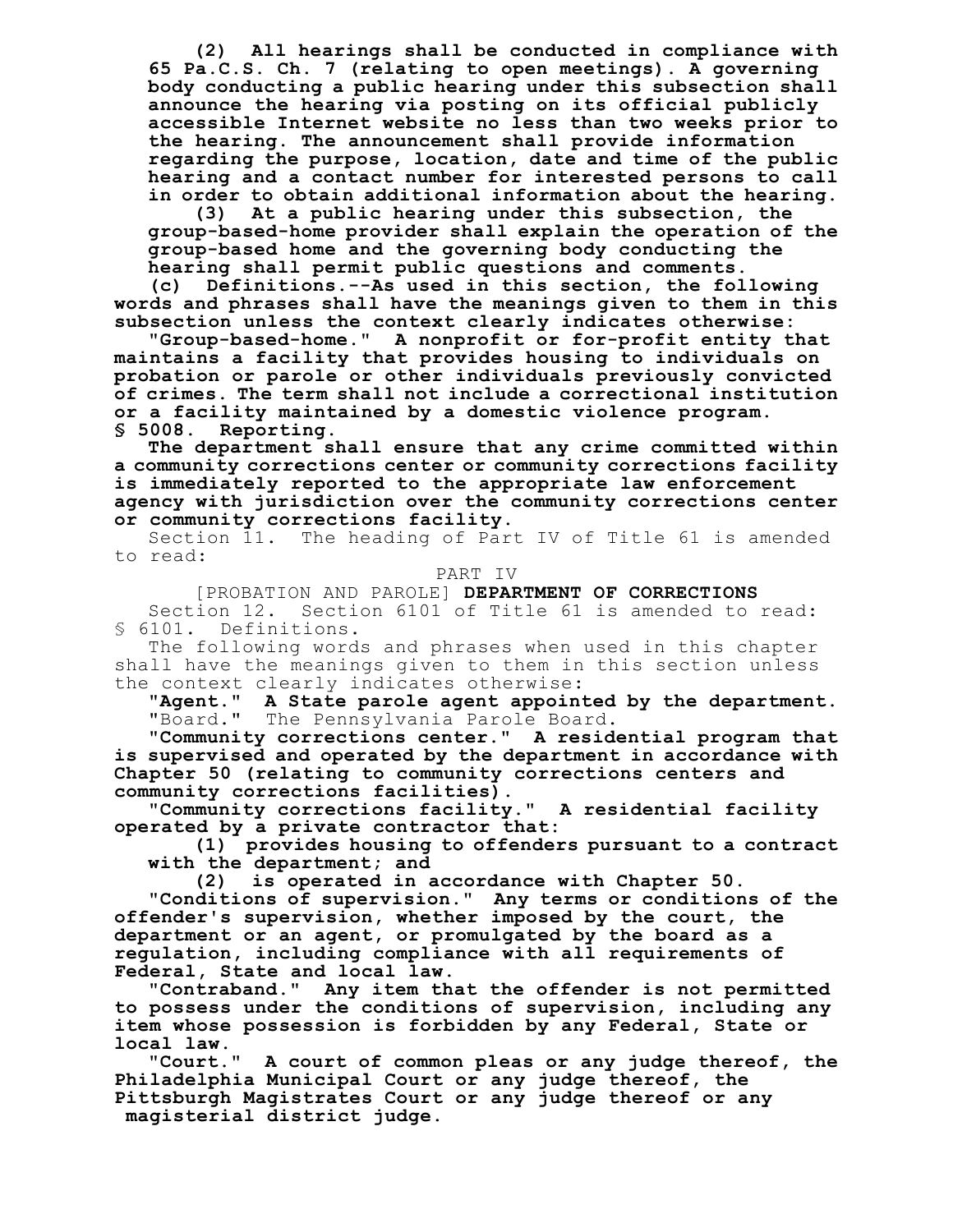**"Crime of violence." The term shall have the same meaning given to it under 42 Pa.C.S. § 9714(g) (relating to sentences for second and subsequent offenses).**

**"Evidence-based practices." Interventions and treatment approaches that have been proven effective through appropriate empirical analysis.**

**"Exigent circumstances." The term includes, but is not limited to, suspicion that contraband or other evidence of violations of the conditions of supervision might be destroyed or suspicion that a weapon might be used. Exigent circumstances always exist with respect to a vehicle.**

**"In good standing." An offender who is on parole or reparole shall be considered in good standing if the offender:**

**(1) is in compliance with all conditions of supervision;**

**(2) has not been arrested for or charged with a crime other than one from which he has been paroled or one for which he has served the sentence imposed and otherwise complied with all the sanctions imposed other than the payment of money;**

**(3) is not subject to an active protection from abuse order under 23 Pa.C.S. Ch. 61 (relating to protection from abuse) or an active protection from intimidation order under 18 Pa.C.S. Ch. 49 Subch. B (relating to victim and witness intimidation); and**

**(4) is in compliance with all legal requirements applicable to the offender, including, but not limited to, maintaining registration in any applicable sex offender registry.**

**"Personal injury crime." The term shall have the meaning given to it under section 103 of the act of November 24, 1998 (P.L.882, No.111), known as the Crime Victims Act.**

**"Real property." Any residence or business property of a department-supervised offender, including all portions of the property to which the department-supervised offender has access.**

**"Supervisor." Any individual acting in a supervisory or administrative capacity.**

**"Victim." The term shall have the meaning given to it under section 103 of the Crime Victims Act. The term shall also include a member of the victim's family or the victim's representative if the victim is incapable of communicating or has died.**

Section 13. Section 6102 of Title 61 is amended to read: § 6102. Operation of parole system generally.

The parole system shall operate consistently with the following provisions:

(1) The parole system provides several benefits to the criminal justice system, including the provision of adequate supervision of the offender while protecting the public, the opportunity for the offender to become a useful member of society and the diversion of appropriate offenders from prison.

(2) In providing these benefits to the criminal justice system, the board**, the department** and any other paroling entity shall first and foremost seek to protect the safety of the public.

(3) In addition to this goal, the board**, the department** and any other paroling entity shall address input by crime victims, assist in the fair administration of justice by ensuring the custody, control and treatment of paroled offenders, shall consider any applicable guidelines established by the commission and shall ensure that parole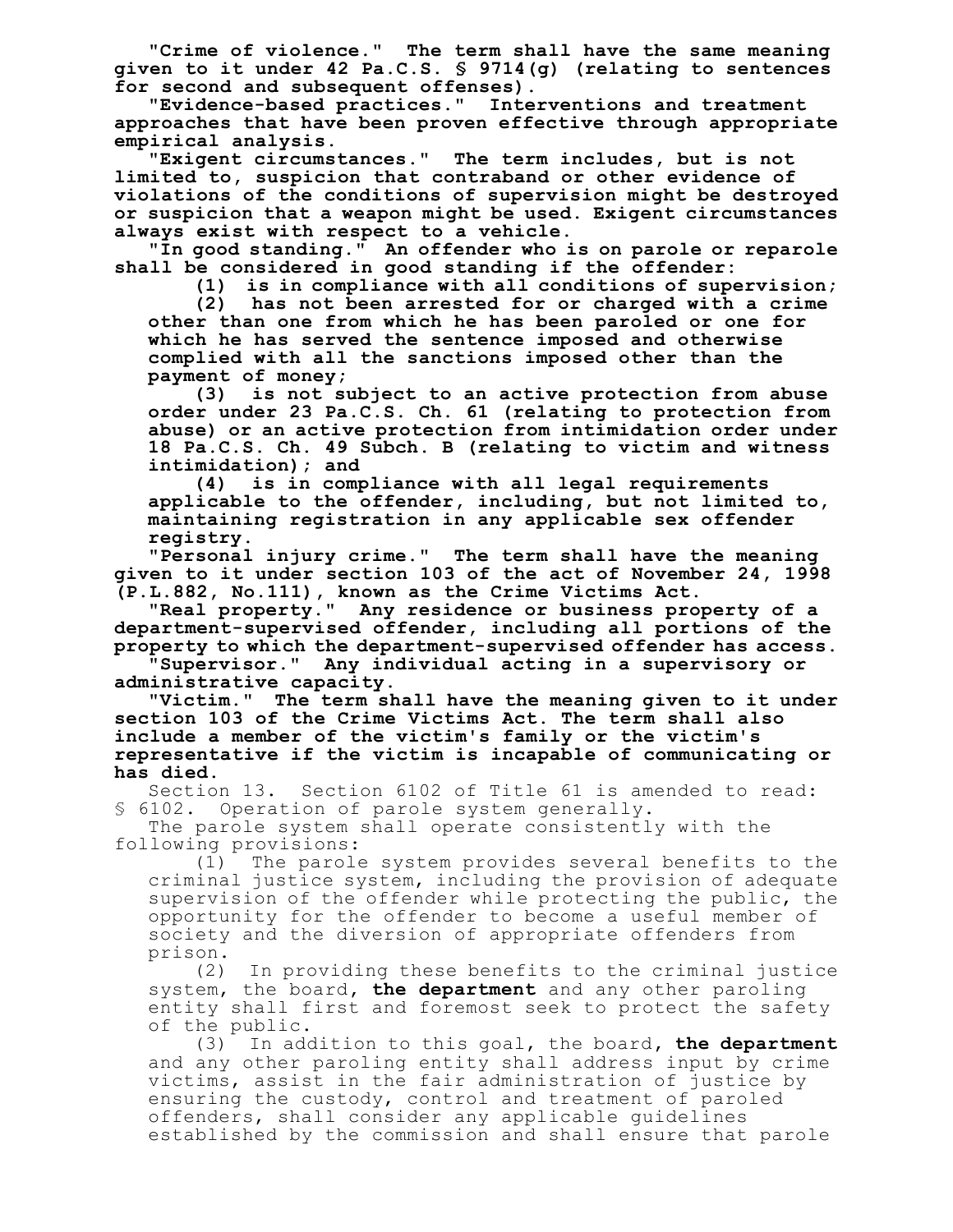proceedings, release and recommitment are administered in an efficient and timely manner.

Section 14. Section 6111(a) of Title 61 is amended to read: § 6111. Pennsylvania Parole Board.

(a) Establishment.--The Pennsylvania Parole Board is [an independent administrative board for the administration of the parole laws of this Commonwealth.] **established as an independent administrative board for the purpose of granting and revoking paroles to certain offenders within this Commonwealth. The board shall function independently of the department regarding all of the board's decision-making functions, as well as any other powers and duties specified in this title.**

\* \* \*

Section 15. Sections 6112, 6113, 6116 and 6118 of Title 61 are amended to read:

§ 6112. Board chairperson.

(a) Designation by Governor.--The Governor shall, from time to time, as the occasion may arise, designate one of the members of the board to be its chairperson who shall:

(1) Direct the operations, management and administration of the board and fulfill the functions established by this chapter.

[(2) Secure the effective application of the probation system in all of the courts of this Commonwealth and the enforcement of the probation laws.]

(3) Preside at all meetings of the board.

(4) Perform all the duties and functions of chairperson, including organizing, staffing, controlling, directing and administering the work of the [staff] **board**.

(5) Administer the proceedings of the board to ensure efficient and timely procedures for parole board decisions, [parole releases,] discharges and recommitments.

(b) Alternate chairperson.--The board may designate one of its members to act as alternate chairperson during the absence or incapacity of the chairperson, and, when so acting, the member so designated shall have and perform all the powers and duties of chairperson of the board but shall not receive any additional compensation for acting as chairperson.

§ 6113. Board action.

(a) Quorum.--

(1) A majority of the board shall constitute a quorum for transacting business and, except as otherwise provided in this chapter and Chapter 45 (relating to recidivism risk reduction incentive), a majority vote of those present at any meeting shall be sufficient for any official action taken by the board. **One or more members of the board may attend and participate in any meeting via videoconferencing or similar virtual presence technology.**

(2) Except as provided in subsections (b), (c), (d) and (e) [and]**,** Chapter 45 **and section 6137.1 (relating to short sentence parole)**, no person shall be paroled or discharged from parole or have his parole revoked, except by a majority of the entire membership of the board.

(b) Panel decisions.--The board may make decisions on parole, reparole, return or revocation in panels of two persons. A panel shall consist of one board member and one hearing examiner or of two board members. Panels shall be appointed by the chairperson or the chairperson's designee. **A panel may act without meeting. A panel may meet and take action via videoconferencing or similar virtual presence technology, with**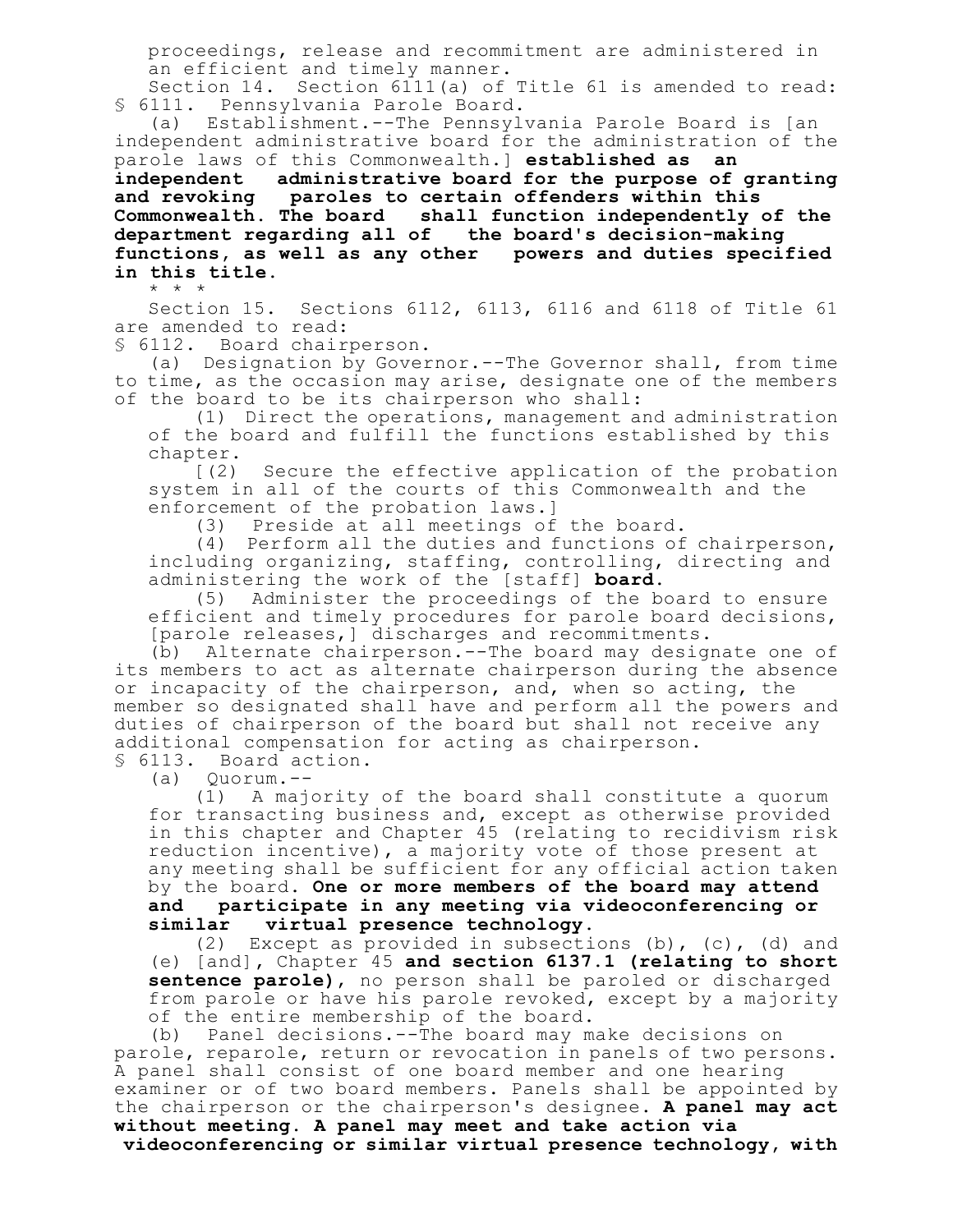**the exception of in-person testimony under section 502 of the act of November 24, 1998 (P.L.882, No.111), known as the Crime Victims Act.**

(c) Disagreement within panel.--

(1) If there is disagreement on a decision to parole between the members of a panel, the matter shall be decided by a board member appointed by the chairperson or the chairperson's designee, who shall concur with one of the original panel members.

(2) If there is disagreement on a revocation decision between the members of the panel, the matter shall be decided by three board members appointed by the chairperson or the chairperson's designee; at least two of these members must not have been on the disagreeing panel, if practicable.<br>(d) Appeal.--Appeal.--

(1) An interested party may appeal a revocation decision within 30 days of the board's order. The decision shall be reviewed by three board members appointed by the chairperson or the chairperson's designee.

(2) If practicable, at least two of the board members reviewing the decision must not have been on the panel whose decision is being appealed. The three board members deciding the appeal may affirm, reverse or remand the decision of the panel or may order the matter be heard de novo.

(e) Decision without review.--Subject to the provisions of section 6137(g) (relating to parole power), the board or its designee may issue a decision to parole an eligible offender as defined under section 4503 (relating to definitions) without further review by the board.

(f) Decision accountability.--The board shall develop, adopt and periodically update as deemed necessary, a parole decisional instrument that is tested prior to implementation, which incorporates evidence-based practices to assist and inform the board's professional judgment in the parole decision-making process.

§ 6116. Meetings.

(a) General rule.--As soon as may be convenient after their appointment, the members of the board shall meet and organize.

(b) Appointment of secretary **of board**.--The members of the board shall appoint a secretary, who **shall**:

(1) [Shall not] **Not** be a member of the board.

(2) [Shall hold] **Hold** office at the pleasure of the board.

(3) [Shall have such powers] **Maintain a record of the proceedings of the board** and perform such duties not inconsistent with any law of this Commonwealth as the board

shall prescribe.<br>(4) [Shall : (4) [Shall receive] **Receive** such compensation as the board shall determine in conformity with the rules of the Executive Board.

(c) Temporary secretary **of board**.--In the absence or incapacity of the secretary to act, the board may designate such other person as it may choose to perform temporarily the duties of **the** secretary **of the board**.

**(d) Counsel.--Legal counsel for the board shall be appointed in accordance with the act of October 15, 1980 (P.L.950, No.164), known as the Commonwealth Attorneys Act.**

**(e) Hearing examiners.--The board may appoint a sufficient number of individuals to conduct hearings as required or authorized by this title.**

§ 6118. Offices.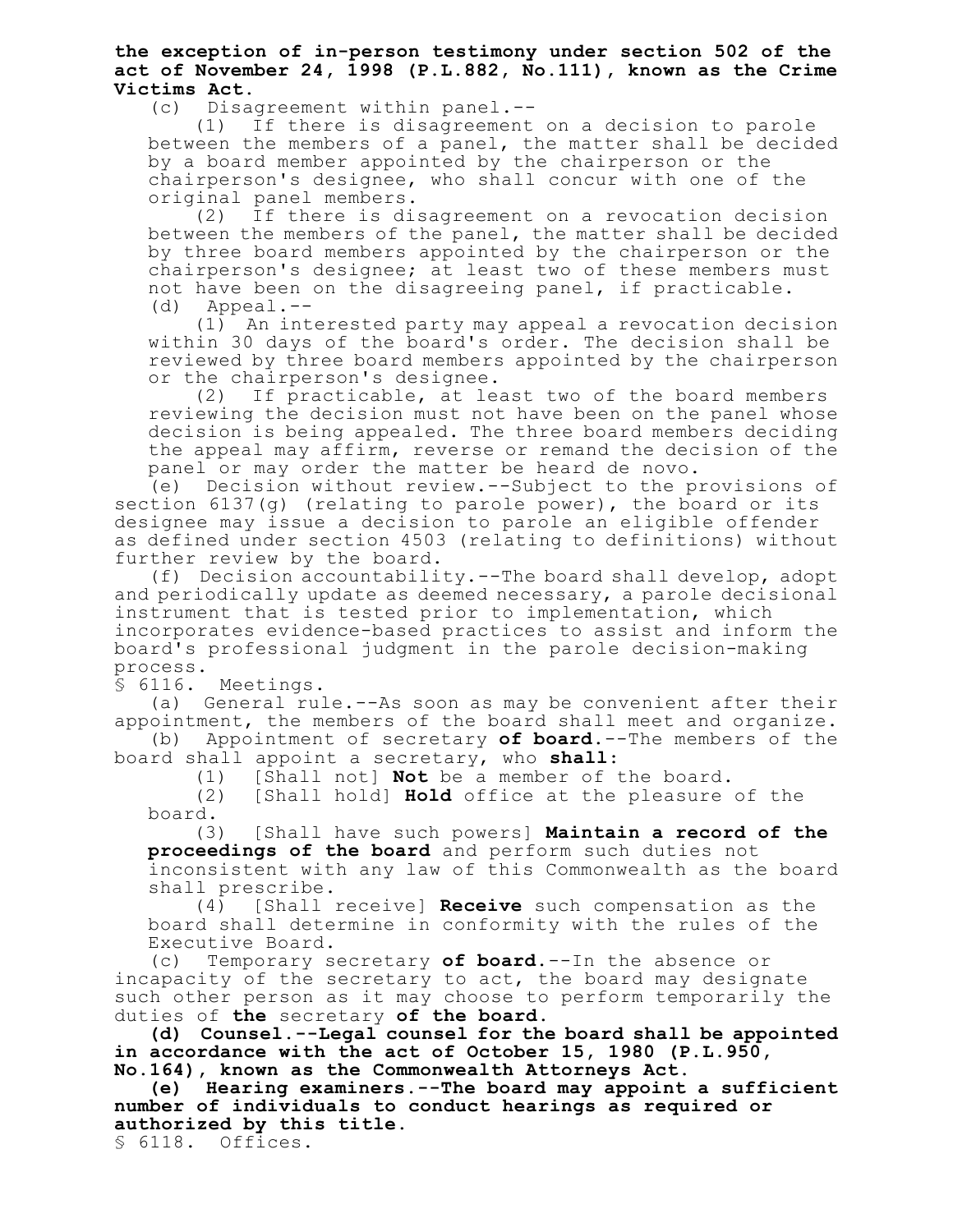[(a) Principal office.--The principal office of the board] **The department** shall [be in Harrisburg, and] **provide offices for** the board**. The board** shall appoint and employ such number and character of officers, agents, clerks, stenographers and employees as may be necessary to carry out the purposes of this chapter. The salaries of persons so appointed and employed by the board shall be fixed by the board.

[(b) District offices.--The board, with the approval of the Governor, shall divide the Commonwealth for administrative purposes into a suitable number of districts, not to exceed ten, in each of which shall be a district office which shall have immediate charge of the supervision of cases of probation and parole arising in the courts of the judicial districts embraced within its territorial limits, but, as occasion may require, the supervision of particular parolees may be transferred by the board to other appropriate parole districts. (c) Location of district offices.--

(1) The board shall fix and determine the location of the various district offices within their respective districts, having regard to local conditions in each district and to the most convenient and efficient functioning of the office established in each district.

(2) At each of the locations so fixed and determined, the board shall provide such office accommodations, furniture, equipment and supplies as may be reasonably suitable and adequate for the proper handling and dispatch of the parole business of the district.

(3) The board may enter into contracts on behalf of the Commonwealth for such office accommodations, furniture, equipment and supplies through the Department of General Services.

(d) Consideration for fixing compensation.--In fixing compensation for its officers, clerks and employees under the provisions of this chapter, the board shall have regard to the kind, grade or class of service to be rendered, and, whenever any standard compensation has been fixed by the Executive Board for any kind, grade or class of service or employment, the compensation of all persons appointed or employed by the board in the same kind, grade or class shall be fixed by it in accordance with such standard.]

Section 16. Sections 6119, 6120, 6121 and 6124 of Title 61 are repealed:

[§ 6119. District directors.

(a) Establishment.--Each district parole office shall have a district director who:

(1) Shall be appointed by the board, with the approval of the Governor.

(2) Shall receive such annual salary as the board shall determine in conformity with the rules of the Executive Board.

(b) Status and role.--The district director shall be the executive head of the district office to which the district supervisor is appointed and shall have the control, management and direction of all employees of the board assigned to the district, subject to the supervision of the board. § 6120. District office employees.

(a) Board to appoint.--The board shall appoint in the various district offices a sufficient number of parole officers, clerks, stenographers and other agents and employees to fully and efficiently administer the parole laws of this Commonwealth, but no employee of the board, other than its secretary and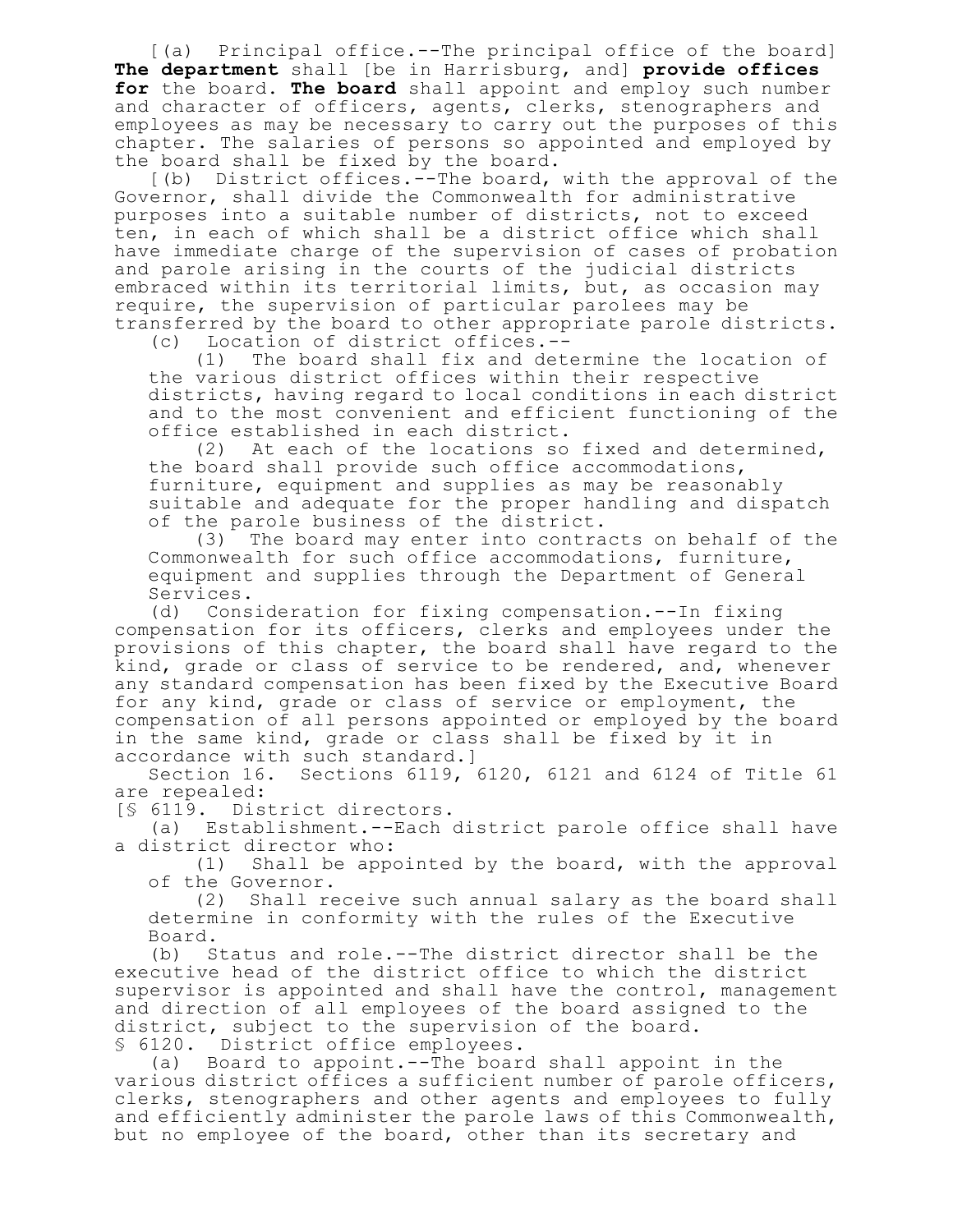district supervisors, shall be appointed by the board except in the manner provided by this chapter.

(b) Salaries and qualifications.--The salaries of the appointees in subsection (a) shall be fixed by the board. The board shall from time to time by appropriate rule or regulation prescribe the qualifications to be possessed by its personnel. The qualifications shall be such as will best promote the efficient operation of probation and parole.

§ 6121. Disciplinary action.

(a) General rule.--Except as otherwise provided in subsection (b), an employee of the board, excluding the secretary and district supervisors, may be removed, discharged or reduced in pay or position only for cause and after being given the reasons therefore in writing and afforded an opportunity to be heard in answer thereto.

(b) Exception.--An employee may be suspended without pay and without hearing for a period not exceeding 30 days, but the reason or reasons for the suspension must be given to the employee by the board in writing.

(c) Successive suspensions.--There shall not be any successive suspensions of the same employee under this section. § 6124. Certain offenders residing in group-based homes.

(a) Notification requirement.--

(1) A group-based home located within a county of the sixth, seventh or eighth class that agrees to provide housing to an individual knowing that the individual has been previously convicted of an offense under 18 Pa.C.S. § 2502 (relating to murder) or a substantially similar offense committed in another jurisdiction shall notify the head of the governing body of the municipality and the county in which the group-based home is located that the individual is staying at the group-based home.

(2) The notification required under paragraph (1) shall be sent by certified mail within 48 hours of the individual's arrival at the group-based home and shall include the following information:

(i) Name of the individual, including all known aliases.

(ii) Date of the individual's arrival at the group-based home.

(iii) The individual's expected length of stay at the group-based home.

(iv) Contact information for the group-based home. (b) Public hearing.--

(1) The governing body of a municipality or county receiving notification from a group-based home provider under subsection (a) may conduct a public hearing concerning the group-based home provider, its site and its operations.

(2) A governing body conducting a public hearing under this subsection shall provide public notice of the hearing via posting on its official Internet website no less than two weeks prior to the hearing. The notice shall provide information regarding the purpose, location and time of the public hearing and a contact number for interested persons to call in order to obtain additional information about the hearing. Nothing in this paragraph shall be construed to prohibit the governing body from providing public notice via any other means.

(3) At a public hearing under this subsection, the group-based home provider shall explain the operation of the group-based home and the governing body conducting the hearing shall permit public questions and comments.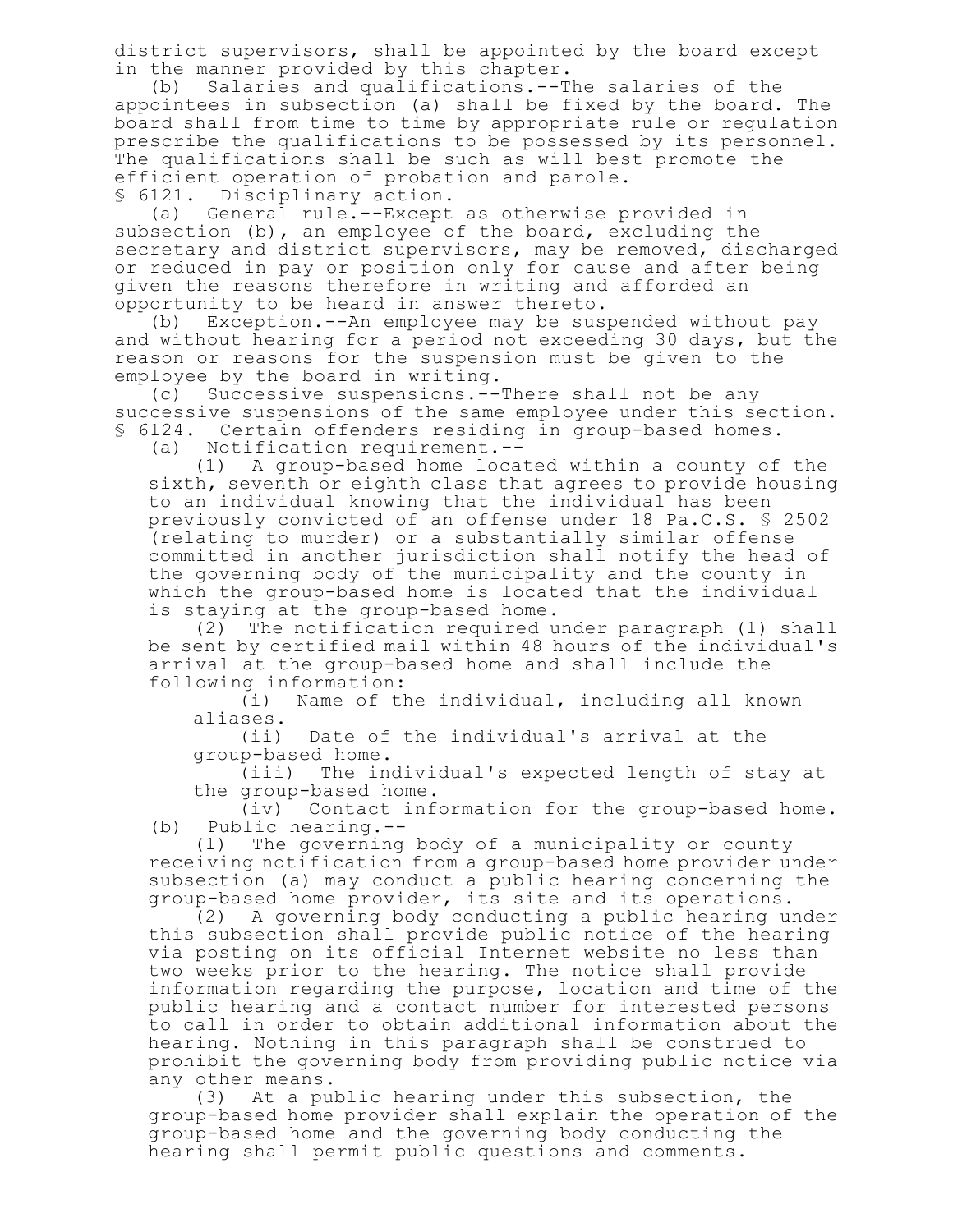(c) Definition.--The following words and phrases when used in this section shall have the meanings given to them in this subsection unless the context clearly indicates otherwise:

"Group-based home." Any nonprofit or for-profit entity that maintains a facility that provides housing to individuals on probation or parole or other individuals previously convicted of crimes. The term shall not include a correctional institution or a facility maintained by a domestic violence program.

"Official Internet website." The official Internet location designated by a municipality or county as its primary method of electronically communicating with the public about its official business.]

Section 17. Section 6131 of Title 61 is amended to read: § 6131. General powers of board.

(a) General rule.--The board shall have the power and its duty shall be:

[(1) To supervise and make presentence investigations and reports as provided by law.]

(2) To collect and maintain copies of all presentence investigations and reports.

[(3) To collect and maintain a record of all persons who are placed on parole.

(6) To adopt regulations establishing specific composition, functions and responsibilities for citizens advisory committees and to receive reports, recommendations or other input concerning parole policies and parole-related concerns from the committees on a regular basis.

(7) To adopt regulations establishing criteria for board acceptance of cases for supervision and presentence investigations from counties that on December 31, 1985, maintained adult probation offices and parole systems.

(8) To enter into contracts for purchasing community services to assist parolees and to supplement existing programs.

(9) To pay the cost of preparole drug screening tests for inmates within the parole release jurisdiction of the board, who are confined in a State or local correctional facility, as required under section 6137 (relating to parole power).

(10) To enter into contracts which provide for the continuous electronic monitoring of parolees.

(11) To establish and provide for intensive supervision units and day reporting centers for the supervision of parolees.]

(12) To provide information as required under 42 Pa.C.S. § 2153(a)(14) (relating to powers and duties) as requested by the commission.

(13) To incorporate evidence-based practices into parole decision making[, supervision and the supervision of technical violators].

[(14) To coordinate the reentry of offenders into the community using evidence-based practices that are effective in reducing recidivism.]

(15) To conduct research to identify, to be informed of and to [apply] **recommend** recognized evidence-based parole practices that promote public safety and reduce recidivism.

(16) To conduct outcome and performance analyses on implemented board programs and practices to enhance public safety through reduced recidivism.

(b) Court-appointed probation officers to submit information to [board] **department**.--A court that appoints a probation officer shall require the probation officer to submit to the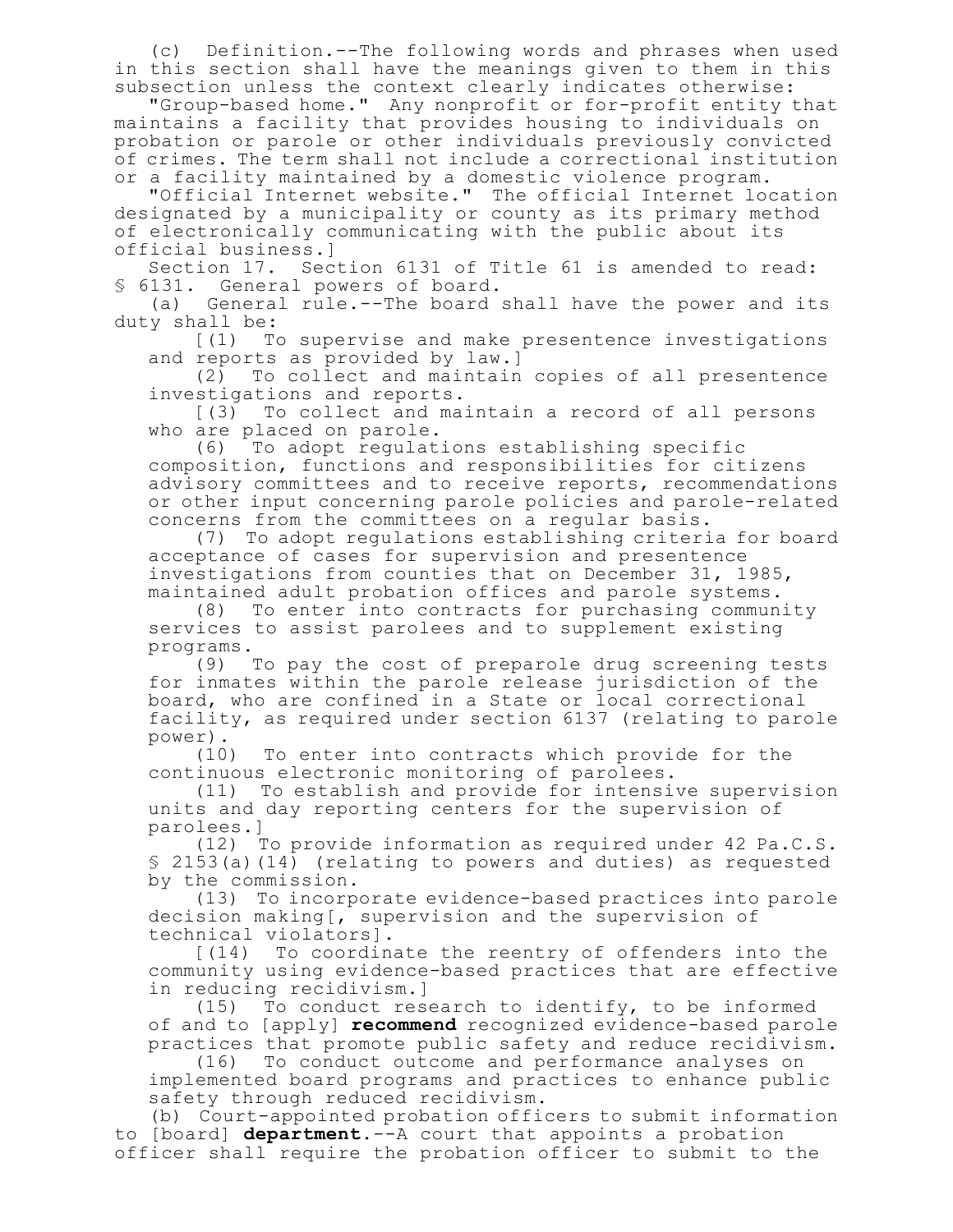[board] **department** such information as the [board] **department** may require on forms prescribed and furnished by the [board] **department**.

(c) Access to county records.--The **department and the** board shall have free and ready access to all probation and parole records of any county.

[(d) Definitions.--As used in this section, the following words and phrases shall have the meanings given to them in this subsection unless the context clearly indicates otherwise:

"Evidence-based practices." Interventions and treatment approaches that have been proven effective through appropriate empirical analysis.]

Section 18. Section 6132 heading and (a) and (b) of Title 61 are amended to read:

§ 6132. Specific powers of board involving [parolees] **offenders**.

(a) General rule.--The board shall have exclusive power: (1) (i) To parole and reparole, commit and recommit for violations of parole and to discharge from parole all persons sentenced by any court at any time to imprisonment in a **State** correctional institution **pursuant to 42 Pa.C.S. § 9762 (relating to sentencing proceeding; place of confinement)**.

(ii) This paragraph applies to inmates sentenced to definite or flat sentences.

(2) [(i) To supervise any person placed on parole, when sentenced to a maximum period of less than two years, by any judge of a court having criminal jurisdiction, when the court may by special order direct supervision by the board, in which case the parole case shall be known as a special case and the authority of the board with regard thereto shall be the same as provided in this chapter with regard to parole cases within one of the classifications set forth in this chapter.]

(ii) Except for such special cases, the powers and duties conferred by this section shall not extend to persons sentenced for a maximum period of less than two years and shall not extend to those persons committed to county confinement within the jurisdiction of the court pursuant to 42 Pa.C.S. § 9762 (relating to sentencing proceeding; place of confinement).

**(3) To establish special conditions of supervision for paroled offenders. Conditions of supervision must be based on the risk presented by and the rehabilitative needs of the offender. Conditions may be modified pursuant to section 6171 (relating to powers and duties of department) or if the board or its designee consents to such modification.**

**(4) To promulgate regulations establishing general conditions of supervision applicable to every paroled offender.**

(b) Construction.--Nothing contained in this section shall be construed to prevent a court from paroling any person sentenced by it for a maximum period of less than two years **and housed in a county correctional facility** or from paroling [a person] **an offender** committed to county confinement [within the jurisdiction of the court] pursuant to 42 Pa.C.S. § 9762. \* \* \*

Section 19. Section 6133 of Title 61 is repealed: [§ 6133. Probation services.

(a) General rule.--The board shall have exclusive power to supervise any person placed on probation by any judge of a court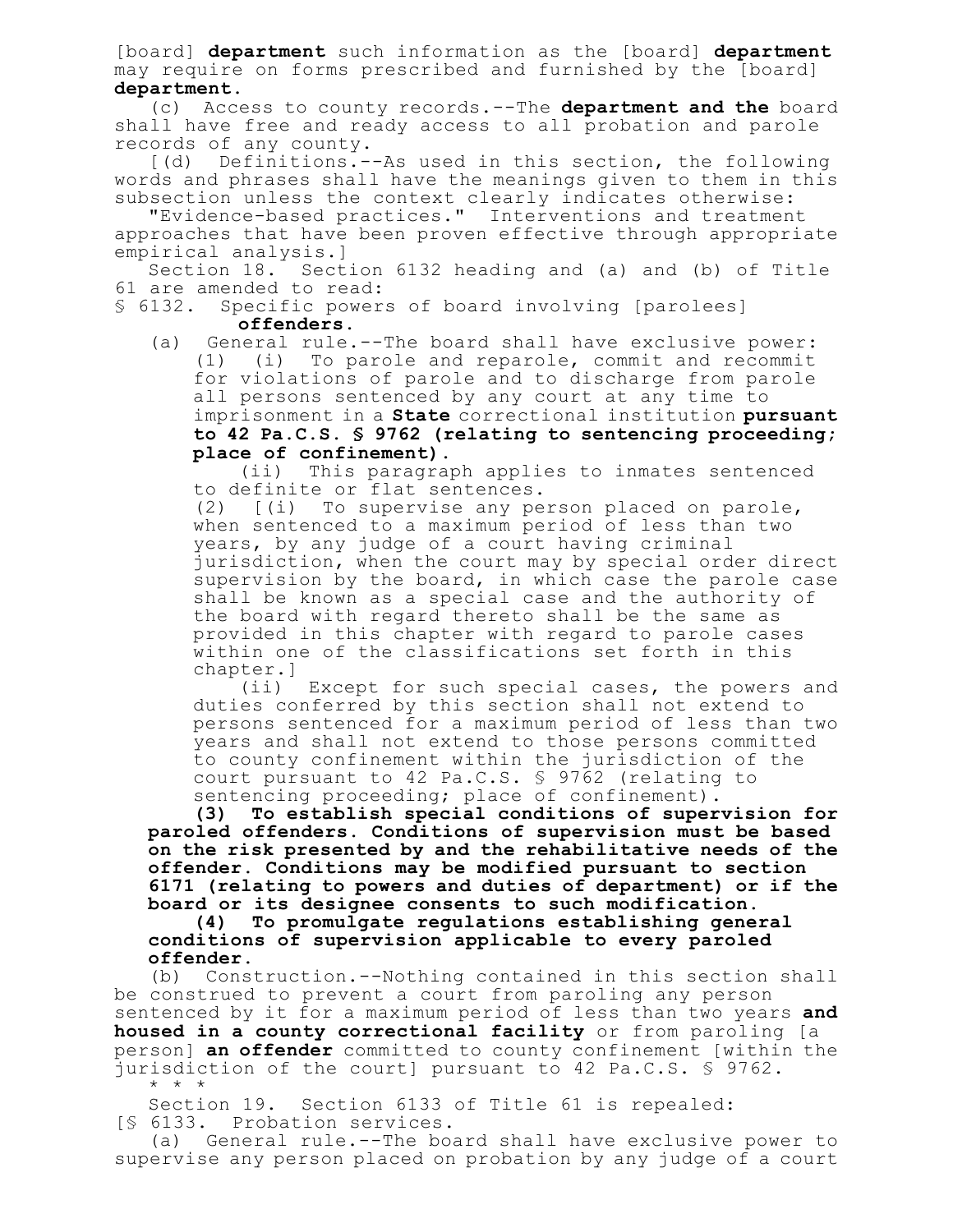having criminal jurisdiction, when the court by special order directs supervision by the board.

(b) Presentence investigations.--The board shall make presentence investigations when requested to do so by the court.

(c) Supervision and investigation.--Supervision and presentence investigations by court order or request shall be provided in accordance with board regulations.

(d) In-service training.--The board shall provide in-service training for personnel of county probation offices when requested to do so by the court having jurisdiction of the probation office as provided by memorandum of understanding with the Pennsylvania Commission on Crime and Delinquency and contingent upon the availability of money.]

Section 20. Sections 6134, 6134.1 and 6136 of Title 61 are amended to read:

§ 6134. Sentencing court [to transmit records to board] **recommendation**.

[(a) Duty to transmit.--A court sentencing any person for a term as to which power to parole is given to the board in this chapter shall transmit to the board, within 30 days after the imposition of the sentence:

(1) A copy of the notes of testimony of the sentencing hearing that may have been filed of record in the case.

(2) Copies of any criminal identification records secured from the Federal Bureau of Investigation.

(3) Copies of presentence investigation reports and behavior clinic reports, if any were submitted to the court, the last two of which records, being confidential records of the court, shall be treated confidentially by the members of the board, who shall not permit examination of the records by anyone other than its duly appointed agents or representatives except upon court order.

(b) Recommendations from judge.--] **The following shall apply:**

(1) A judge may make at any time a recommendation to the board respecting the [person] **offender** sentenced and the term of imprisonment the judge believes that [person] **offender** should be required to serve before [a] parole is granted to that [person] **offender**.

(2) A recommendation made by a judge under paragraph (1) respecting the parole or terms of parole of [a person] **an offender** shall be advisory only. No order in respect to the recommendation made or attempted to be made as a part of a sentence shall be binding upon the board **or the department** in performing the duties and functions conferred on it by this chapter.

§ 6134.1. General criteria for parole by court.

(a) Guidelines.--The court may parole or reparole subject to consideration of guidelines established under 42 Pa.C.S. § 2154.5 (relating to adoption of guidelines for parole).

(b) Report of decision to commission.--If a court paroles or reparoles [a person] **an offender**, the court shall report the parole or reparole decision and shall provide a contemporaneous written statement for any deviation from the guidelines established under 42 Pa.C.S. § 2154.5, to the commission under 42 Pa.C.S. § 2153(a)(14) (relating to powers and duties).

(c) Procedure.--

(1) Prior to making a decision to parole [a person] **an offender** committed to county confinement within the jurisdiction of the court pursuant to 42 Pa.C.S. § 9762 (relating to sentencing proceeding; place of confinement) from a sentence of imprisonment imposed following conviction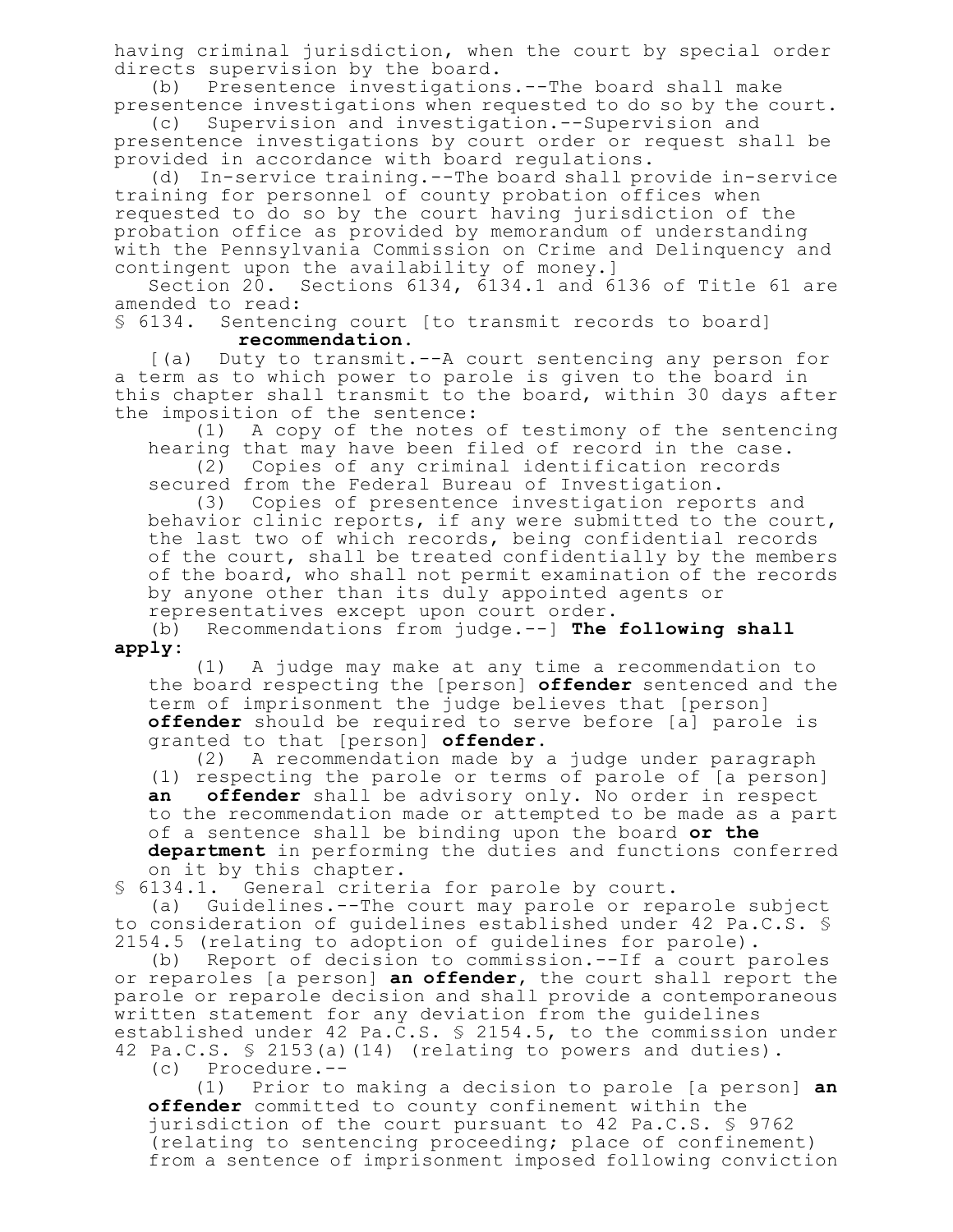for a personal injury crime, each victim who has registered to receive victim services in connection with the personal injury crime shall be given an opportunity by the court to submit a preparole statement to the court expressing concerns or recommendations regarding the parole or parole supervision of the [person] **offender**.

(2) The district attorney shall, immediately following sentence in cases where a sentence of confinement has been imposed and the sentenced [person] **offender** remains within the jurisdiction of the court pursuant to 42 Pa.C.S. § 9762, notify all registered victims that they shall have the opportunity to submit a preparole statement to the court.

(3) Victims shall notify the court of their intention to submit a preparole statement and shall provide and keep current an appropriate mailing address.

(4) Preparole statements submitted pursuant to this subsection shall be subject to the confidentiality provisions contained in section 6140 (relating to victim statements, testimony and participation in hearing) applicable to preparole statements submitted to the board and shall be considered by the court prior to any parole decision, and each victim submitting a preparole statement shall be given notice of the court's parole decision.

[(d) Definitions.--As used in this section, the following words and phrases shall have the meanings given to them in this subsection:

"Personal injury crime." The term shall have the meaning set forth in section 103 of the act of November 24, 1998 (P.L.882, No.111), known as the Crime Victims Act.

"Victim." The term shall mean, in addition to the meaning set forth in section 103 of the act of November 24, 1998 (P.L.882, No.111), known as the Crime Victims Act, a member of the victim's family if the victim is incapable of communicating or has died.]

§ 6136. Right of access to [inmates] **offenders**.

All prison officials shall:

(1) At all reasonable times grant access to any [inmate] **offender** whom the board has power to parole to the members of the board or its properly accredited representatives.

(2) At all reasonable times provide for the board or its properly accredited representative facilities for communicating with and observing an [inmate] **offender** while imprisoned. **Such facilities may, at the discretion of the prison officials, be provided via videoconferencing or similar virtual presence technology.**

(3) Furnish to the board [from time to time such]**, no fewer than 90 days prior to a scheduled parole interview or if an interview is scheduled to be held within less than 90 days, as quickly as possible after such public officials are informed of such interview,** reports concerning the conduct of [inmates] **offenders** in their custody [as the board shall by general rule or special order require,] together with any other facts deemed pertinent in aiding the board to determine whether such [inmates] **offenders** shall be paroled.

Section 21. Sections 6137 and 6138 of Title 61 are amended to read:

§ 6137. Parole power.

(a) General criteria for parole.--

(1) The board may parole subject to consideration of guidelines established under 42 Pa.C.S. § 2154.5 (relating to adoption of guidelines for parole) or subject to section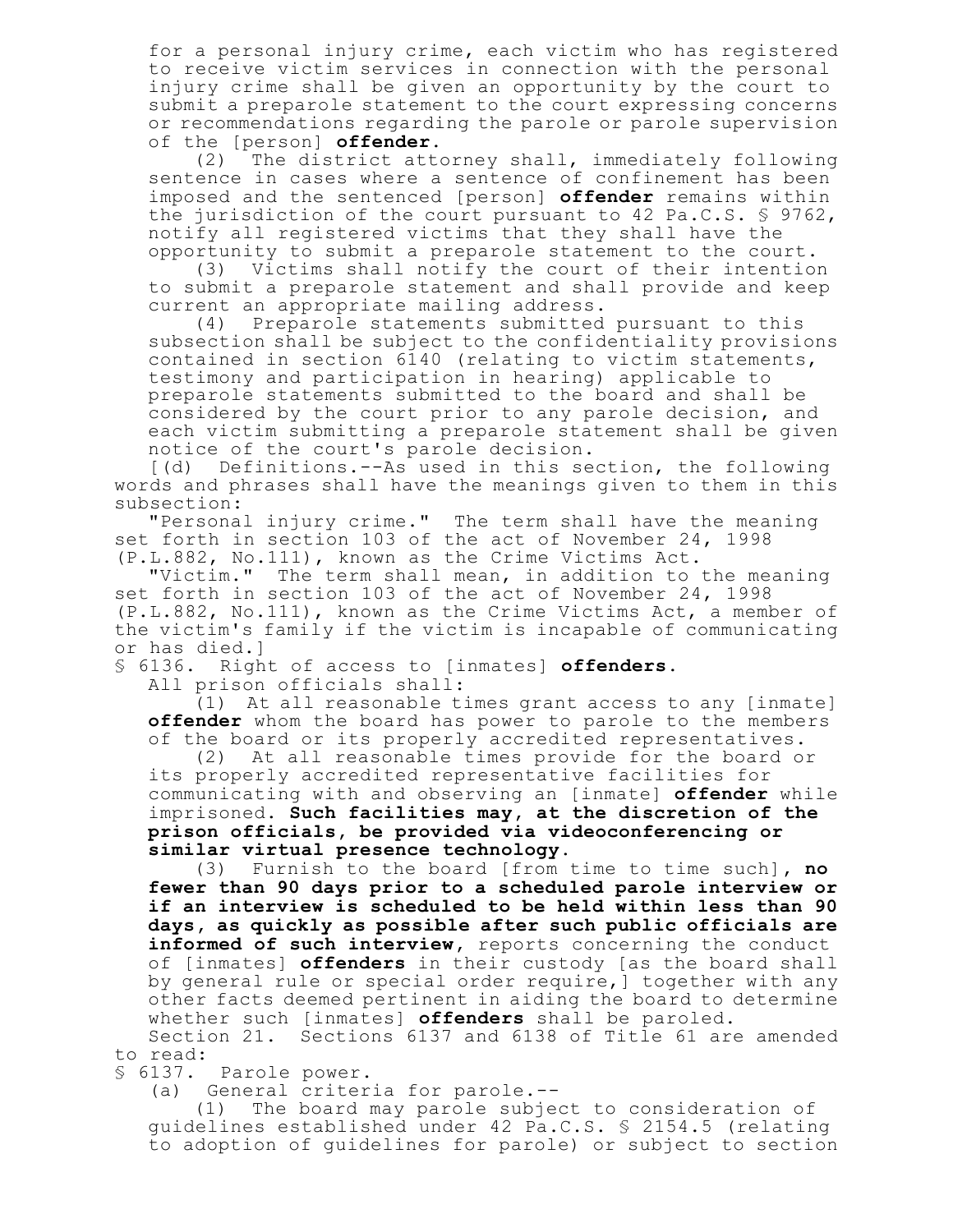6137.1 (relating to short sentence parole) **and such information developed by or furnished to the board under section 6174 (relating to right of access to offenders), or both,** and may release on parole any [inmate] **offender** to whom the power to parole is granted to the board by this chapter, except an [inmate] **offender** condemned to death or serving life imprisonment, whenever in its opinion:

(i) The best interests of the [inmate] **offender**

justify or require that the [inmate] **offender** be paroled. (ii) It does not appear that the interests of the Commonwealth will be injured by the [inmate's] **offender's** parole.

(2) Parole shall be subject in every instance to the Commonwealth's right to immediately retake and hold in custody without further proceedings any [parolee] **offender** charged after his parole with an additional offense until a determination can be made whether to continue his parole status.

(3) The power to parole granted under this section to the board may not be exercised in the board's discretion at any time before, but only after, the expiration of the minimum term of imprisonment fixed by the court in its sentence or by the Board of Pardons in a sentence which has been reduced by commutation.

 $(3.1)$  (i) Following the expiration of the [inmate's] **offender's** minimum term of imprisonment, if the primary reason for not paroling the [inmate] **offender** is the [inmate's] **offender's** inability to access and complete prescribed programming within the correctional institution, the board may release the [inmate] **offender** on parole with the condition that the [inmate] **offender** complete the prescribed programming while on parole.

(ii) This paragraph shall not apply to offenders who are currently serving a term of imprisonment for a crime of violence as defined in 42 Pa.C.S. § 9714 (relating to sentences for second and subsequent offenses) or for a crime requiring registration under 42 Pa.C.S. Ch. 97 Subch. H (relating to registration of sexual offenders).

(iii) For those [inmates] **offenders** to whom subparagraph (ii) is applicable, the board may release the [inmate] **offender** on parole if the [inmate] **offender** is subject to another jurisdiction's detainer, warrant or equivalent writ.

(4) Unless the [inmate] **offender** has served at least one year in a community corrections center or community corrections facility, the board shall not act upon an application of an [inmate] **offender** who is granted clemency by the Governor, is subject to parole supervision and:

(i) whose term of imprisonment was commuted from life to life on parole;

(ii) who was serving a term of imprisonment for a crime of violence; or

(iii) who is serving a sentence under 42 Pa.C.S. § 9712 (relating to sentences for offenses committed with firearms).

(5) Upon parole, [a parolee] **an offender** subject to paragraph (4) shall:

(i) be subject to weekly supervision for the first six months of parole; and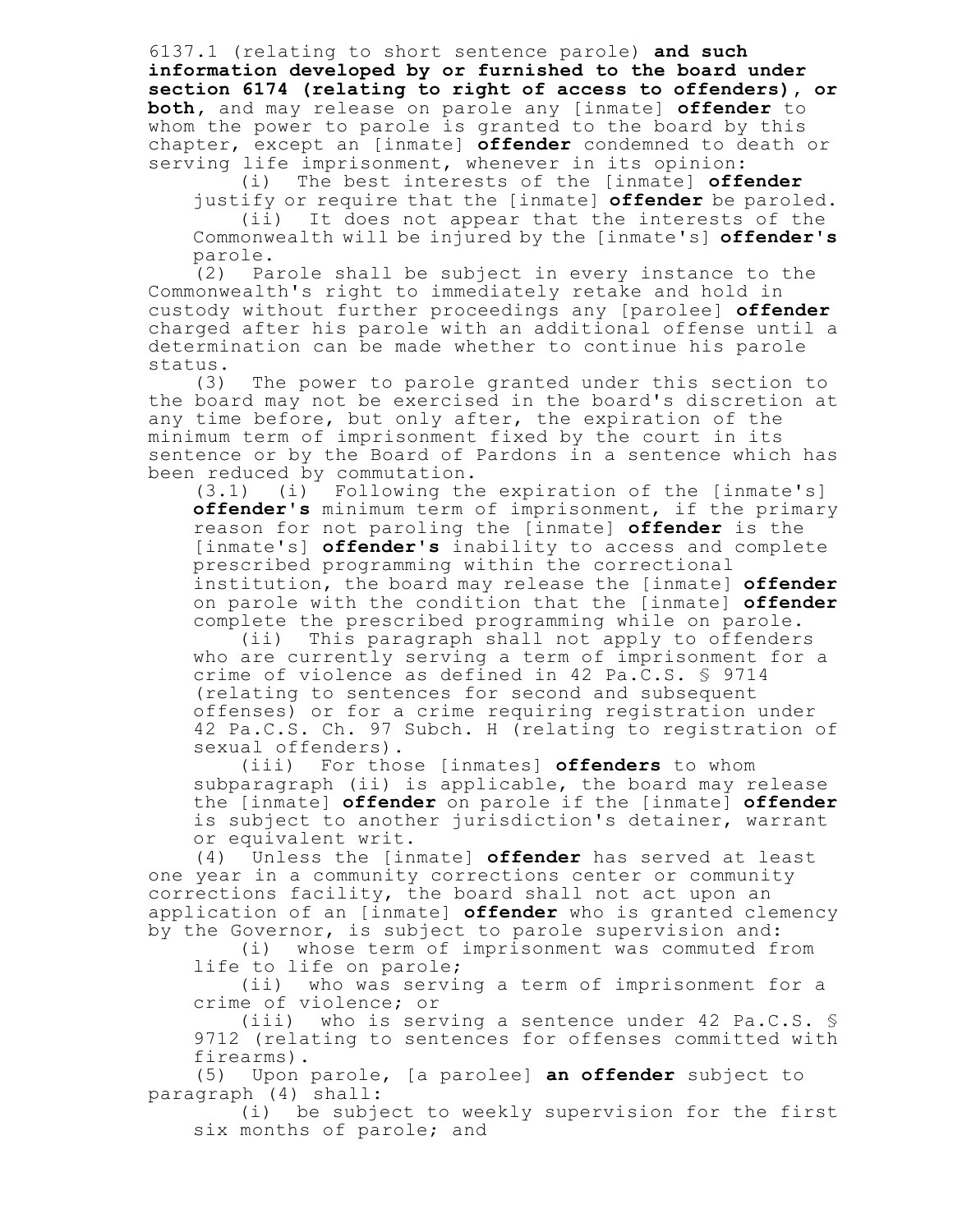(ii) have any violations of a condition of parole immediately made known to the Board of Pardons. This subparagraph shall apply to all [parolees] **offenders** under supervision by other jurisdictions under Subchapter B of Chapter 71 (relating to interstate compact for the supervision of adult offenders).

(b) Cases involving deviations from guidelines.--In each case in which the board deviates from the guidelines established under 42 Pa.C.S. § 2154.5, the board shall provide a contemporaneous written statement of the reason for the deviation from the guidelines to the commission as established under 42 Pa.C.S. § 2153(a)(14) (relating to powers and duties). The board may develop and use internal decisional instruments. This subsection shall not be construed to prevent the board from also developing forms or other documents, policies and procedures consistent with this chapter, including internal decisional instruments.

[(c) Administrative parole.--

(1) An eligible offender shall be placed on administrative parole one year after release on parole and until the maximum sentence date if the board's supervision staff determines that:

(i) (A) the eligible offender has not violated the terms and conditions of the eligible offender's parole; or

(B) the eligible offender has not been subject to the extensive use of sanctions prior to the completion of one year from the date of release on parole; and

(ii) there is no substantial information indicating dangerousness or that placement on administrative parole would compromise public safety.

(2) An eligible offender placed on administrative parole shall continue to be subject to recommitment at the board's discretion and shall be subject to the board's power to recommit and reparole, recommit and review or otherwise impose sanctions at its discretion until the eligible offender's maximum sentence date.

(3) An eligible offender placed on administrative parole shall do all of the following:

(i) Make supervision contact at least one time per year.

(ii) Provide updated contact information upon a change in residence or employment.

(iii) Continue to pay any restitution owed.

(iv) Comply with other requirements imposed by the board.]

(d) Recidivism risk reduction incentive minimum.--The board shall have the power and its duty shall be to comply with the requirements of section 4506 (relating to recidivism risk reduction incentive minimum).

**(d.1) Short sentence parole.--The board shall have the power and its duty shall be to comply with the requirements of section 6137.1 (relating to short sentence parole).**

(e) Drug screening tests.--

(1) The [board] **department** may not release [a person] **an offender** on parole unless the [person] **offender** achieves a negative result within 45 days prior to the date of release in a screening test approved by the Department of Health for the detection of the presence of controlled substances or designer drugs under the act of April 14, 1972 (P.L.233,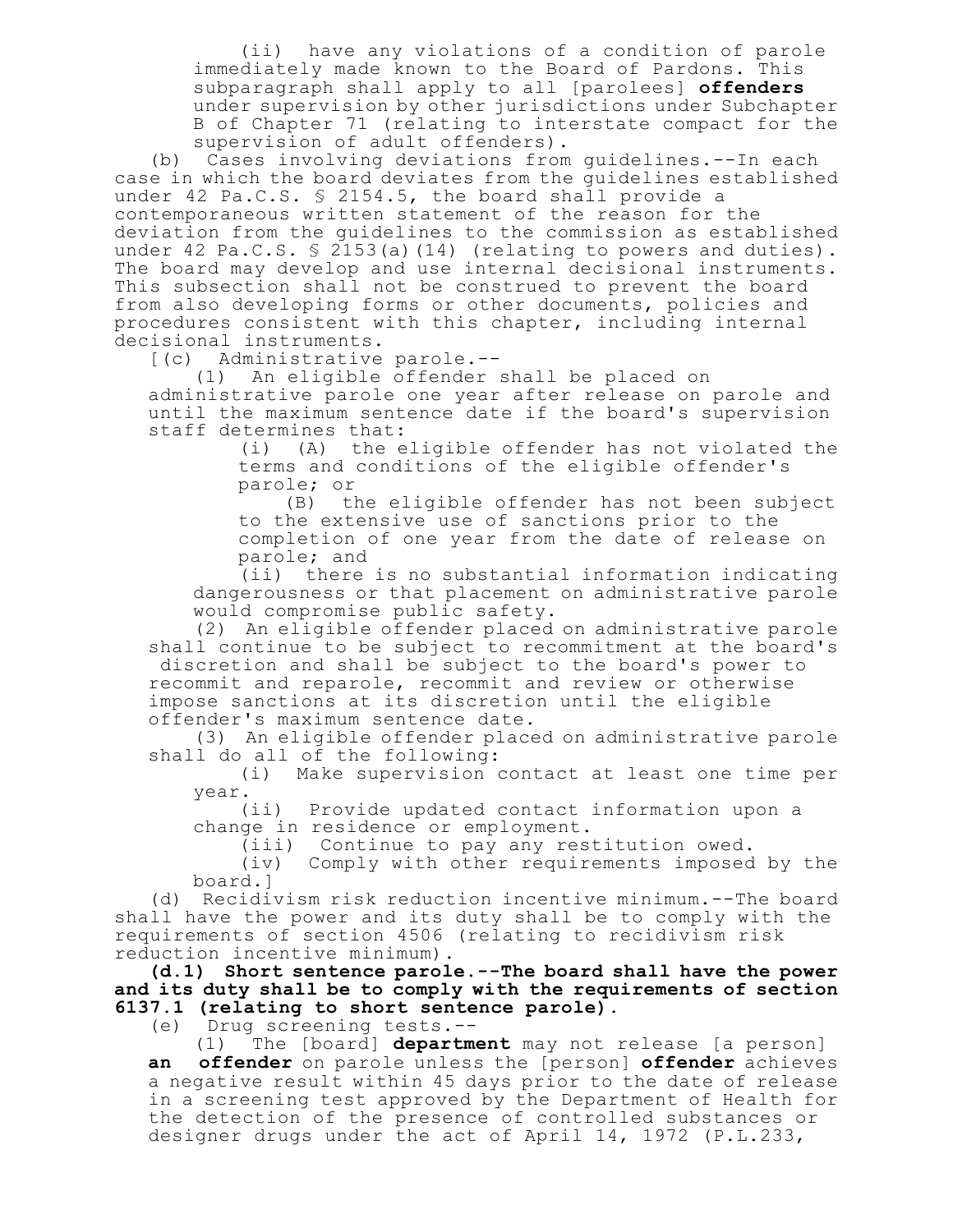No.64), known as The Controlled Substance, Drug, Device and Cosmetic Act.

[(2) The cost of these preparole drug screening tests for inmates subject to the parole release jurisdiction of the board, whether confined in a correctional institution or county prison, shall be paid by the board. The board shall establish rules and regulations for the payment of these costs and may limit the types and cost of these screening tests that would be subject to payment by the board.]

(3) [(i) The board shall establish, as a condition of continued parole for a parolee] **Every offender who is released on parole** who, [as an inmate] **prior to release**, tested positive for the presence of a controlled substance or a designer drug or who was paroled from a sentence arising from a conviction under The Controlled Substance, Drug, Device and Cosmetic Act or from a drug-related crime, [the parolee's achievement of] **shall, without further action of the board, be subject to an ongoing condition that the offender achieve** negative results in [such] **drug** screening tests randomly applied.

[(ii) The random screening tests shall be performed at the discretion of the board, and the parolee undergoing the tests shall be responsible for the costs of the tests.

(iii) The funds collected for the tests shall be applied against the contract for such testing.]

(4) For [a parolee] **an offender** who was not paroled from a sentence arising from a conviction under The Controlled Substance, Drug, Device and Cosmetic Act or from a drug-related crime, the board may establish, as a condition of [parole] **supervision**, that the [parolee] **offender** achieve negative results in **drug** screening tests randomly conducted. The [parolee] **offender** shall be responsible for testing costs.

(f) Crimes of violence.--The board may not **order the** release [on parole a person] **of an offender on parole** who is sentenced after February 19, 1999, and is serving a sentence for a crime of violence unless the [person] **offender** has received instruction from the [Department of Corrections] **department** on the impact of crime on victims and the community.

(g) [Procedure.--] **Procedures for Recidivism Risk Reduction Incentive.--**

(1) The department shall identify all [inmates] **offenders** committed to the custody of the department that meet the definition of an eligible offender.

(2) Upon identification of an inmate as an eligible offender**, as defined under section 4503 (relating to definitions)**, the department shall send notice to the board. The board shall send notice to the prosecuting attorney and the court no less than six months before the expiration of the [inmate's] **offender's** minimum sentence indicating that the department has preliminarily identified the [inmate] **offender** as an eligible offender. The notice shall be sent by United States mail unless the board, the court and the prosecutor have consented to receipt of notice via electronic means. For [inmates] **offenders** committed to the department whose expiration of the minimum sentence is six months or less from the date of admission, the department shall give prompt notice.

(2.1) The department shall provide the board all information related to the [inmate's] **offender's** adjustment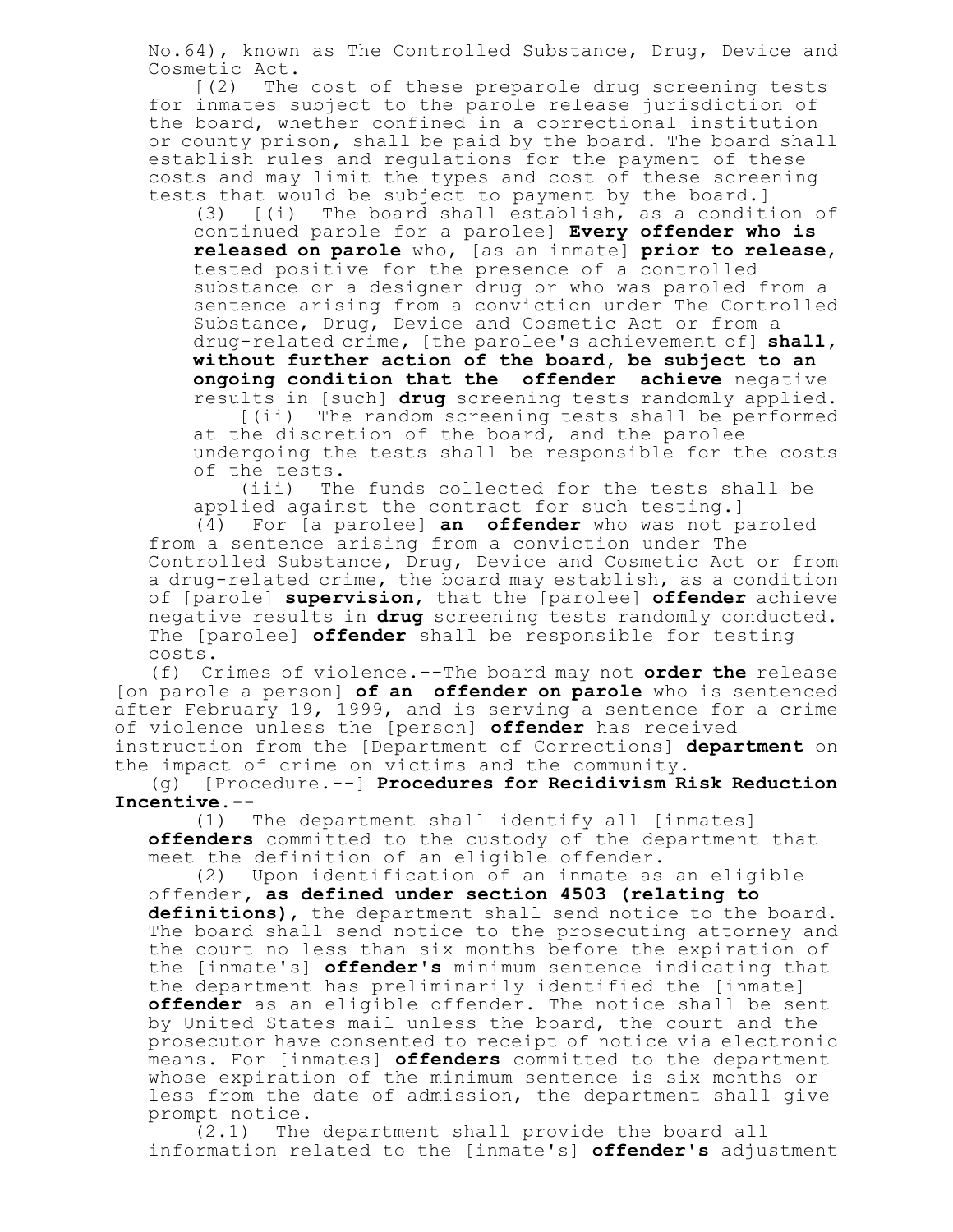while incarcerated, misconducts, if any, information related to programming and treatment, including success, completion or failure to complete, or any other information the department deems relevant. The board shall send such information to the prosecuting attorney and to the court no less than six months before the expiration of the [inmate's] **offender's** minimum sentence. The notice may be sent electronically. For [inmates] **offenders** committed to the department whose expiration of the minimum sentence is six months or less from the date of admission, such information shall be sent at the same time prompt notice under paragraph (2) is given.

(3) Within 30 days of receipt of notice under paragraph (2), the court or prosecuting attorney may file **with the board** a written objection to the department's preliminary identification of the [inmate] **offender** as an eligible offender. Notice of the objection shall be provided to the department and the board.

(4) If no notice of objection has been filed under paragraph (3), the [board or its designee shall approve for parole at the expiration of the eligible offender's] **eligible offender shall be paroled at the** minimum date upon a determination **by the board or the board's designee** that all of the following apply:

(i) The department certified that the [inmate] **offender** has maintained a good conduct record and continues to remain an eligible offender **under section 4503**.

(ii) The reentry plan for the [inmate] **offender** is adequate.

(iii) Individual conditions and requirements for parole have been established **for the offender**.

(iv) There is no reasonable indication that the [inmate] **offender** poses a risk to public safety.<br>(5) If the court or prosecuting attorney files a

If the court or prosecuting attorney files a timely objection under paragraph (3), the board shall make a determination as to whether the [inmate] **offender** is an eligible offender. The board shall notify the department, prosecuting attorney and court of its determination no later than 30 days prior to the minimum parole date. If the board determines that the [inmate] **offender** is an eligible offender under this chapter, the board shall follow the provisions under paragraph (4). If the board determines that the [inmate] **offender** is not an eligible offender under section 4503 (relating to definitions), the board shall retain exclusive jurisdiction to grant parole and shall determine whether the [inmate] **offender** should be paroled at the minimum date, paroled at a later date or denied parole.

(6) Nothing in this subsection shall be construed as granting a right to be paroled to any person, and any decision by the board and its designees or the department, under this section shall not be considered an adjudication under 2 Pa.C.S. Ch. 5 Subch. A (relating to practice and procedure of Commonwealth agencies) and Ch. 7 Subch. A (relating to judicial review of Commonwealth agency action).

(7) Except as provided under this subsection, nothing in this chapter shall otherwise affect the powers and duties of the board or the department.

(h) Power to recommit.--

(1) The board may, during the period for which an [inmate] **offender** shall have been sentenced, recommit the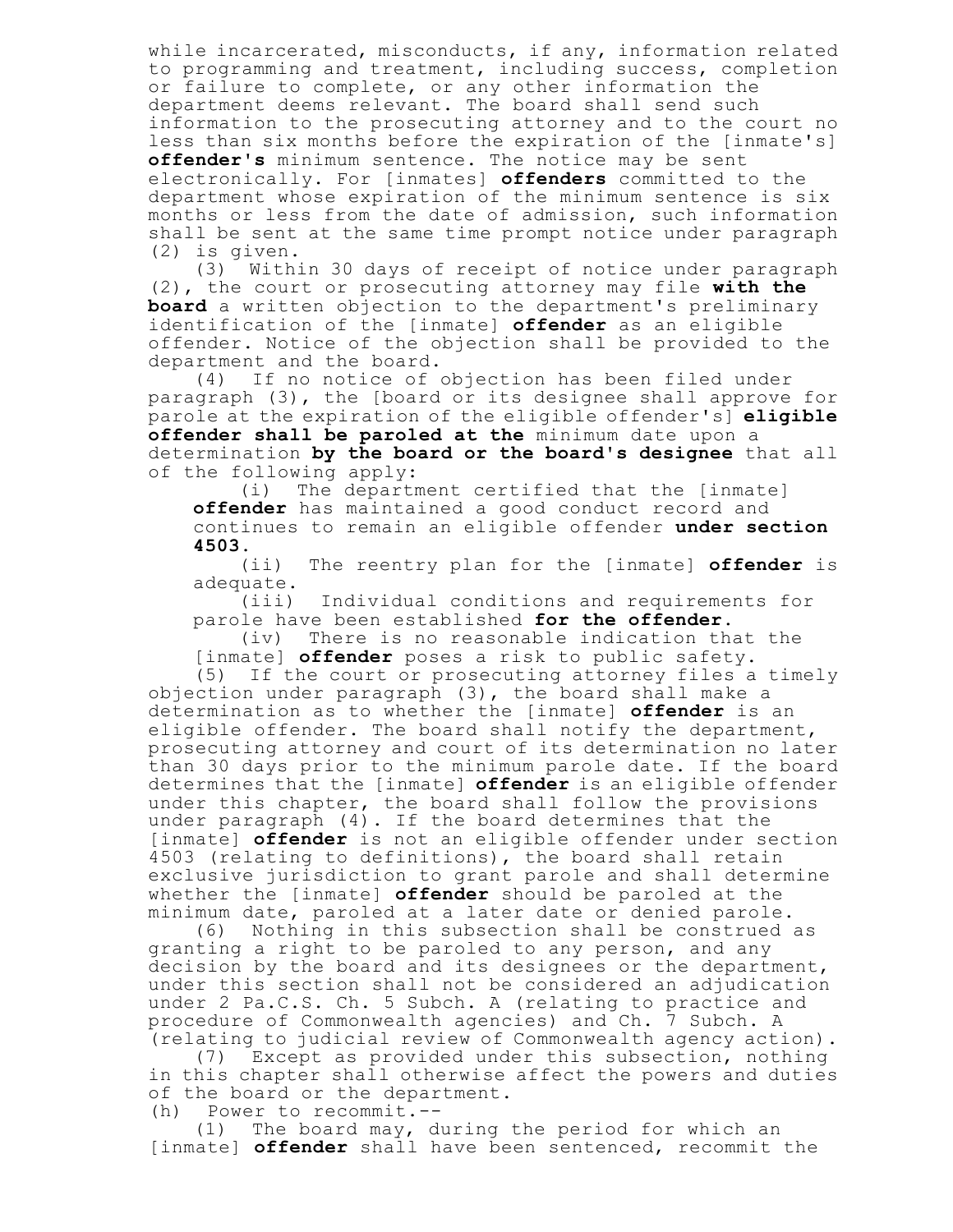[inmate] **offender**, if paroled, for violation of the terms and conditions of his parole and from time to time to reparole and recommit in the same manner and with the same procedure as in the case of an original parol or recommitment if, in the judgment of the board:

(i) There is a reasonable probability that the [inmate] **offender** will be benefited by paroling the [inmate] **offender** again.

(ii) It does not appear that the interests of the Commonwealth will be injured by paroling the [inmate] **offender** again.

(2) In exercising these powers, the board shall consider any applicable recommitment ranges established by the commission under 42 Pa.C.S. § 2154.6 (relating to adoption of recommitment ranges following revocation of parole by board).

(i) Cases involving deviations from guidelines.--In each case in which the board deviates from the recommitment ranges established under 42 Pa.C.S. § 2154.6, the board shall provide a contemporaneous written statement of the reason for the deviation from the recommitment ranges to the commission, as established under 42 Pa.C.S. § 2153(a)(14).

(j) Notice to county probation department.--When the board releases [a parolee] **an offender** from a correctional facility, the board shall provide written notice to the probation department located in the county where the sentencing order was imposed of the release and new address of the [parolee] **offender**.

[(k) Definitions.--The following words and phrases shall have the meanings given to them in this subsection unless the context clearly indicates otherwise:

"Crime of violence." As defined in 42 Pa.C.S. § 9714(g) (relating to sentences for second and subsequent offenses).

"Eligible offender." As defined in section 4503 (relating to definitions).]

§ 6138. Violation of terms of parole.

(a) Convicted violators.--

(1) [A parolee under the jurisdiction of the board released from a correctional facility who,] **The board may,**

**at its discretion, revoke the parole of a paroled offender if the offender,** during the period of parole or while delinquent on parole, commits a crime punishable by imprisonment, for which the [parolee] **offender** is convicted or found guilty by a judge or jury or to which the [parolee] **offender** pleads guilty or nolo contendere at any time thereafter in a court of record[, may at the discretion of the board be recommitted as a parole violator].

(1.1) In addition to paragraph (1), a parolee under the jurisdiction of the board released from a correctional facility who, during the period of parole or while delinquent on parole, commits a crime punishable by imprisonment for which the parolee is convicted or found guilty by a judge or jury or to which the parolee pleads guilty or nolo contendere or of any misdemeanor of the third degree or of any of the following offenses where graded as a summary offense, may at the discretion of the board be recommitted as a parole violator:

(i) Possession of a firearm in a court facility under 18 Pa.C.S. § 913(b)(3) (relating to possession of firearm or other dangerous weapon in court facility). (ii) Harassment under 18 Pa.C.S. § 2709 (relating to harassment).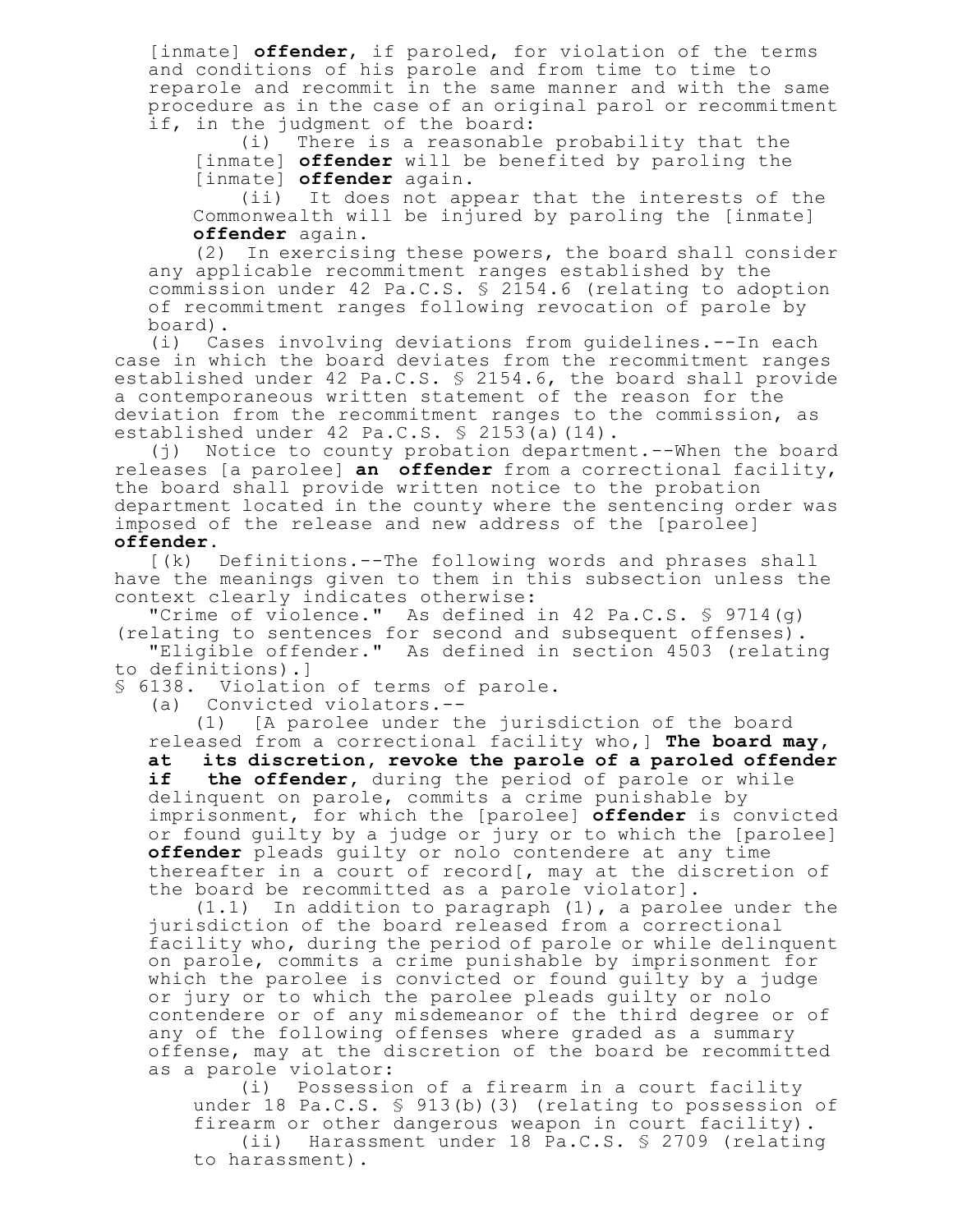(iii) Retail theft under 18 Pa.C.S. § 3929 (relating to retail theft).

(iv) Disorderly conduct under 18 Pa.C.S. § 5503 (relating to disorderly conduct).

(v) Public drunkenness under 18 Pa.C.S. § 5505

(relating to public drunkenness and similar misconduct). (vi) Cruelty to animals under 18 Pa.C.S. § 5533 (relating to cruelty to animal).

(vii) Aiding or abetting a minor to commit truancy under 18 Pa.C.S. § 6301 (relating to corruption of minors).

(viii) Selling or furnishing nonalcoholic beverages to minors under 18 Pa.C.S. § 6310.7 (relating to selling or furnishing nonalcoholic beverages to persons under 21 years of age).

(2) If the [parolee's recommitment is so ordered, the parolee shall be reentered] **offender's parole is revoked, the offender shall be recommitted** to serve the remainder of the term which the [parolee] **offender** would have been compelled to serve had the parole not been granted and, except as provided under paragraph (2.1), shall be given no credit for the time at liberty on parole.

(2.1) The board may, in its discretion, award credit to [a parolee] **an offender** recommitted under paragraph (2) for the time spent at liberty on parole, unless any of the following apply:

(i) The crime committed during the period of parole or while delinquent on parole is a crime of violence [as defined in 42 Pa.C.S. § 9714(g) (relating to sentences for second and subsequent offenses)] or a crime [requiring registration] **listed** under 42 Pa.C.S. Ch. 97 Subch. H (relating to registration of sexual offenders) **or I (relating to continued registration of sexual offenders)**.

(ii) The [parolee] **offender** was recommitted under section 6143 (relating to early parole of [inmates] **offenders** subject to Federal removal order).

**(2.2) Credit awarded under paragraph (2.1) is subject to forfeiture under this section if an offender is subsequently recommitted as a convicted parole violator.**

**(2.3) A parolee is at liberty on parole when the parolee is residing at a community corrections center, community corrections facility or group-based home for purposes of this section. This paragraph does not apply to parolees detained on the board's warrant or recommitted as a technical parole violator to a community corrections center or community corrections facility.**

(3) The board may, in its discretion, reparole whenever, in its opinion, the best interests of the [inmate] **offender** justify or require the [inmate's] **offender's** release on parole and it does not appear that the interests of the Commonwealth will be injured thereby.

(4) The period [of time] for which the [parole violator] **offender** is required to serve shall be computed [from and] **by the board and shall** begin on the date that the parole violator is taken into custody to be returned to the institution as [a parole violator] **an offender**.

(5) If a new sentence is imposed on the [parolee] **offender**, the service of the balance of the term originally imposed by a Pennsylvania court shall precede the commencement of the new term imposed in the following cases: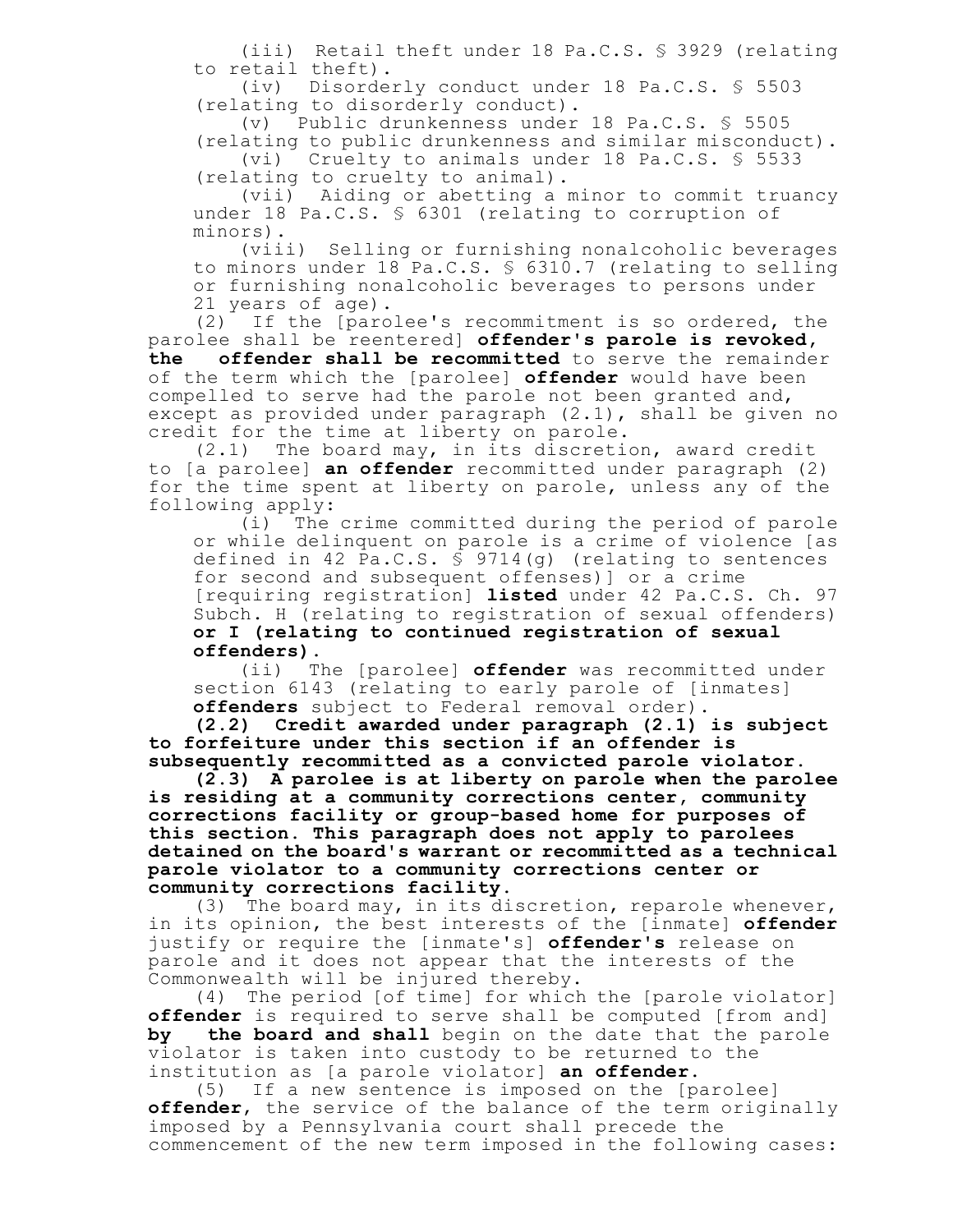(i) If a person is paroled from a State correctional institution and the new sentence imposed on the person is to be served in the State correctional institution.

(ii) If a person is paroled from a county prison and the new sentence imposed upon him is to be served in the same county prison.

(iii) In all other cases, the service of the new term for the latter crime shall precede commencement of the balance of the term originally imposed.

(5.1) If the [parolee] **offender** is sentenced to serve a new term of total confinement by a Federal court or by a court of another jurisdiction because of a verdict or plea under paragraph (1), the [parolee] **offender** shall serve the balance of the original term before serving the new term.

(6) [Where the new term is to be served last or the balance of the term originally imposed by a Pennsylvania court is to be served last, and the service is, in either case, in any correctional facility:

(i)] Any [person] **offender** upon recommitment **to a correctional facility** shall be sent to the institution [as shall be] designated by the [Secretary of Corrections or his] **secretary or a** designee.

[(ii) Any female person shall be recommitted to the State Correctional Institution at Muncy.]

(b) Subsequent arrest.--

(1) The formal filing of a charge after parole against [a parolee] **an offender** within this Commonwealth for any violation of the laws of this Commonwealth shall constitute an automatic detainer and permit the [parolee] **offender** to be taken into and held in custody.

(2) The automatic detainer shall dissolve 15 days after the [parolee] **offender** is taken into custody unless sooner waived or otherwise superseded by direction of the [supervising parole office] **department or its designee**.

(3) The automatic detainer shall be in addition to and not in lieu of any other detainer that prior to the effective date of this chapter may have been lodged in such circumstances.

(c) Technical violators.--

(1) Subject to paragraph (1.3), [ a parolee ] **an offender** under the jurisdiction of the board who violates the terms and conditions of his parole, other than a convicted violator who has parole revoked under subsection (a), may be detained pending a hearing before the board or waiver of the hearing or recommitted after a hearing before the board or a waiver of the hearing. Detention and recommitment under this paragraph shall be in a community corrections center, community corrections facility or any secured facility operated or contracted by the department.

(1.2) Notwithstanding paragraph (1) and subject to paragraph (1.3), [a parolee] **an offender** under the jurisdiction of the board who violates the terms and conditions of his parole, other than a convicted **parole** violator who has parole revoked under subsection (a), may be arrested and detained without revocation of parole under a program to impose swift, predictable and brief sanctions. The program shall provide for immediate detention in a community corrections center, community corrections facility or any secured facility operated or contracted by the department for a period not to exceed seven days. The board shall adopt procedures governing appropriate detention under this paragraph, including identifying which offenders are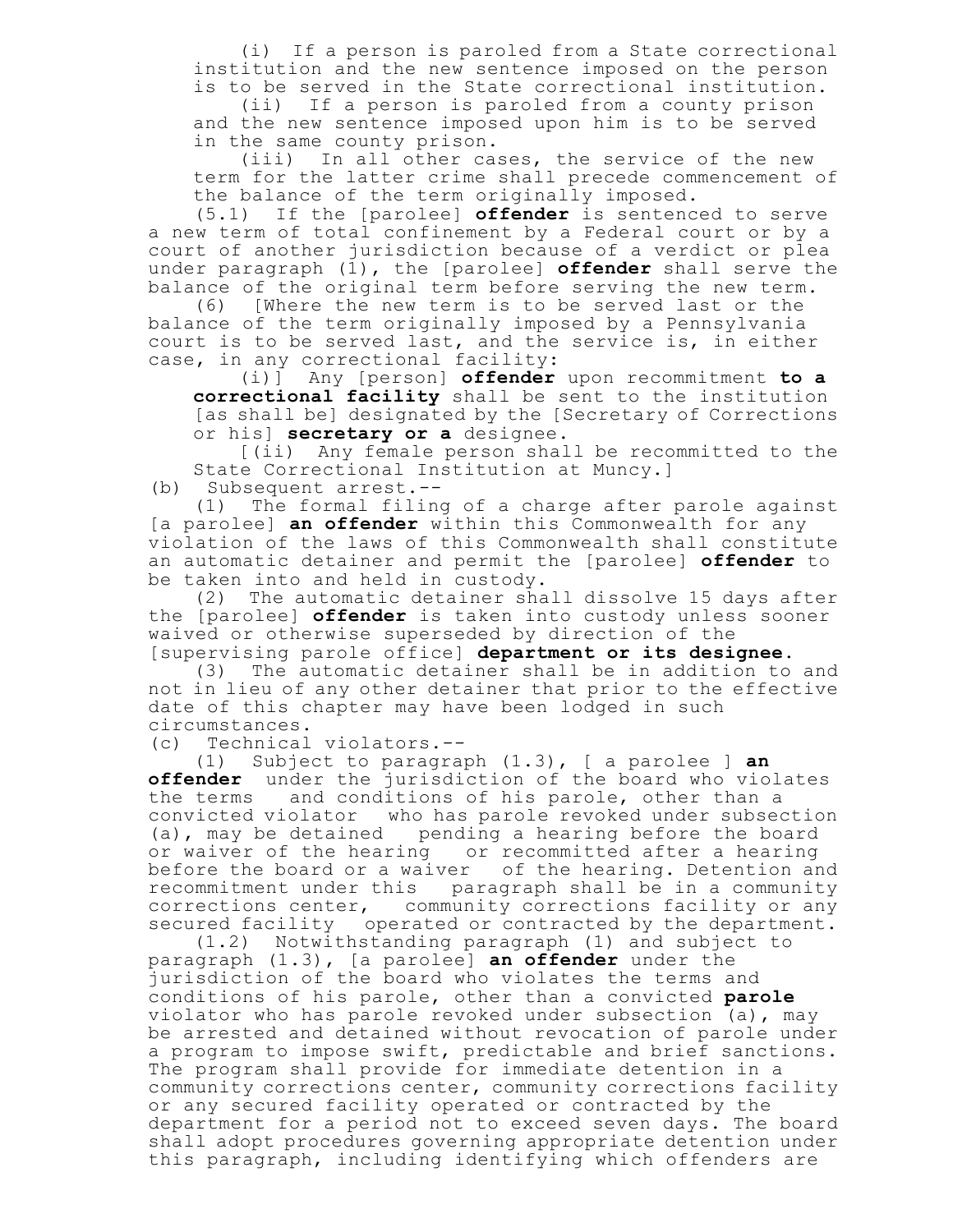eligible for the program and providing warnings to [parolees] **offenders** to clearly communicate expectations and consequences.

(1.3) If the board determines that one of the following conditions is present regarding [a parolee] **an offender** who violates the terms and conditions of parole, the [parolee] **offender** shall not be eligible for detention under paragraph (1.2) and shall be detained in or recommitted to a State correctional institution or contracted county jail:

(i) The violation was sexual in nature.

(ii) The violation involved assaultive behavior or included a credible threat to cause bodily injury to another.

(iii) The violation involved possession or control of a weapon.

(iv) The [parolee] **offender** has absconded and the [parolee] **offender** cannot be safely diverted to a community corrections center, community corrections facility or any secured facility operated or contracted by the department.

(v) There exists an identifiable threat to public safety, and the [parolee] **offender** cannot be safely diverted to a community corrections center, community corrections facility or any secured facility operated or contracted by the department.

(vi) The violation involved an intentional and unexcused failure to adhere to recommended programming or conditions on more than three occasions, and the [parolee] **offender** cannot be safely diverted to a community corrections center, community corrections facility or any secured facility operated or contracted by the department.

**(1.4) Every offender's placement in a community corrections center, community corrections facility or parole violator center shall be subject to a condition that the offender comply with the rules of conduct applicable to the place where the offender is housed. The department may, at its discretion, place an offender accused of violating the rules of conduct in a State correctional institution or contracted county jail, pending an investigation or disciplinary hearing, or serve a disciplinary sanction under the department's procedures, or both.**

(2) If the [parolee] **offender** is recommitted under this subsection, the [parolee] **offender** shall be given credit for the time served on parole in good standing but with no credit for delinquent time and may be reentered to serve the remainder of the original sentence or sentences. **Credit awarded to a technical parole violator for time served on parole in good standing is subject to forfeiture if the offender is subsequently recommitted as a convicted parole violator.**

(3) The remainder shall be computed by the board from the time the [parolee's] **offender's** delinquent conduct occurred for the unexpired period of the maximum sentence imposed by the court without credit for the period the [parolee] **offender** was delinquent on parole. The [parolee] **offender** shall serve the remainder so computed from the date the [parolee] **offender** is taken into custody [on the warrant of the board] **by the department's agent**.

(4) Subject to subsection (e), the [parolee] **offender** shall be subject to reparole by the board whenever in its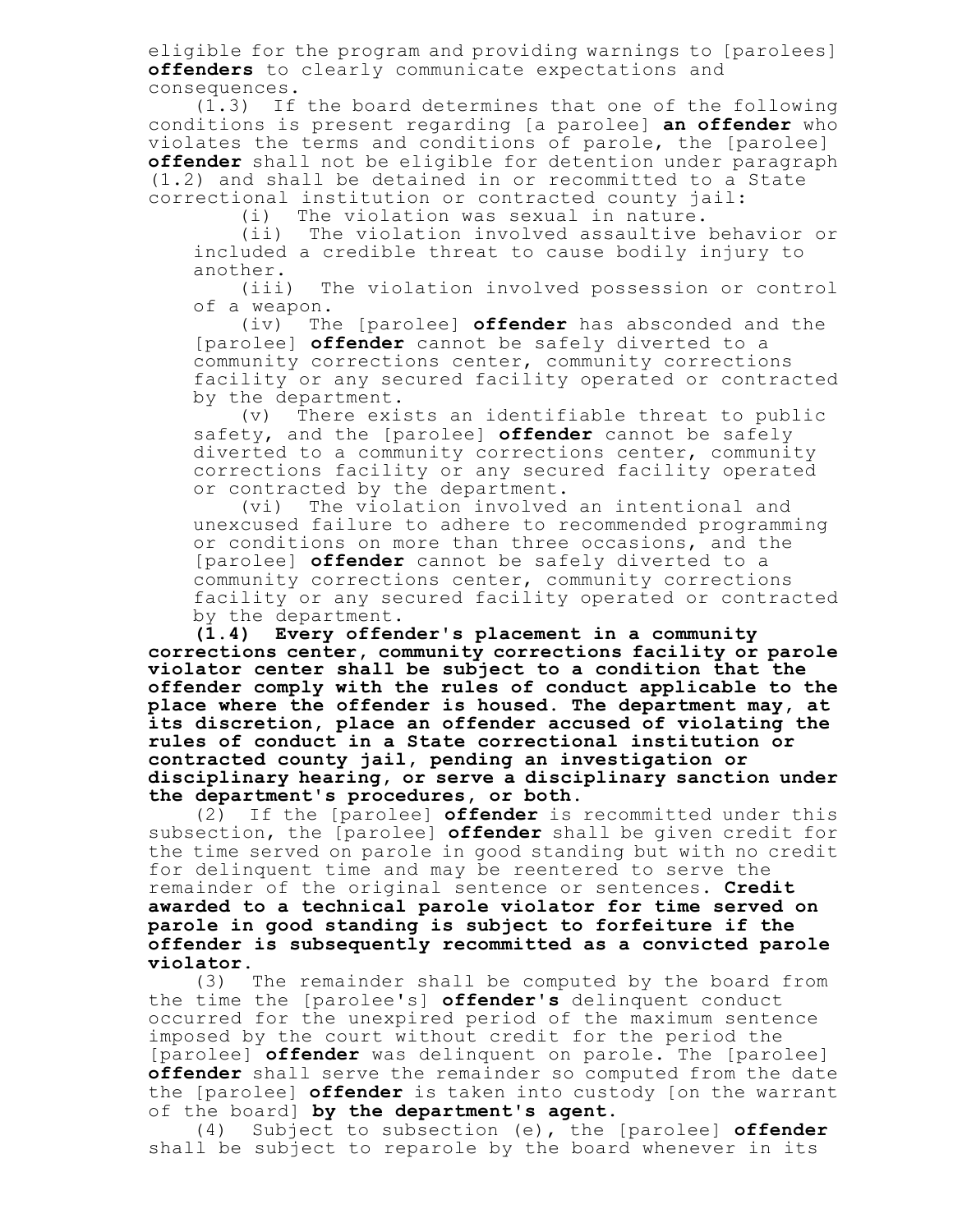opinion the best interests of the [inmate] **offender** justify or require the [parolee] **offender** being reparoled and it does not appear that the interests of the Commonwealth will be injured reparoling the [parolee] **offender**.

(5) Parole violators shall be supervised in accordance with evidence-based practices that may include:

(i) Consideration of whether the offender poses a risk of safety to the community or himself.

(ii) The [board's] **department's** capacity to deliver programs that address criminal thinking behavior and related crime-producing factors.

(iii) Use of community-based sanctioning alternatives to incarceration.

(iv) Use of a graduated violation sanctioning process.

(v) Recommitment to:

(A) a State correctional institution;

(B) a contracted county jail;

(C) a community corrections center; [or]

(D) a community corrections facility[.]**; or**

**(E) a parole violator center.**

[(7) A parolee detained or recommitted to a community corrections center or community corrections facility under paragraph (1) shall be segregated from other offenders located at the facility.]

**(8) An offender released from a county correctional facility by a parole order issued by a sentencing court, but**

**supervised by the department, who violates the conditions of parole other than by the commission of a new crime of which the offender is convicted or found guilty by a judge or jury or to which the offender pleads guilty or nolo contendere in a court of record may be detained pending a hearing before the sentencing court or a waiver of the hearing. Detention and recommitment under this paragraph shall be to the county correctional facility from which the offender was released.**

(d) Recommitment to correctional facility.--A technical **parole** violator recommitted to a State correctional institution or a contracted county jail under subsection (c) shall be recommitted as follows:<br>(1) If paroled

If paroled from a county prison, to the same institution or to any other institution to which the [violator] **offender** may be legally transferred.

(2) If paroled from a State correctional institution, to any State correctional institution**, parole violator center** or contracted county jail designated by the department.

(3) Except as set forth in paragraph (4) or (5), the [parolee] **offender** shall be recommitted for one of the following periods, at which time the [parolee] **offender** shall automatically be reparoled without further action by the board:

(i) For the first recommitment under this subsection, a maximum period of six months.

(ii) For the second recommitment under this subsection for the same sentence, a maximum of nine months.

(iii) For the third or subsequent recommitment under this subsection for the same sentence, a maximum of one year.

(4) The [parolee] **offender** may be reparoled by the board prior to expiration of the time period under paragraph (3)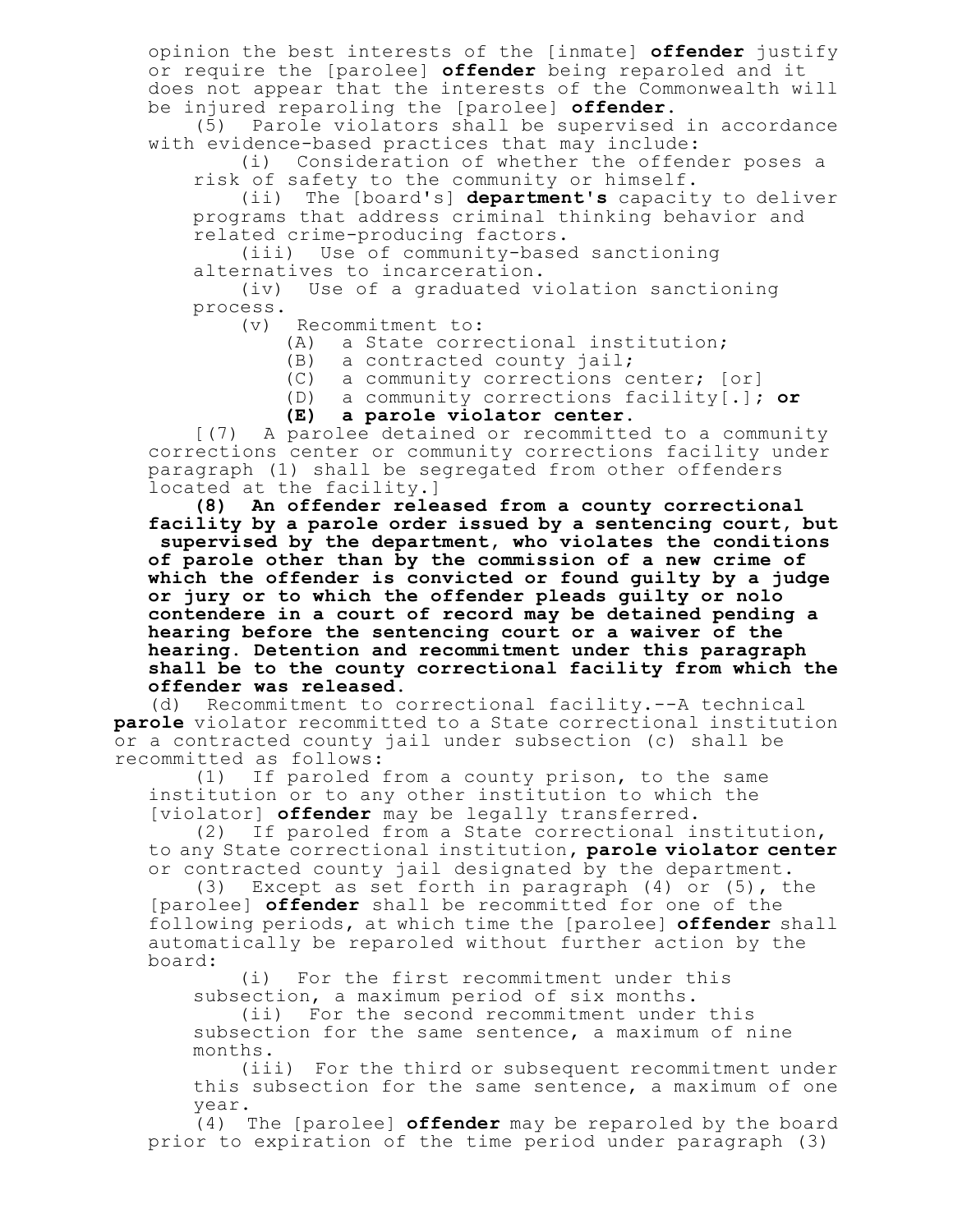if the board determines that it is in the best interest of the Commonwealth and the [parolee] **offender**.

(5) The time limit under paragraph (3) shall not be applicable to [a parolee] **an offender** who:

(i) committed a disciplinary infraction involving assaultive behavior, sexual assault, a weapon or controlled substances;

(ii) spent more than 90 days in segregated housing due to one or more disciplinary infractions; or

(iii) refused programming or a work assignment. (e) Recommitment to community corrections center [or]**,** community corrections facility **or parole violator center**.--

(1) A technical violator recommitted to a community corrections center [or]**,** community corrections facility **or parole violator center** under subsection (c) shall be recommitted for a maximum period of six months, after which the [parolee] **offender** shall automatically be reparoled without further action by the board.

(2) [A parolee] **An offender** under paragraph (1) may be reparoled by the board prior to expiration of the six-month period if the board determines that it is in the best interest of the Commonwealth and the [parolee] **offender**.

(3) This subsection shall not apply to [a parolee who is not in good standing with the board.] **an offender who:**

**(i) commits a disciplinary infraction involving assaultive behavior, sexual assault, a weapon or controlled substances;**

**(ii) spends more than 61 days in segregated housing due to one or more disciplinary infractions;**

**(iii) refuses programming or a work assignment; or (iv) is not in compliance with all legal**

**requirements applicable to the offender, including, but not limited to, maintaining registration in any applicable sex offender registry.**

[(f) Definitions.--As used in this section, the following words and phrases shall have the meanings given to them in this subsection unless the context clearly indicates otherwise:

"Community corrections center." A residential program that is supervised and operated by the department in accordance with Chapter 50 (relating to community corrections centers and community corrections facilities).

"Community corrections facility." A residential facility operated by a private contractor that:

(1) houses offenders pursuant to a contract with the department; and

(2) is operated in accordance with Chapter 50.

"Contracted county jail." A county correctional facility which has contracted with the department to provide correctional or other services.

"State correctional institution." Any of the following owned and operated by the Commonwealth:

(1) A correctional facility.

(2) A prison.

(3) A jail.]

Section 21.1. Section 6139 of Title 61, amended November 25, 2020 (P.L.1219, No.124), is amended to read: § 6139. Parole procedure.

(a) Specific requirements.--

(1) The board may, subject to the provisions and limitations set forth in section 6138 (relating to violation of terms of parole), grant [paroles of] **parole on** its own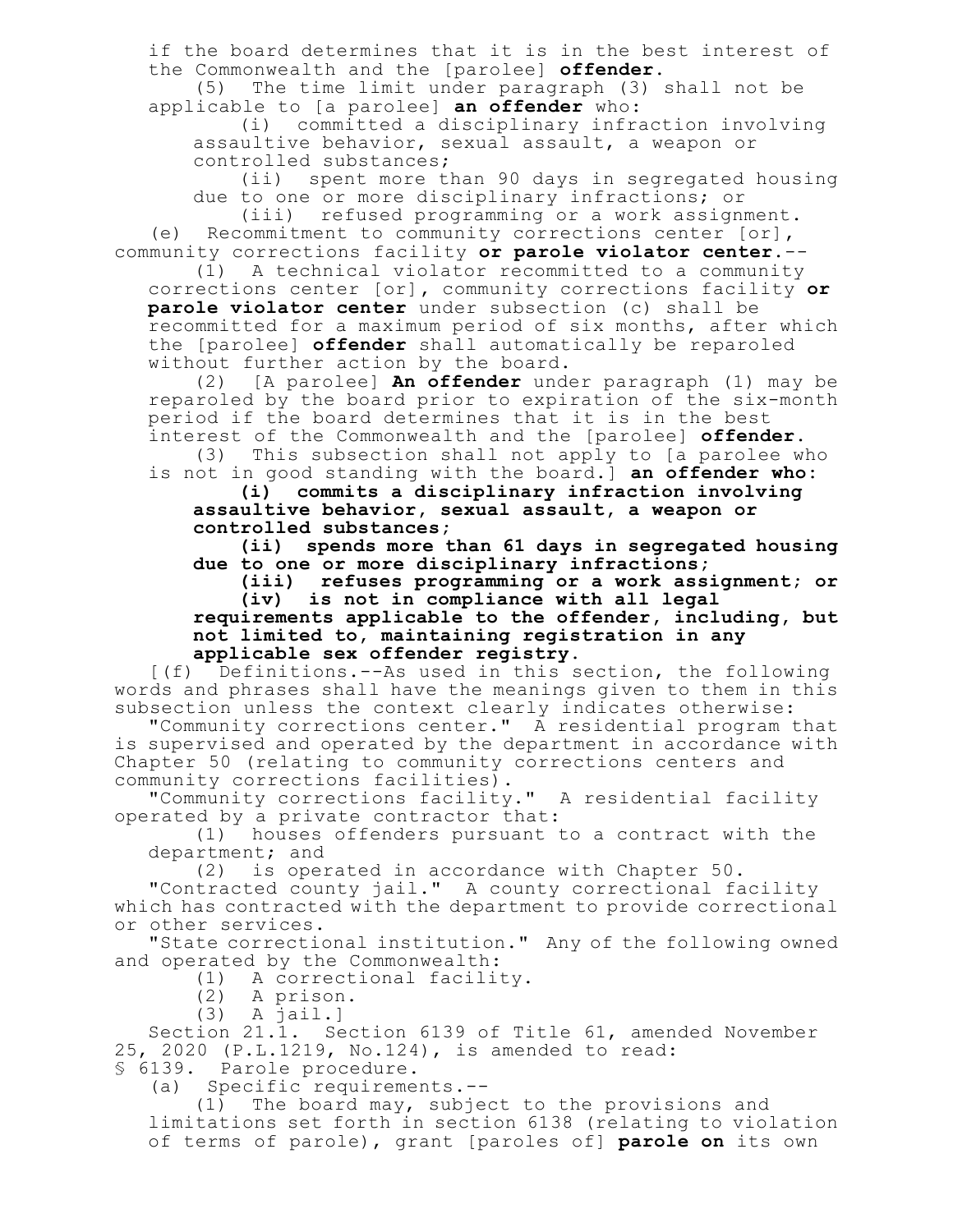motion whenever in its judgment the interests of justice require the granting of [these paroles] **parole**.

(2) The board shall consider applications for parole by an [inmate] **offender** or the [inmate's] **offender's** attorney.

(3) Notwithstanding the provisions of paragraph (2), the board shall not be required to consider nor dispose of an application by an [inmate] **offender** or an [inmate's] **offender's** attorney where a parole decision has been issued by the board on that case within one year of the date of the current application for parole.

(3.1) Notwithstanding paragraphs (2) and (3), the board shall not be required to consider nor to dispose of an application by an [inmate] **offender** or an [inmate's] **offender's** attorney in the case of an [inmate] **offender** sentenced under 18 Pa.C.S. \$ 1102.1 (relating to sentence of persons under the age of 18 for murder, murder of an unborn child and murder of a law enforcement officer) if a parole decision has been issued by the board within five years of the date of the current application.

(3.2) Nothing under this section shall be interpreted as granting a right to be paroled to any [person] **offender**, and a decision by the board and its designees relating to [a person] **an offender** sentenced under 18 Pa.C.S. § 1102.1 may not be considered an adjudication under 2 Pa.C.S. Chs. 5 Subch. A (relating to practice and procedure of Commonwealth agencies) and 7 Subch. A (relating to judicial review of Commonwealth agency action).

(3.3) The following apply:

(i) Notwithstanding the provisions of paragraphs (2) and (3), if a parole decision has been issued by the board within three years of the date of the current application, the board shall not be required to consider nor dispose of an application by an [inmate] **offender** or an [inmate's] **offender's** attorney in the case of an [inmate] **offender** sentenced under any of the following provisions of 18 Pa.C.S. (relating to crimes and offenses):

Section 2502(c) (relating to murder). Section 2503 (relating to voluntary manslaughter).

Section 2901(a.1) (relating to kidnapping). Section 3011(b) (relating to trafficking in individuals).

Section 3012 (relating to involuntary servitude). Section 3121 (relating to rape).

Section 3122.1(b) (relating to statutory sexual assault).

Section 3123 (relating to involuntary deviate sexual intercourse).

Section 3124.1 (relating to sexual assault).

Section 3124.2(a.1) (relating to institutional sexual assault).

Section 3125 (relating to aggravated indecent assault).

Section 3126(a)(7) (relating to indecent assault).

Section 4302(b) (relating to incest).

(ii) Nothing under this paragraph shall be interpreted as granting a right to be paroled to any person, and a decision by the board and its designees relating to a person sentenced to an offense as set forth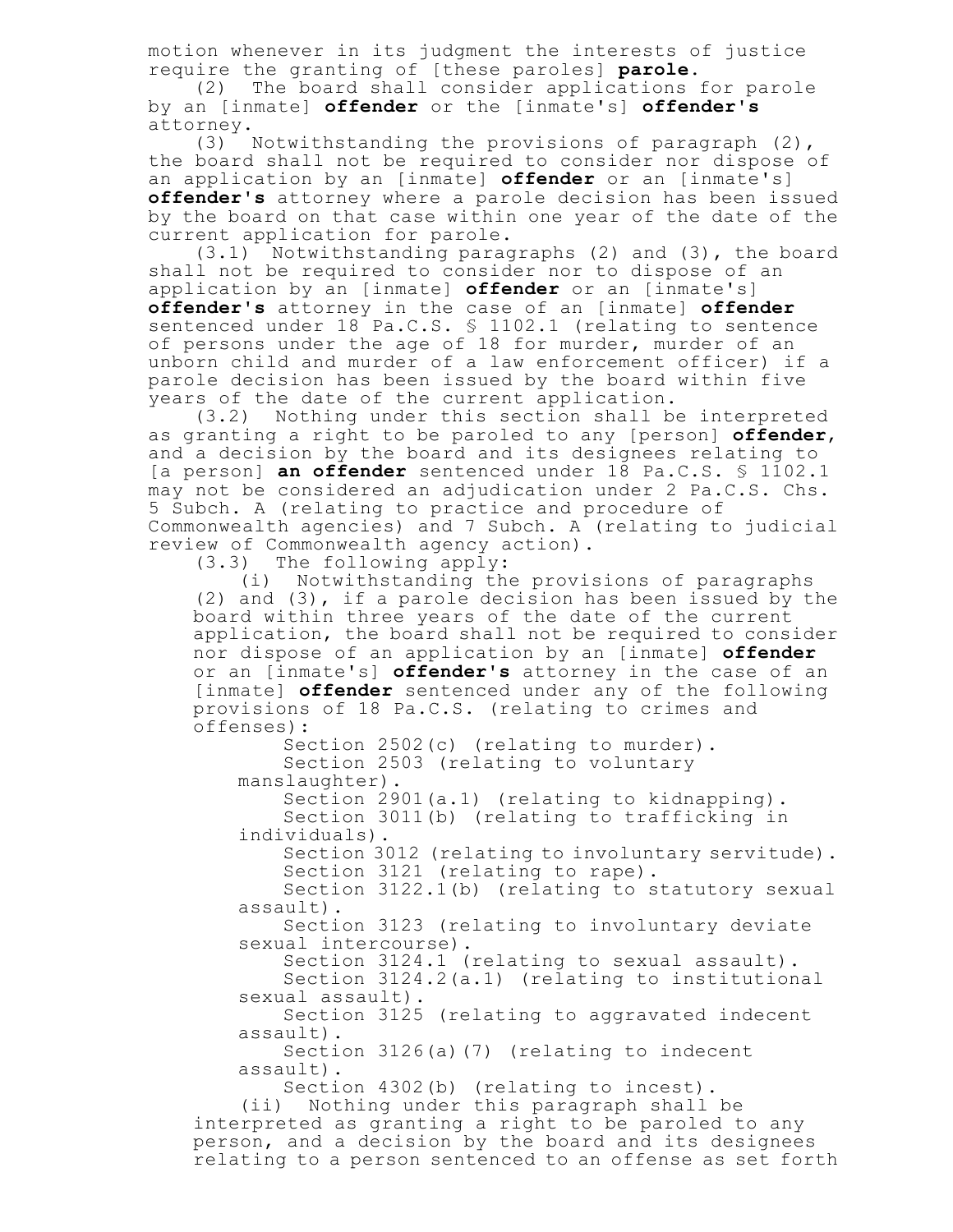under this paragraph may not be considered an adjudication under 2 Pa.C.S. Chs. 5 Subch. A and 7 Subch. A.

(3.4) The following apply:

(i) Notwithstanding the provisions of paragraphs (2) and (3), if a parole decision has been issued by the board within three years of the date of the current application, the board shall not be required to consider nor dispose of an application by an [inmate] **offender** or an [inmate's] **offender's** attorney in the case of an [inmate] **offender** designated as a sexually violent predator under 42 Pa.C.S. Ch. 97 Subch. H (relating to registration of sexual offenders) or I (relating to continued registration of sexual offenders).

(ii) Nothing under this section shall be interpreted as granting a right to be paroled to any person, and a decision by the board and its designees relating to a person designated as a sexually violent predator may not be considered an adjudication under 2 Pa.C.S. Chs. 5 Subch. A and 7 Subch. A.

(4) Hearings of applications [shall] **may** be held by the board whenever in its judgment hearings are necessary. Reasonable rules and regulations shall be adopted by the board for the presentation and hearing of applications for parole.

(5) Whenever an [inmate] **offender** is paroled by the board, [whether of its own motion or after hearing of an application for parole,] or whenever [an application for] parole is refused by the board, a brief statement of the reasons for the board's action shall be filed of record in the offices of the board and shall be at all reasonable times open to public inspection.

(6) In no case shall [a] parole be granted[, or an application for parole be dismissed,] unless a board member, hearing examiner or other person so designated by the board shall have seen and heard the [parolee] **offender** in person in regard thereto within six months prior to the granting or dismissal thereof. **Such in-person interviews may be conducted via videoconferencing or similar virtual presence technology.** This requirement does not apply to paroles under section 6137.1 (relating to short sentence parole).

(7) The board shall dispose of [the] **an** application within six months of its filing.

(b) Reliance on reports.--In granting and revoking paroles and in discharging from parole, the members of the board acting thereon shall not be required to personally hear or see all the witnesses and evidence submitted to them for their action, but they may act on the report submitted to them by [their] **the department's** agents and employees, together with any pertinent and adequate information furnished to them by fellow members of the board or by others. In granting or revoking parole or bringing an alleged parole violator before a hearing examiner, the appearance may be conducted via videoconferencing or similar virtual presence technology. Notwithstanding any other provision of law to the contrary, a hearing examiner, hearing officer or member of the board charged with making the parole release decision shall be required to hear and see in person, without the use of videoconferencing or similar virtual presence technology, any in-person victim testimony under section 6140 (relating to victim statements, testimony and participation in hearing) or under section 502(b) of the act of November 24, 1998 (P.L.882, No.111), known as the Crime Victims Act. Nothing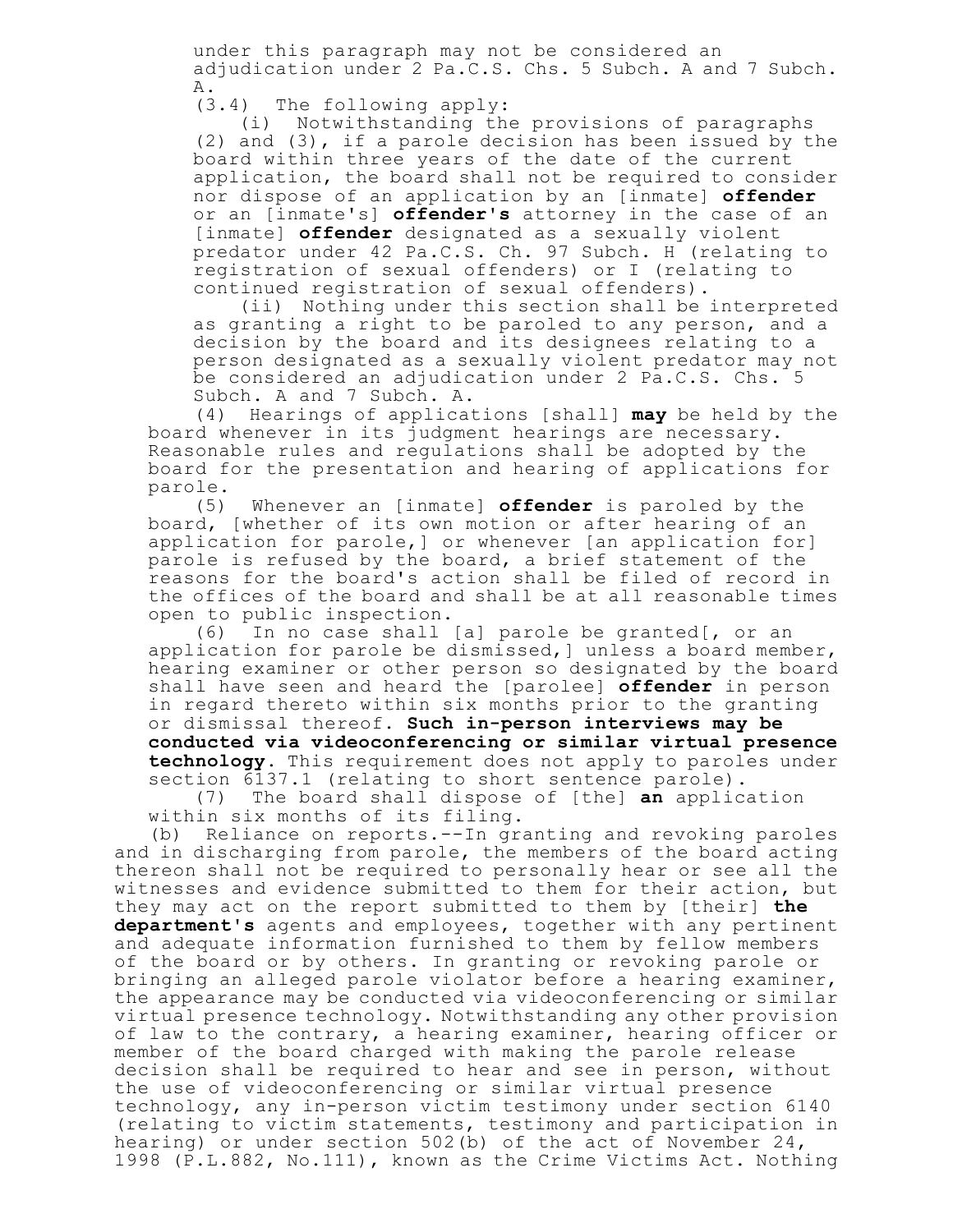in this section shall be construed to limit or reduce the rights of victims under section 6140 or under section 502(b) of the Crime Victims Act.

(c) Notice to district attorney.--At least ten days before paroling an [inmate] **offender** on its own motion, the board shall give written notice of the contemplated parole to the district attorney of the county in which the [inmate] **offender** was sentenced, and, in cases of hearings on applications for parole as provided for in this section, at least ten days' written notice of the time and place fixed for such hearing shall be given either by the board or by the [applicant] **offender or the offender's attorney**, as the board shall direct, to the court and district attorney of the county in which the [applicant] **offender** was sentenced.

Section 22. Sections 6140, 6141 and 6143 of Title 61 are amended to read:

§ 6140. Victim statements, testimony and participation in hearing.

(a) Duty of district attorney to provide notice.--

(1) The victim of the offense for which an [inmate] **offender** is sentenced shall be notified by the district attorney immediately following sentencing, in cases where the defendant has been sentenced to a term of imprisonment, that the victim [or] **and** family member shall have the opportunity to present a statement for the parole report to be considered at the parole hearing or to testify to the [parole] board expressing his opinion concerning the release of the [inmate] **offender**.

(2) The district attorney shall provide notice to a member of the immediate family of the victim if the victim:

(i) is a juvenile;

(ii) is incapable of testifying; or

(iii) died as a result of the [defendant's]

**offender's** conduct.

(b) Notice of intent to submit statement.--In order to submit a statement under subsection (a), a victim [or] **and** family member must notify the board **through the Office of Victim Advocate** of [his] **the victim's and family member's** intention to do so and provide and keep current an appropriate mailing address with the [board] **Office of Victim Advocate**.

(c) Contents of parole [report] **statement**.--The parole [report] **statement** may include [a statement] **discussion** concerning:<br>(1)

The continuing nature and extent of any physical harm or psychological or emotional harm or trauma suffered by the victim.

(2) The extent of any loss of earnings or ability to work suffered by the victim.

(3) The continuing effect of the crime upon the victim's family.

(d) Notice to persons who previously contacted the [board] **Office of Victim Advocate**.--

(1) At the time public notice is given that an [inmate] **offender** is being considered for parole pursuant to this section, the [board] **Office of Victim Advocate** shall also notify any victim or nearest relative who has previously contacted the [board] **Office of Victim Advocate** of the [availability] **opportunity** to provide a statement for inclusion in the parole report or to present testimony for inclusion at the parole hearing.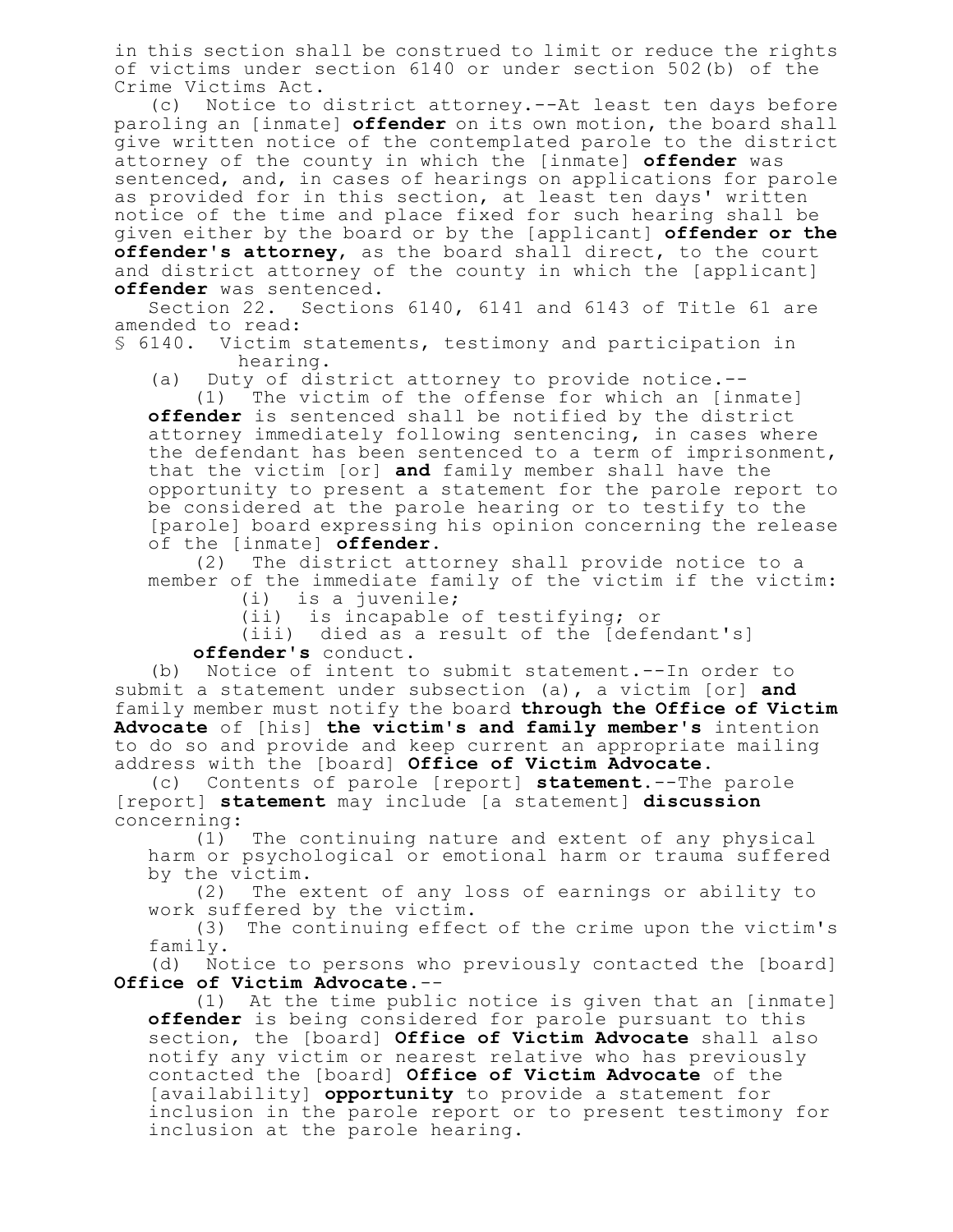(2) The [board] **Office of Victim Advocate** shall notify the [person] **victim and family member** identified under paragraph (1) at [the] **that** person's last known mailing address. The notification required by this section shall be given by the [board] **Office of Victim Advocate** in the case of a parole to be granted pursuant to section 6139 (relating to parole procedure) or by the court in the case of a parole to be granted pursuant to section [6133] **6172** (relating to probation services).

(e) Notice of intent to present testimony.--The victim [or] **and** family member shall notify the [board] **Office of Victim Advocate which shall notify** within 30 days from the date of the notice of his intent to present testimony at the parole hearing. This time period may be waived by the [board] **Office of Victim Advocate** for good cause.

(f) Referral to hearing [officer] **examiner**.--If the victim [or] **and** family member submits a written statement to the board **through the Office of Victim Advocate** subsequent to notice, the statement shall be made a part of the board's file on the [inmate] **offender**, and the [inmate's] **offender's** case shall be referred to a hearing [officer] **examiner** designated to conduct parole release hearings.

(g) Assignment to hearing examiner.--If the victim [or] **and** family member informs the board **through the Office of Victim Advocate** subsequent to notice being provided that [the person intends] **they intend** to testify, the chairperson shall assign the [inmate's] **offender's** case to a hearing examiner for the purpose of receiving the person's testimony.

(h) Hearing procedure.--

(1) The assigned hearing examiner shall conduct a hearing within 30 days from the date the board received notification of the intent to offer testimony.

(2) The hearing shall be conducted at a time and place and on a date determined by the chairperson or designee. Notice of the time, place and date of the hearing shall be provided **by the Office of Victim Advocate** to the victim [or] **and** family member, in writing, and shall be [mailed] **provided** at least ten days prior to the hearing date.

(3) The hearing shall be recorded by an electronic recording device.

(4) The hearing examiner shall prepare a written [report] **statement** within a reasonable [amount of] time prior to the hearing date. A copy of the [report] **statement** shall be forwarded to the person offering testimony. A copy of the report shall be made a part of the board's file on the [inmate] **offender**.

(5) Upon completion of the written [report] **statement**, the [inmate's] **offender's** case shall be referred to a hearing examiner designated to conduct parole release hearings.

(6) (i) The hearing scheduled pursuant to this section shall be conducted, when possible, prior to a parole release hearing and prior to the board rendering a decision.

(ii) Nothing in this section shall be construed to preclude the board from conducting a timely parole release hearing.

(7) After submission of the [report] **statement**, the board shall within a reasonable [amount of] time:

(i) Evaluate the information provided.

(ii) Determine whether the decision shall be affirmed or modified.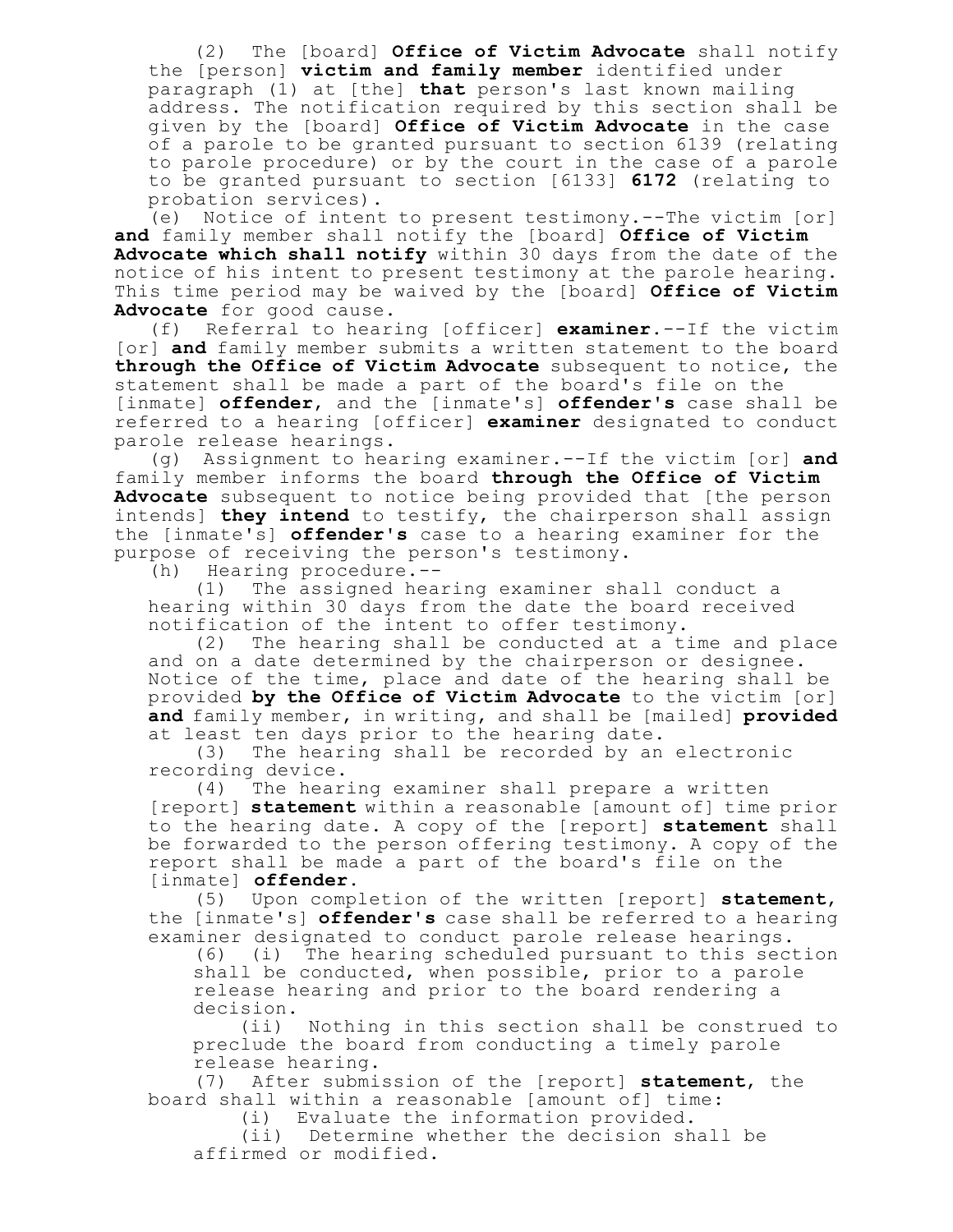(iii) Determine whether a rescission hearing shall be conducted.

(iv) Notify the [inmate] **offender** in writing of its decision.

(8) Notwithstanding any other provision of law, any and all statements or testimony of the victim [or] **and** family member submitted to the board **or the Office of Victim Advocate** pertaining to:

(i) the continuing nature and extent of any physical harm or psychological or emotional harm or trauma suffered by the victim;

(ii) the extent of any loss of earnings or ability to work suffered by the victim; and

(iii) the continuing effect of the crime upon the victim's family:

(A) Shall be deemed confidential and privileged.

(B) Shall not be subject to subpoena or discovery.

(C) Shall not be introduced into evidence in any judicial or administrative proceeding.

(D) Shall not be released to the [inmate]

**offender**.

(9) All records maintained by the board **or the Office of Victim Advocate** pertaining to victims shall be kept separate. Current address, telephone numbers and any other personal information of the victim and family members shall be deemed confidential.

(10) Notwithstanding any other provision of law, no person who has had access to a report, record or any other information under this section shall disclose the content of the report, record or other information or testify in a judicial or administrative proceeding without the written consent of the victim.

(11) A victim [or] **and** the family member who has submitted a written statement for the parole report or testified at a hearing pursuant to this section shall be notified by the board **through the Office of Victim Advocate** of the final decision rendered in the [inmate's] **offender's** case.

(12) If the final decision is to not release the [inmate] **offender** and if, subsequent to that decision, additional parole release hearings are conducted for that same [inmate] **offender**, then the victim [or] **and** family member who has submitted a written statement for the parole report or who has testified at a hearing pursuant to this section shall be notified by the board **through the Office**

**of Victim Advocate** at the last known address if and when additional parole hearings are scheduled by the board.

(i) Victim [or] **and** family member.--The term "victim [or] **and** family member" shall be interpreted and applied to include all victims and family members and shall not be interpreted or applied to exclude any victim, victim's representative or family member who wishes to submit a statement, testify or otherwise participate under this section.

§ 6141. General rules and special regulations.

The board may make general rules for the conduct and supervision of [persons placed on parole] **offenders** and may, in particular cases, as it deems necessary to effectuate the purpose of parole, prescribe special regulations for particular persons.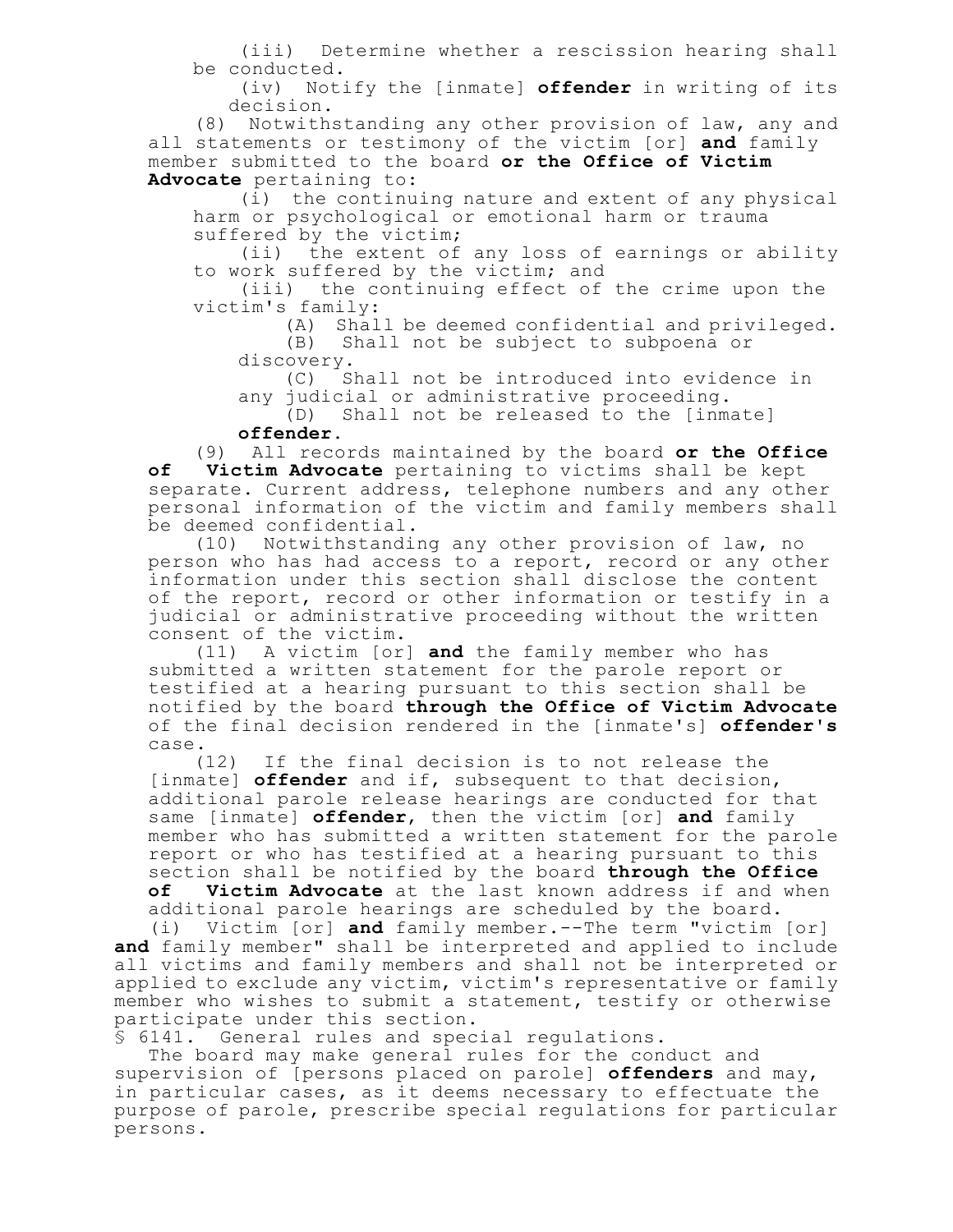§ 6143. Early parole of [inmates] **offenders** subject to Federal removal order.

(a) Eligibility.--Notwithstanding any other provision of law, the board may parole an [inmate] **offender** into the custody of the United States Immigration and Customs Enforcement for deportation prior to the expiration of the [inmate's] **offender's** minimum term of imprisonment if all of the following requirements are satisfied:

(1) The board has received [a final] **an** order of removal for the [inmate] **offender** from the United States Immigration and Customs Enforcement.

(2) The [inmate] **offender** is at least 18 years of age and is not a native or citizen of the United States.

(3) The offender has never been convicted or adjudicated delinquent of a crime of violence or a crime requiring registration under 42 Pa.C.S. Ch. 97 Subch. H (relating to registration of sexual offenders).<br>(4) The board certifies that r

The board certifies that removal of the [inmate] **offender** is appropriate and in the best interests of the Commonwealth.

(5) The [inmate] **offender** has been advised of all of the following:

(i) Unlawful reentry into the United States will result in the [inmate's] **offender's** return to the department to serve the remainder of the [inmate's] **offender's** maximum term of imprisonment without the possibility of parole.

(ii) If the [inmate] **offender** reenters the United States and commits a criminal offense, upon conviction the [inmate] **offender** shall be subject to 42 Pa.C.S. § 9720.3 (relating to sentencing for certain paroled offenders).

(iii) Reentry into the United States may subject the [inmate] **offender** to prosecution by the United States under 8 U.S.C. § 1326 (relating to reentry of removed aliens).

(b) Parole discretionary.--The decision to parole an [inmate] **offender** under subsection (a) shall be within the sole discretion of the board. Nothing under this section shall be construed to confer a legal right upon the [inmate] **offender** to parole under subsection (a).

(c) Return of [inmate] **offender** by United States.--If the United States Immigration and Customs Enforcement is unable to or does not deport the [inmate] **offender**, the [inmate] **offender** shall be returned to the custody of the department and the board shall rescind the [inmate's] **offender's** parole.

(d) Unlawful reentry.--An [inmate] **offender** paroled under this section who returns unlawfully to the United States shall be given a hearing before the board and recommitted as a parole violator upon a determination by the board that the [inmate] **offender** did unlawfully return to the United States. Upon recommitment, the [inmate] **offender** shall be required to serve the remainder of the [inmate's] **offender's** maximum term of imprisonment without the possibility of parole. The [inmate] **offender** shall not be entitled to credit for any time on parole under this section.

[(e) Definition.--As used in this section, the term "crime of violence" shall be defined as provided in 42 Pa.C.S. § 9714(g) (relating to sentences for second and subsequent offenses).]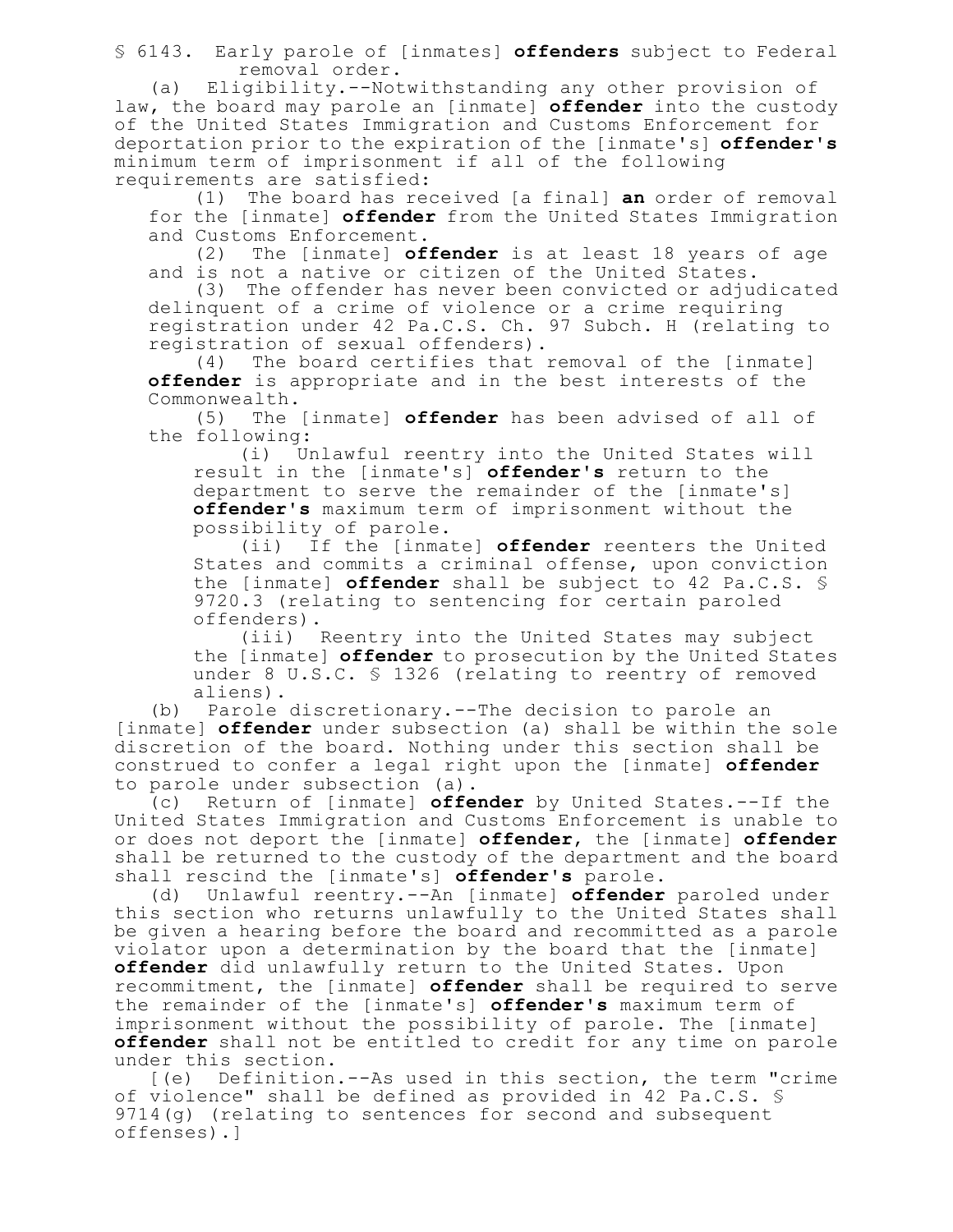Section 23. Subchapter D of Chapter 61 of Title 61 is repealed:

### [SUBCHAPTER D STATE PAROLE AGENTS

Sec.

6151. Definitions.

6152. Status as peace officers.

6153. Supervisory relationship to offenders.

§ 6151. Definitions.

The following words and phrases when used in this subchapter shall have the meanings given to them in this section unless the context clearly indicates otherwise:

"Agent." A State parole agent appointed by the board. "Conditions of supervision." Any terms or conditions of the offender's supervision, whether imposed by the court, the board or an agent, including compliance with all requirements of Federal, State and local law.

"Contraband." Any item that the offender is not permitted to possess under the conditions of supervision, including any item whose possession is forbidden by any Federal, State or local law.<br>"Court."

The court of common pleas or any judge thereof, the Philadelphia Municipal Court or any judge thereof, the Pittsburgh Magistrates Court or any judge thereof or any magisterial district judge.

"Exigent circumstances." The term includes, but is not limited to, suspicion that contraband or other evidence of violations of the conditions of supervision might be destroyed or suspicion that a weapon might be used. Exigent circumstances always exist with respect to a vehicle.

"Offender." Any person subject to the parole or probationary supervision of the board.

"Personal search." A warrantless search of an offender's person, including, but not limited to, the offender's clothing and any personal property which is in the possession, within the reach or under the control of the offender.

"Property search." A warrantless search of real property, vehicle or personal property which is in the possession or under the control of the offender.

"Real property." Any residence or business property of an offender, including all portions of the property to which the offender has access.

"Supervisor." Any individual acting in a supervisory or administrative capacity.

§ 6152. Status as peace officers.

An agent is declared to be a peace officer and is given police power and authority throughout this Commonwealth to arrest without warrant, writ, rule or process any parolee or probationer under the supervision of the board for failing to report as required by the terms of his probation or parole or for any other violation of the probation or parole. § 6153. Supervisory relationship to offenders.

(a) General rule.--Agents are in a supervisory relationship with their offenders. The purpose of this supervision is to assist the offenders in their rehabilitation and reassimilation into the community and to protect the public. Supervision practices shall reflect the balance of enforcement of the conditions of parole and case management techniques to maximize successful parole completion through effective reentry to society.

(b) Searches and seizures authorized.--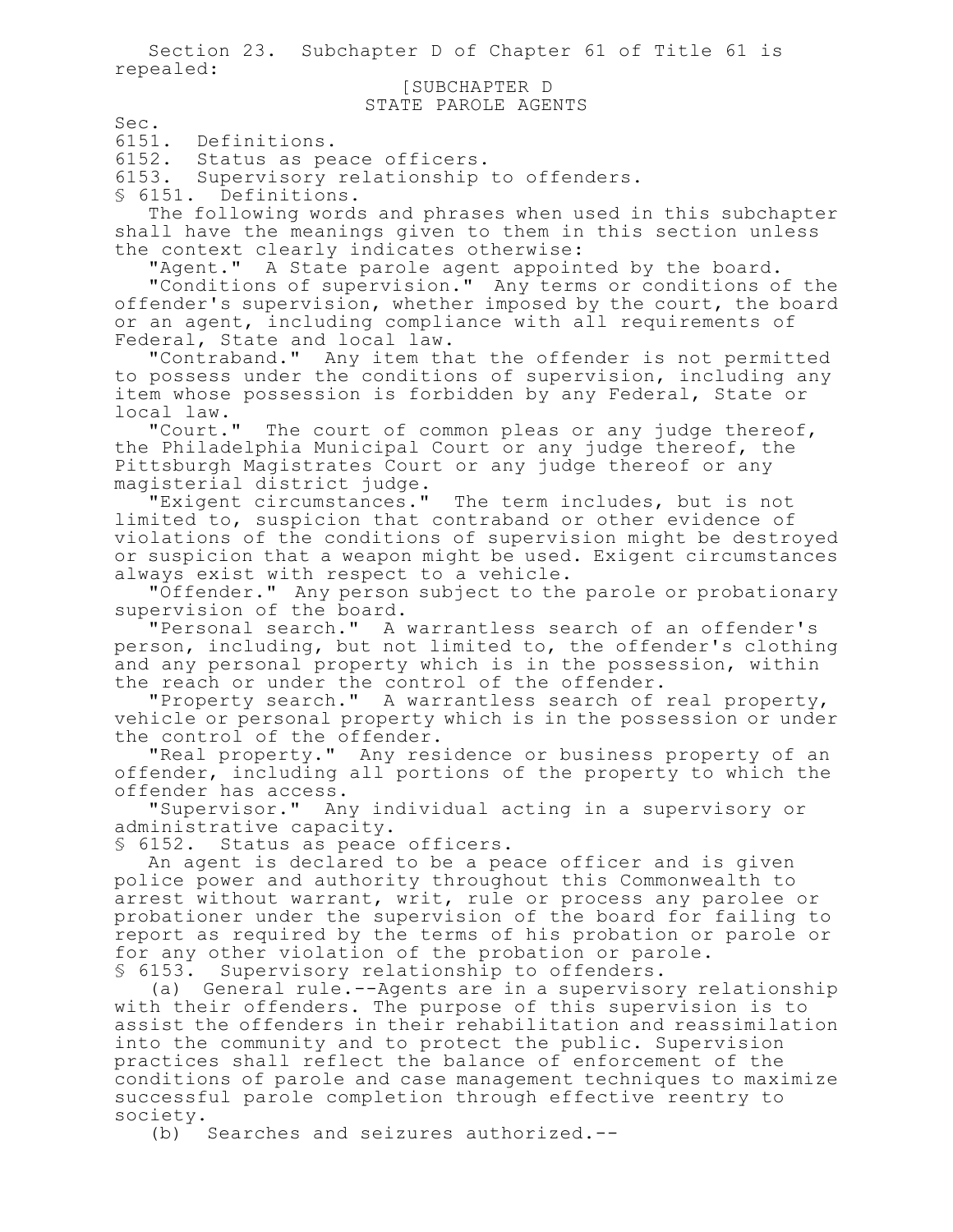(1) Agents may search the person and property of offenders in accordance with the provisions of this section.

(2) Nothing in this section shall be construed to permit searches or seizures in violation of the Constitution of the United States or section 8 of Article I of the Constitution of Pennsylvania.

(c) Effect of violation.--No violation of this section shall constitute an independent ground for suppression of evidence in any probation or parole proceeding or criminal proceeding.

(d) Grounds for personal search of offender.--

(1) A personal search of an offender may be conducted by an agent:

(i) if there is a reasonable suspicion to believe that the offender possesses contraband or other evidence of violations of the conditions of supervision;

(ii) when an offender is transported or taken into custody; or

(iii) upon an offender entering or leaving the securing enclosure of a correctional institution, jail or detention facility.

(2) A property search may be conducted by an agent if there is reasonable suspicion to believe that the real or other property in the possession of or under the control of the offender contains contraband or other evidence of

violations of the conditions of supervision.<br>(3) Prior approval of a supervisor shal Prior approval of a supervisor shall be obtained for a property search absent exigent circumstances. No prior approval shall be required for a personal search.

(4) A written report of every property search conducted without prior approval shall be prepared by the agent who conducted the search and filed in the offender's case record. The exigent circumstances shall be stated in the report.

(5) The offender may be detained if he is present during a property search. If the offender is not present during a property search, the agent in charge of the search shall make a reasonable effort to provide the offender with notice of the search, including a list of the items seized, after

the search is completed.<br>(6) The existence o The existence of reasonable suspicion to search shall be determined in accordance with constitutional search and seizure provisions as applied by judicial decision. In accordance with such case law, the following factors, where applicable, may be taken into account:

(i) The observations of agents.

(ii) Information provided by others.

(iii) The activities of the offender.

(iv) Information provided by the offender.

(v) The experience of agents with the offender.

(vi) The experience of agents in similar

circumstances.

(vii) The prior criminal and supervisory history of the offender.

(viii) The need to verify compliance with the conditions of supervision.

(e) Nonresident offenders.--No agent shall conduct a personal or property search of an offender who is residing in a foreign state except for the limited purposes permitted under the Interstate Compact for the Supervision of Offenders and Probationers. The offender is held accountable to the rules of both the sending state and the receiving state. Any personal or property search of an offender residing in another state shall be conducted by an agent of the receiving state.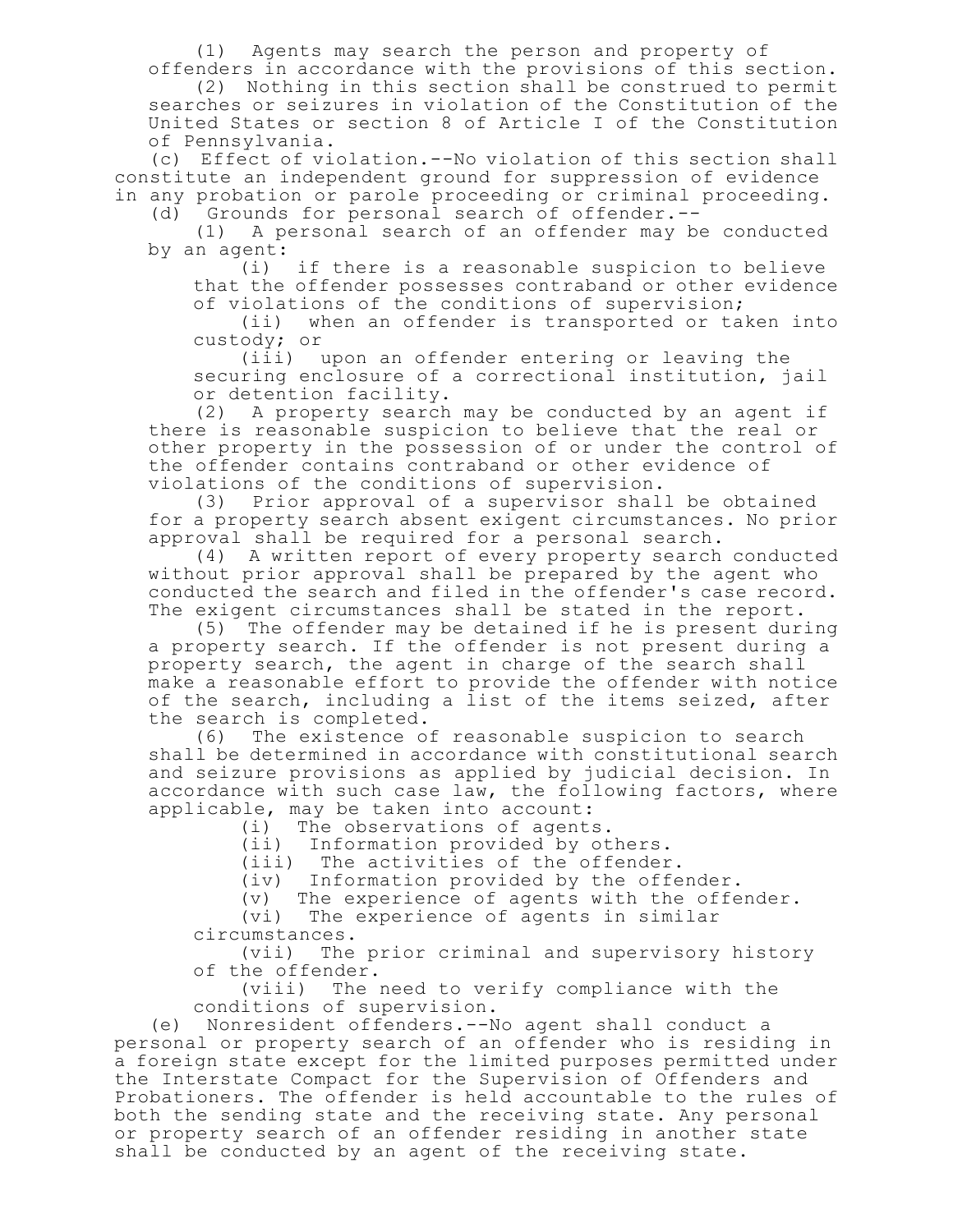(f) When authority is effective.--The authority granted to agents under this section shall be effective upon enactment of this section, without the necessity of any further regulation by the board.]

Section 24. Chapter 61 of Title 61 is amended by adding subchapters to read:

#### **SUBCHAPTER F SUPERVISION OF OFFENDERS**

**Sec. 6171. Powers and duties of department.**

**6171.1. District offices.**

**6171.2. District directors.**

**6171.3. District office employees.**

**6172. Probation services.**

**6173. Investigation of circumstances of offense.**

**6174. Right of access to offenders.**

**6175. Investigations for the Board of Pardons.**

**§ 6171. Powers and duties of department.**

**(a) Powers and duties.--The department shall have the following powers and duties:**

**(1) To first and foremost seek to protect the safety of the public, to supervise any offender released on parole by order of the board and to arrest, to detain in a department facility and to report to the board for a determination whether to revoke parole and recommit an offender who fails to comply with the conditions of supervision, including, but not limited to, the alleged commission of a new crime.**

**(2) To enforce the conditions of supervision established by the board as well as the power to impose and enforce additional conditions of supervision on an offender and the power to, with the consent of the board, amend or terminate mandatory conditions of suspension established by the board. Conditions not designated as mandatory by the board do not require consent of the board.**

**(3) The imposition, modification or termination of a condition of supervision must be based on the risk presented by and the rehabilitative needs of the offender and the impact the termination or modification will have on public safety.**

**(4) To supervise any offender placed on parole, when sentenced to a maximum period of less than two years, by any judge of a court having criminal jurisdiction, when the court may by special order direct supervision by the department, in which case the parole case shall be known as a special case and the authority of the department with regard thereto shall be the same as provided in this chapter with regard to parole cases within one of the classifications set forth in this chapter.**

**(5) To furnish to the board no fewer than 90 days prior to a scheduled parole interview, or if such interview is scheduled to be held within fewer than 90 days, as quickly as possible after the department is informed of such interview, reports concerning the conduct of offenders under the department's supervision or in its custody together with any other facts deemed pertinent in aiding the board to determine whether such offenders shall be paroled.**

**(6) To pay the costs of preparole drug screening tests for offenders subject to the parole release jurisdiction of the board. The department shall establish rules and regulations for the payment of these costs and may limit the**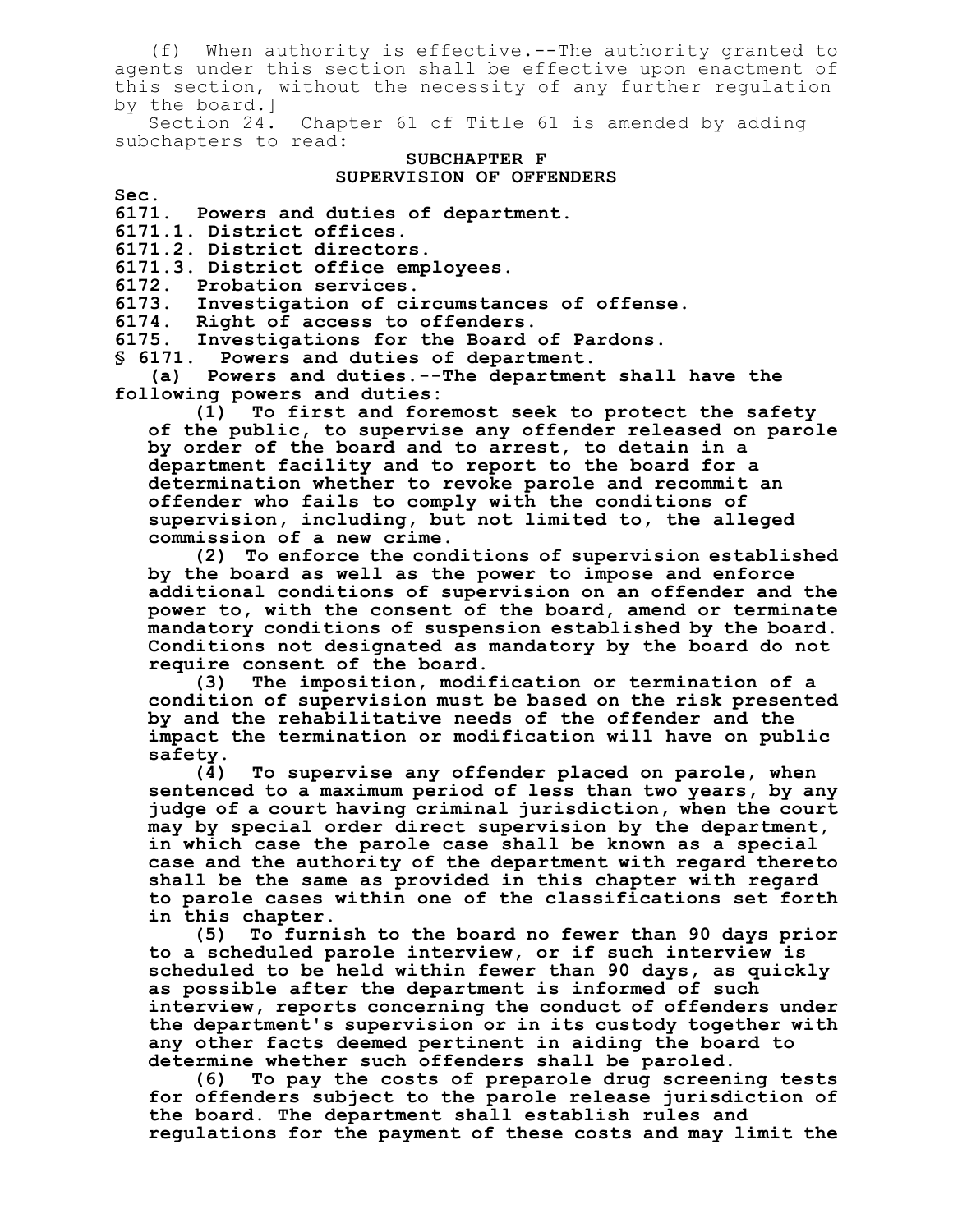**types and costs of these screening tests that would be subject to payment by the department.**

**(7) To determine when an offender, subject to random drug screening tests as a condition of supervision, shall be tested. The offender undergoing the tests shall be responsible for the costs of the tests. The money collected for the tests shall be applied against the contract for such testing.**

**(8) To supervise and make presentence investigations and reports as provided by law.**

**(9) To collect and maintain copies of all presentence investigations and reports.**

**(10) To collect, compile and publish statistical and other information relating to probation and parole work in all courts and such other information the department may deem of value in probation service.**

**(11) To establish, by regulation, uniform Statewide standards for:**

**(i) Presentence investigations.**

**(ii) The supervision of probationers.**

**(iii) The qualifications for probation personnel.**

**(iv) Minimum salaries.**

**(v) Quality of probation service.**

**(vi) The standards for the qualifications of probation personnel shall only apply to probation personnel appointed after the date the standards are established. Should any probation personnel appointed prior to the date the standards were established fail to meet the standards, the court having jurisdiction of such personnel may request the department to establish in-service training for them in accordance with the standards.**

**(12) To adopt regulations establishing criteria for department acceptance of cases for supervision and presentence investigations from counties that on December 31, 1985, maintained adult probation offices and parole systems.**

**(13) To enter into contracts for purchasing community services to assist parolees, supplement existing programs and provide for the continuous electronic monitoring of**

offenders.<br>! (14) **(14) To establish and provide for intensive supervision units and day reporting centers for the supervision of offenders.**

**(15) To provide information as required under 42 Pa.C.S. § 2153(a)(14) (relating to powers and duties of commission) as requested by the commission.**

**(16) To incorporate evidence-based practices into the supervision of offenders.**

**(17) To coordinate the reentry of offenders into the community using evidence-based practices that are effective in reducing recidivism.**

**(18) To conduct research to identify, to be informed of and to apply recognized evidence-based parole supervision practices that promote public safety and reduce recidivism.**

**(19) To conduct outcome and performance analyses on implemented department programs and practices to enhance public safety through reduced recidivism.**

**(20) To administer administrative parole.**

**(21) To adopt regulations establishing specific composition, functions and responsibilities for citizens advisory committees and to receive reports, recommendations**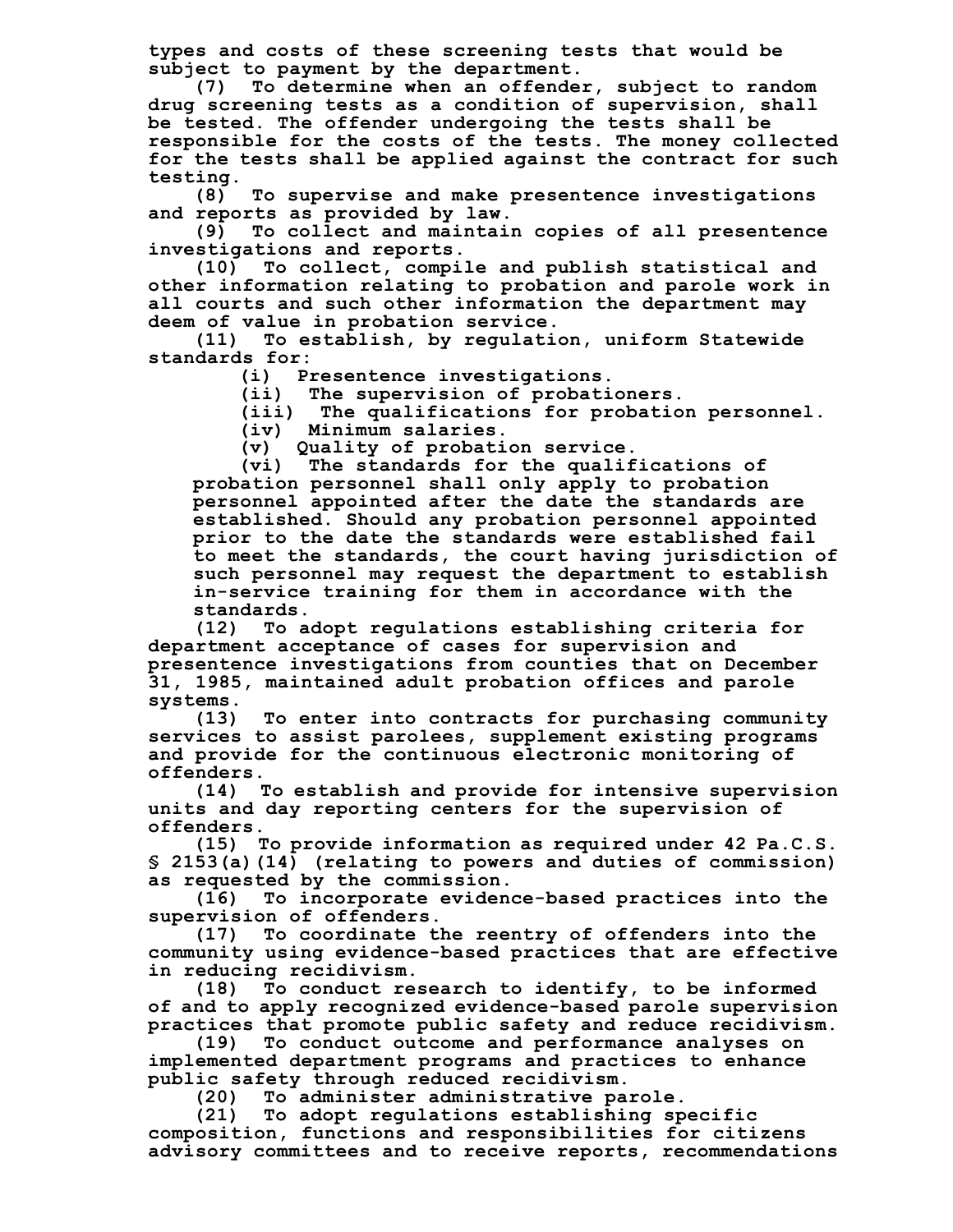**or other input concerning parole policies and parole-related concerns from the committees on a regular basis.**

**(22) Designate community corrections centers or community corrections facilities where parolees are to be housed.**

**(23) Determine whether parolees are to be housed in a secured or unsecured portion of a community corrections center or community corrections facility.**

**(b) Administrative parole.--**

**(1) An eligible offender shall be placed on administrative parole one year after release on parole and until the maximum sentence date if the department's supervision staff determines that there is no substantial information indicating dangerousness or that placement on administrative parole would compromise public safety or that continued supervision would otherwise benefit the offender and:**

**(i) the eligible offender has not violated the terms and conditions of the eligible offender's parole; or**

**(ii) the eligible offender has not been subject to the extensive use of sanctions prior to the completion of one year from the date of release on parole.**

**(2) An eligible offender placed on administrative parole shall continue to be subject to recommitment at the board's discretion and shall be subject to the board's power to recommit and reparole, recommit and review or otherwise impose sanctions at its discretion until the eligible offender's maximum sentence date.**

**(3) An eligible offender placed on administrative parole shall do all of the following:**

**(i) Make supervision contact at least one time per year.**

**(ii) Provide updated contact information upon a change in residence or employment.**

**(iii) Continue to pay any restitution owed.**

**(iv) Comply with other requirements imposed by the department.**

**(c) Exception.--Except in special cases, the powers and duties conferred under this section shall not extend to offenders confined in a county correctional facility under 42 Pa.C.S. § 9762 (relating to sentencing proceeding; place of confinement).**

**§ 6171.1. District offices.**

**(a) Principal office.--The department shall provide offices for the board. The board shall appoint and employ such number and character of officers, agents, clerks, stenographers and employees as may be necessary to carry out the purposes of this chapter. The salaries of persons so appointed and employed by the board shall be fixed by the board.**

**(b) District offices.--The department shall divide the Commonwealth for administrative purposes into a suitable number of districts, not to exceed 10, in each of which shall be a district office which shall have immediate charge of the supervision of cases of probation and parole arising in the courts of the judicial districts embraced within its territorial limits, but, as occasion may require, the supervision of particular parolees may be transferred by the department to other appropriate parole districts.**

**(c) Location of district offices.--**

**(1) The department shall fix and determine the location of the various district offices within their respective districts, having regard to local conditions in each district**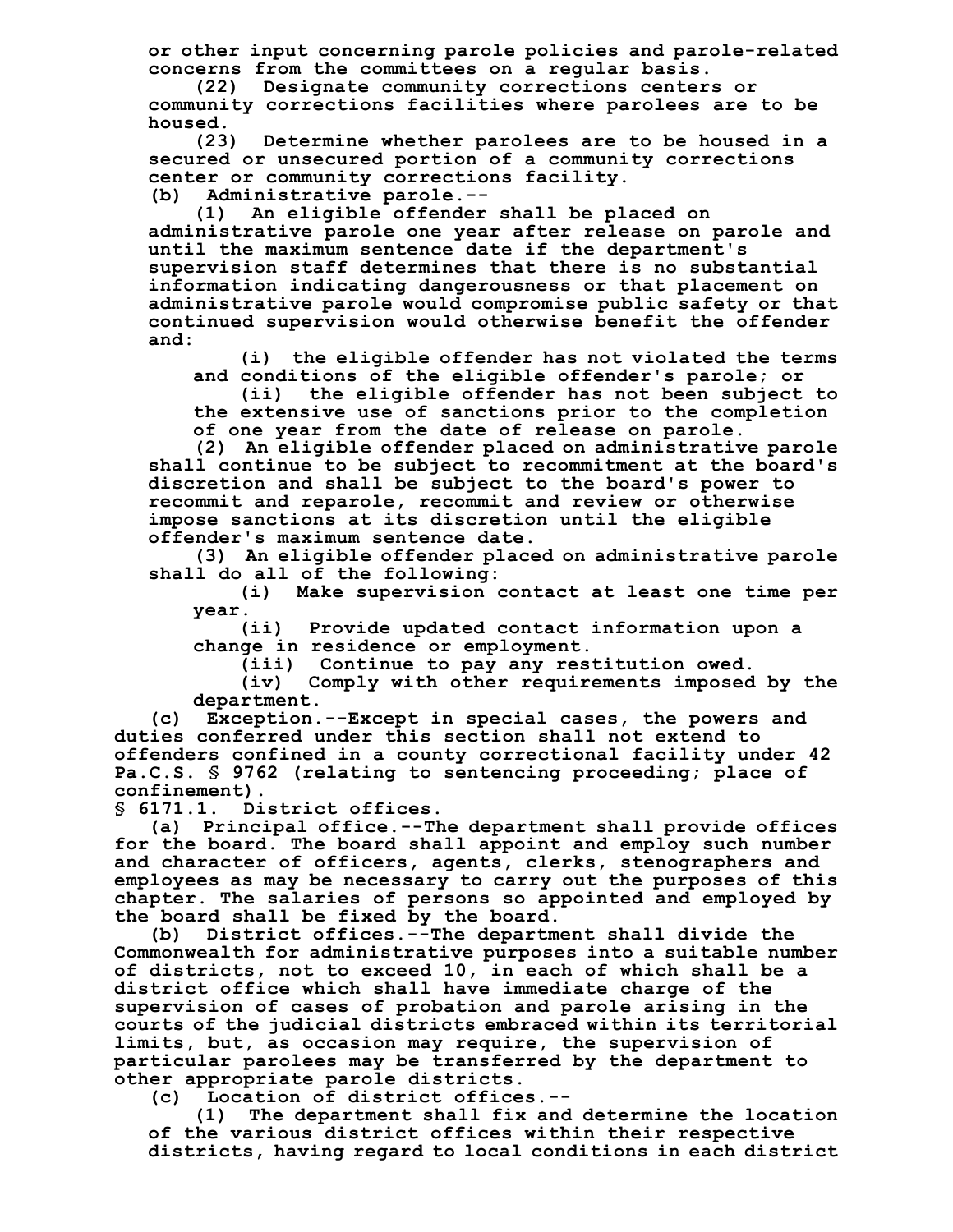**and to the most convenient and efficient functioning of the office established in each district.**

**(2) At each of the locations so fixed and determined, the department shall provide such office accommodations, furniture, equipment and supplies as may be reasonably suitable and adequate for the proper handling and dispatch of the parole business of the district.**

**(3) The department may enter into contracts on behalf of the Commonwealth for such office accommodations, furniture, equipment and supplies through the Department of General Services.**

**(d) Consideration for fixing compensation.--In fixing compensation for its officers, clerks and employees under the provisions of this chapter, the department shall have regard to the kind, grade or class of service to be rendered, and, whenever any standard compensation has been fixed by the Executive Board for any kind, grade or class of service or employment, the compensation of all persons appointed or employed by the department in the same kind, grade or class shall be fixed by it in accordance with such standard. § 6171.2. District directors.**

**(a) Establishment.--Each district office shall have a district director who:**

**(1) Shall be appointed by the department.**

**(2) Shall receive such annual salary as the department shall determine in conformity with the rules of the Executive Board.**

**(b) Status and role.--The district director shall be the executive head of the district office to which the district supervisor is appointed and shall have the control, management and direction of all employees of the department assigned to the district, subject to the supervision of the department. § 6171.3. District office employees.**

**(a) Department to appoint.--The department shall appoint in the various district offices a sufficient number of agents, clerks, stenographers and other employees to fully and efficiently administer the parole laws of this Commonwealth, but no employee of the department shall be appointed by the department except in the manner provided by this chapter.**

**(b) Salaries and qualifications.--The salaries of the appointees in subsection (a) shall be fixed by the department. The department shall from time to time by appropriate rule or regulation prescribe the qualifications to be possessed by its personnel. The qualifications shall be such as will best promote the efficient operation of probation and parole. § 6172. Probation services.**

**(a) General rule.--The department shall have exclusive power to supervise any offender placed on probation by any judge of a court having criminal jurisdiction when the court, by special order, consistent with the regulations of the department, directs supervision by the department.**

**(b) Presentence investigations.--The department shall make presentence investigations when requested to do so by the court in accordance with the regulations of the department.**

**(c) In-service training.--The department shall provide in-service training for personnel of county probation offices when requested to do so by the court having jurisdiction of the probation office.**

**§ 6173. Investigation of circumstances of offense.**

**(a) Duty to investigate.--The department, upon the commitment to a correctional facility of any offender whom the**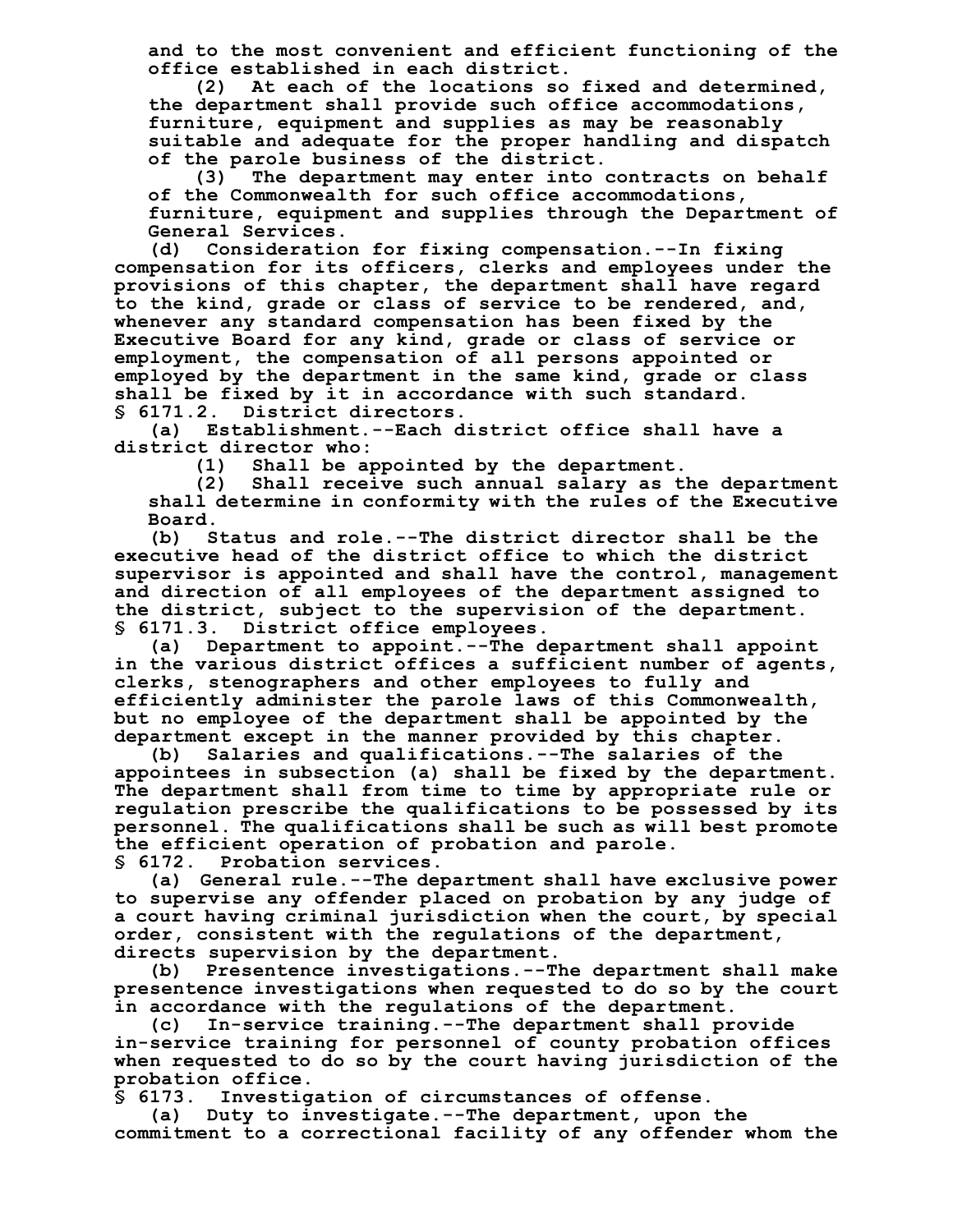**board is given the power to parole, shall investigate and include in its report to the board:**

**(1) The nature and circumstances of the offense**

**committed. (2) Any recommendations made by the trial judge and prosecuting attorney.**

**(3) The general character and background of the offender.**

**(4) Participation by an offender sentenced after February 19, 1999, and who is serving a sentence for a crime of violence in a victim impact education program offered by the department.**

**(5) The written or personal statement of the testimony of the victim or the victim's family submitted under section 6140 (relating to victim statements, testimony and participation in hearing).**

**(6) The notes of testimony of the sentencing hearing, if any, together with such additional information regarding the nature and circumstances of the offense committed for which sentence was imposed as may be available.**

**(7) The conduct of the offender while in prison and the offender's physical, mental and behavioral condition and history, in addition to history of family violence and complete criminal record.**

**(b) Cooperation of public officials.--A public official who possesses offender records or information shall furnish the records or information to the department upon request and without charge so far as may be practicable while the case is recent.**

**(c) Duty to transmit.--A court sentencing any offender to a term as to which power to parole is given to the board in this chapter shall transmit to the department, within 30 days after the imposition of the sentence:**

**(1) A copy of the notes of testimony of the sentencing hearing that may have been filed or recorded in the case.**

**(2) Copies of any criminal identification records secured from the Federal Bureau of Investigation.**

**(3) Copies of presentence investigation reports and behavior clinic reports, if any were submitted to the court, the last two of which records, being confidential records of the court, shall be treated confidentially by the department, who shall not permit examination of the records by anyone other than its duly appointed officers and employees and the board and its officers and employees, except upon court order.**

**§ 6174. Right of access to offenders.**

**All prison officials shall:**

**(1) At all reasonable times grant to the properly accredited representatives of the department access to any detainee whom the board has power to parole.**

**(2) At all reasonable times provide for the board or its properly accredited representative facilities for communicating with and observing a detainee while imprisoned. § 6175. Investigations for the Board of Pardons.**

**The department shall make an investigation for the Board of Pardons in cases coming before it and upon its request. The investigation shall include all information set forth under section 6135 (relating to investigation of circumstances of offense), including a risk assessment if the applicant is incarcerated.**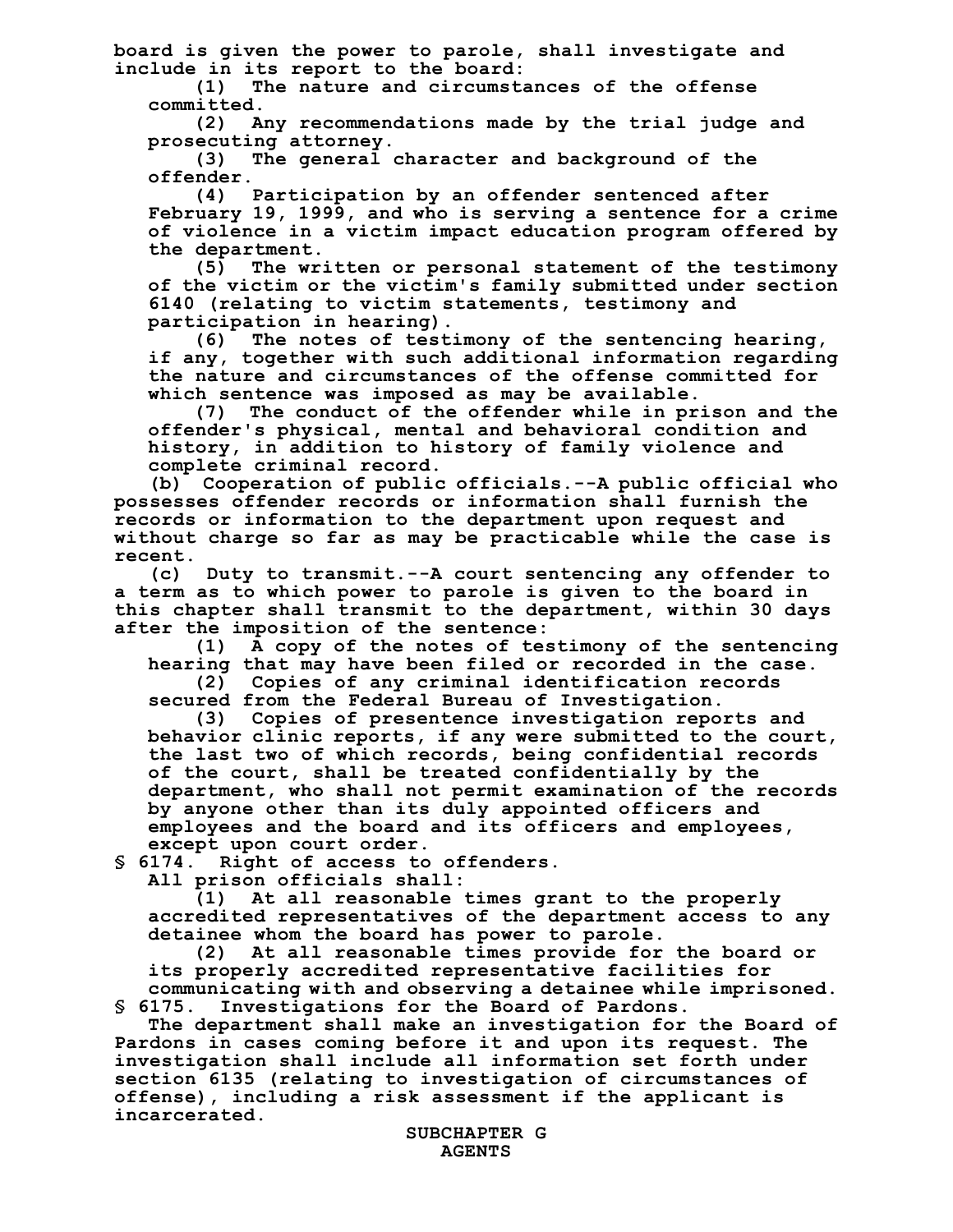**Sec. 6181. Status as peace officers.**

**6182. Supervisory relationship to offenders.**

**§ 6181. Status as peace officers.**

**An agent is declared to be a peace officer and is given police power and authority throughout this Commonwealth to arrest without warrant, writ, rule or process any department-supervised offender for failing to report as required or for any other violation of his conditions of supervision. § 6182. Supervisory relationship to offenders.**

**(a) General rule.--Agents are in a supervisory relationship with department-supervised offenders. The purpose of supervision is to assist department-supervised offenders in their rehabilitation and reassimilation into the community and to protect the public. Supervision practices shall reflect the balance of enforcement of the conditions of supervision and case management techniques to maximize successful parole completion through effective reentry to society.**

**(b) Searches and seizures authorized.--**

**(1) Agents may search the person and property of department-supervised offenders in accordance with the provisions of this section.**

**(2) Nothing in this section shall be construed to permit searches or seizures in violation of the Constitution of the United States or section 8 of Article I of the Constitution of Pennsylvania.**

**(c) Effect of violation.--No violation of this section shall constitute an independent ground for suppression of evidence in any probation, parole or criminal proceeding.**

**(d) Grounds for personal search of a department-supervised offender.--**

**(1) A personal search of an offender may be conducted by an agent:**

**(i) if there is a reasonable suspicion to believe that the department-supervised offender possesses contraband or other evidence of violations of the conditions of supervision;**

**(ii) when a department-supervised offender is transported or taken into custody; or**

**(iii) upon a department-supervised offender entering or leaving the secure enclosure of a correctional institution, jail or detention facility.**

**(2) A property search may be conducted by an agent if there is reasonable suspicion to believe that the real or other property in the possession of or under the control of the department-supervised offender contains contraband or other evidence of violations of the conditions of supervision.**

**(3) The department-supervised offender may be detained if the department-supervised offender is present during a property search. If the department-supervised offender is not present during a property search, the agent in charge of the search shall make a reasonable effort to provide the department-supervised offender with notice of the search, including a list of the items seized, after the search is completed.**

**(4) The existence of reasonable suspicion to search shall be determined in accordance with constitutional search and seizure provisions as applied by judicial decision. In accordance with such case law, the following factors, where applicable, may be taken into account:**

**(i) The observations of agents.**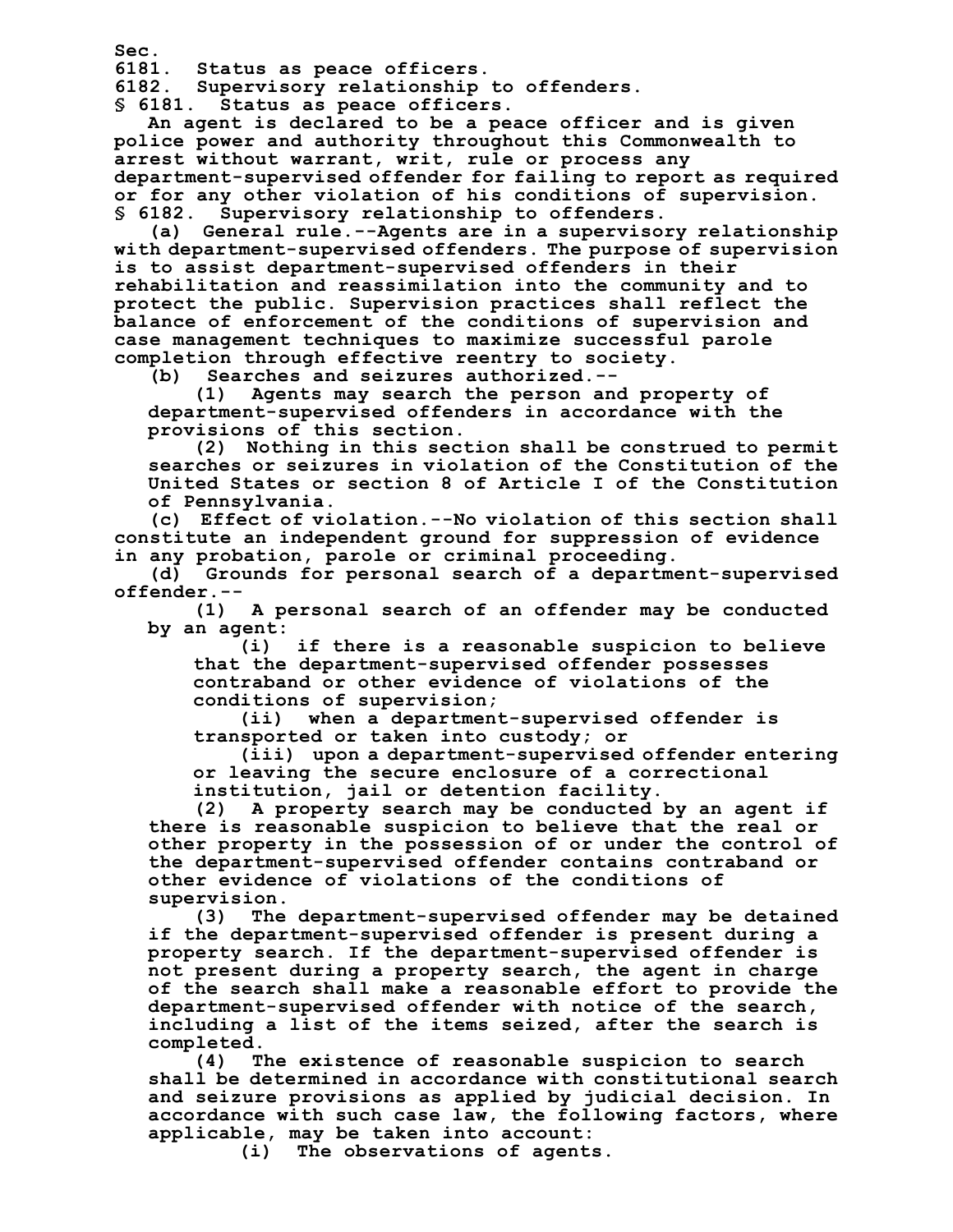**(ii) Information provided by others.**

**(iii) The activities of the department-supervised offender.**

**(iv) Information provided by the department-supervised offender.**

**(v) The experience of agents with the department-supervised offender.**

**(vi) The experience of agents in similar circumstances.**

**(vii) The prior criminal and supervisory history of the department-supervised offender.**

**(viii) The need to verify compliance with the conditions of supervision.**

**(e) Nonresident department-supervised offenders.--No agent shall conduct a personal or property search of a department-supervised offender who is residing in a foreign state except for the limited purposes permitted under the Interstate Compact for the Supervision of Offenders and Probationers. The department-supervised offender is held accountable to the rules of both the sending state and the receiving state. Any personal or property search of a department-supervised offender residing in another state shall be conducted by an agent of the receiving state.**

**(f) When authority is effective.--The authority granted to agents under this section shall be effective upon enactment of this section, without the necessity of any further regulation by the department.**

Section 25. The definition of "board" in section 6302 of Title 61 is amended to read:

§ 6302. Definitions.

The following words and phrases when used in this chapter shall have the meanings given to them in this section unless the context clearly indicates otherwise:

["Board." The Pennsylvania Board of Probation and Parole.] \* \* \*

Section 26. Sections 7115(a)(2) and (d), 7121 and 7122(a), (b), (c) and (e) of Title 61 are amended to read:<br>\$ 7115. Interstate Compact for the Supervision o

Interstate Compact for the Supervision of Adult Offenders application fee.

(a) Duty to pay.-- \* \* \*

(2) A person on State probation or parole who applies for a transfer to another state through the [interstate compact] **Interstate Compact** shall be required to pay an application fee to the [board] **department** with each application for transfer, unless the board finds that the application fee should be reduced, waived or deferred based upon the person's inability to pay.  $\star$   $\star$   $\star$ 

(d) Disposition.--Money received from the collection of the application fee shall be paid into the State Treasury and shall be credited to the general government operations of the [board] **department** for expenses incurred in the administration of the [interstate compact] **Interstate Compact**. \* \* \*

§ 7121. Deputization.

(a) General rule.--The [chairperson of the Pennsylvania Board of Probation and Parole] **secretary** may deputize any person to act as an officer and agent of the Commonwealth in effecting the return of any person who has violated the terms and conditions of parole or probation as granted by the Commonwealth. In any matter relating to the return of such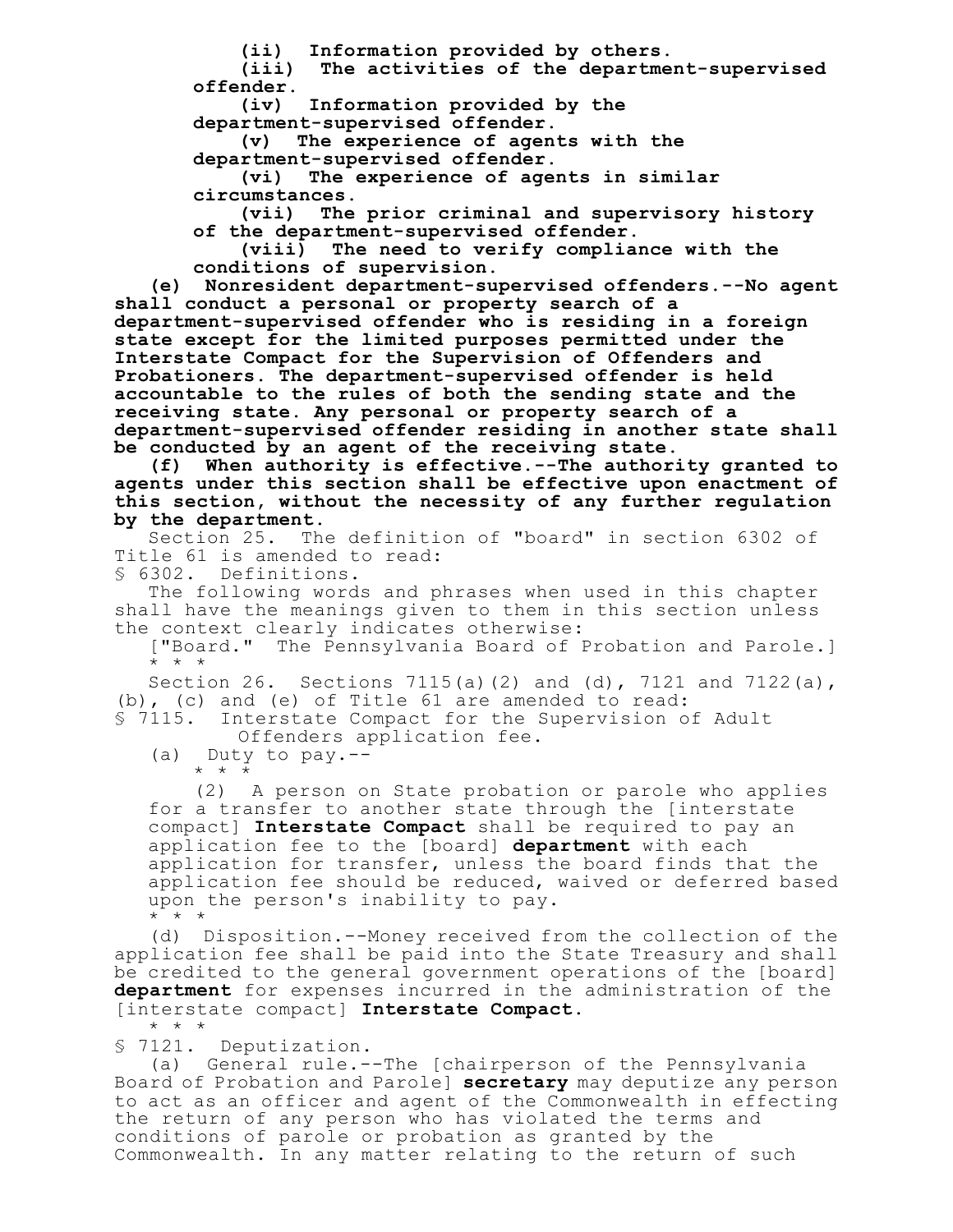person, an agent so deputized has all the powers of a police officer of this Commonwealth.

(b) Evidence of deputization.--A deputization under this section must be in writing and a person authorized to act as an agent of the Commonwealth under that authority shall carry formal evidence of the deputization and shall produce it on demand.

(c) Interstate contracts.--

**(1)** The [chairperson of the Pennsylvania Board of Probation and Parole] **secretary or a designee** may, subject to the approval of the Auditor General, enter into contracts with similar officials of any other state for the purpose of sharing an equitable portion of the cost of effecting the return of any person who has violated the terms and conditions of parole or probation as granted by the Commonwealth.

**(2) All interstate contracts entered into prior to the effective date of this paragraph are ratified and shall continue in effect according to their respective terms.** § 7122. Supervision of persons paroled by other states.

(a) General rule.--In compliance with the Federal interstate compact laws and the provisions of this section, the [board] **department** may supervise persons who are paroled by other states and reside in this Commonwealth, where such other states agree to perform similar services for the [board] **department**.

(b) Witness Protection Program.--The [board] **department** may relinquish jurisdiction over [a parolee] **an offender** to the proper Federal authorities where the [parolee] **offender** is placed into the Witness Protection Program of the United States Department of Justice.

(c) Applicability.--The provisions of this section shall apply only to those persons under the supervision of the [board] **department**.

\* \* \*

(e) Definitions.--As used in this section, the following words and phrases shall have the meaning given to them in this subsection unless the context clearly indicates otherwise:

["Board." The Pennsylvania Board of Probation and Parole.] **"Other verifiable means of support." The term includes, but is not limited to, support by a parent, grandparent, sibling, spouse or adult child. The term does not include public assistance.**

"Sexual offense."

(1) Any of the following offenses or an equivalent offense that is classified as a felony and involves a victim who is a minor:

18 Pa.C.S. § 2901 (relating to kidnapping).

18 Pa.C.S. § 5902(a) (relating to prostitution and related offenses).

18 Pa.C.S. § 5903(a)(3), (4), (5) or (6) (relating to obscene and other sexual materials and performances).

(2) Any of the following offenses or an equivalent offense that is classified as a felony and involves a victim who is younger than 13 years of age:

18 Pa.C.S. § 3126 (relating to indecent assault). (3) Any of the following offenses or an equivalent offense, regardless of the victim's age:

18 Pa.C.S. § 3121 (relating to rape).

18 Pa.C.S. § 3123 (relating to involuntary deviate sexual intercourse).

18 Pa.C.S. § 3125 (relating to aggravated indecent assault).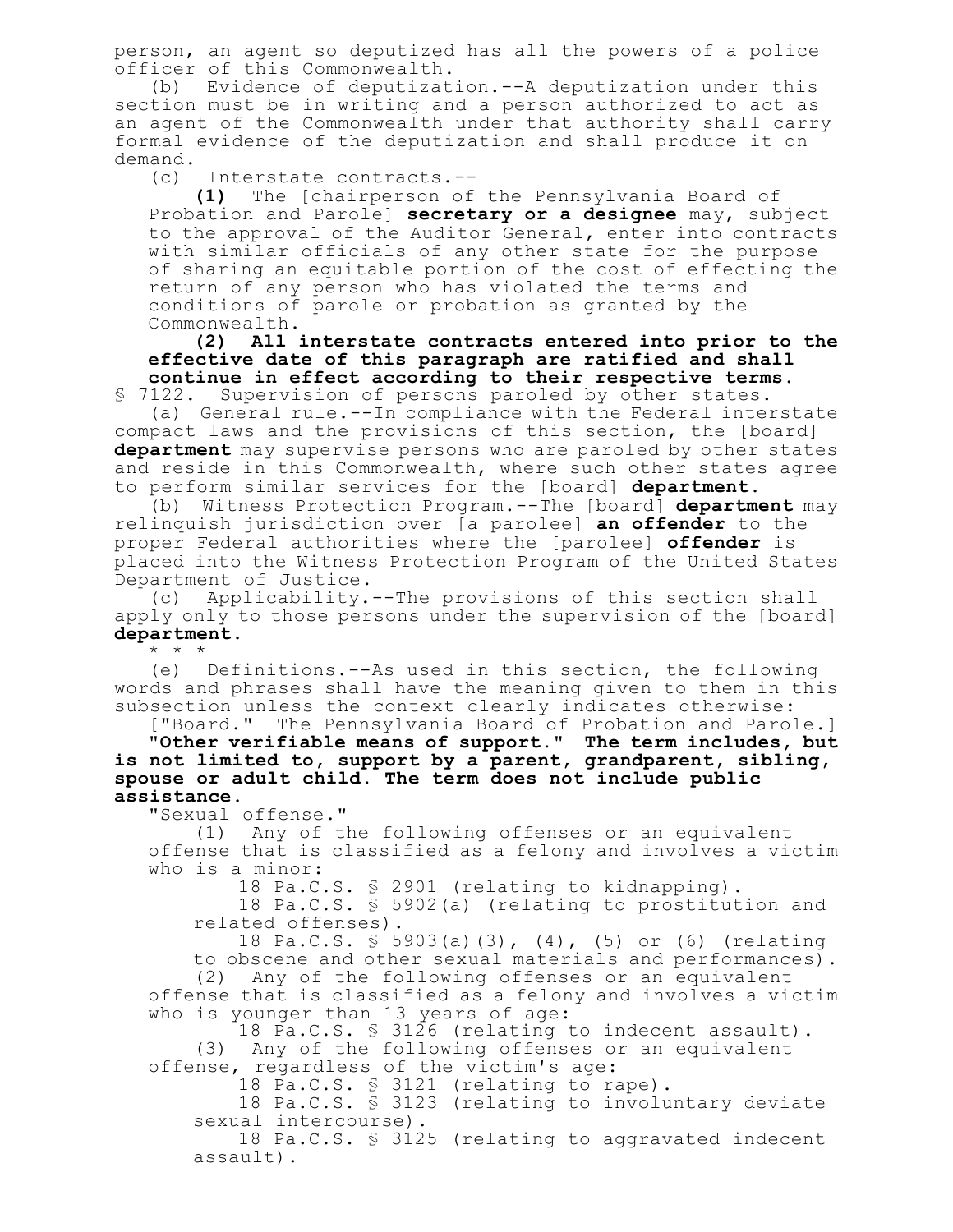"Violent offense." (1) Any of the following offenses or an equivalent offense: 18 Pa.C.S. § 2502 (relating to murder). 18 Pa.C.S. § 2503 (relating to voluntary manslaughter). 18 Pa.C.S. § 2702 (relating to aggravated assault). 18 Pa.C.S. § 2703 (relating to assault by prisoner). 18 Pa.C.S. § 2704 (relating to assault by life prisoner). 18 Pa.C.S. § 2901 (relating to kidnapping) where the victim is a minor. 18 Pa.C.S. § 3121 (relating to rape). 18 Pa.C.S. § 3123 (relating to involuntary deviate sexual intercourse). 18 Pa.C.S. § 3301 (relating to arson and related offenses). 18 Pa.C.S. § 3502 (relating to burglary). 18 Pa.C.S. § 3701 (relating to robbery). 18 Pa.C.S. § 3923 (relating to theft by extortion) where a threat of violence is made. (2) A criminal attempt, criminal solicitation or criminal conspiracy to commit any offenses set forth in this definition. ["Other verifiable means of support." The term includes, but is not limited to, support by parent, grandparent, sibling, spouse or adult child. The term does not include public assistance.] Section 26.1. Title 61 is amended by adding a chapter to read: **CHAPTER 73 BOARD OF PARDONS Sec.**

**7301. Board of Pardons.**

**§ 7301. Board of Pardons.**

**(a) Establishment.--The Board of Pardons is established for the purposes of:**

**(1) hearing applications for the remission of fines and forfeitures;**

**(2) granting of reprieves, commutations of sentence and pardons, except in cases of impeachment; and**

**(3) making recommendations in writing to the Governor thereon, in the manner provided under and subject to section 9 of Article IV of the Constitution of Pennsylvania.**

**(b) Composition.--The Board of Pardons shall consist of the following members:**

**(1) The Lieutenant Governor, who shall be chairperson.**

**(2) The Attorney General.**

**(3) Three members appointed by the Governor as provided under section 9 of Article IV of the Constitution of Pennsylvania.**

**(b.1) Terms.--Members shall serve a term of six years.**

**(c) Quorum.--Four members of the board shall constitute a quorum.**

**(d) Granting of hearings.--Hearings relating to the granting of reprieves, commutations of sentences and pardons for prisoners serving life sentences, sentences for crimes of violence or sentences for any other offense resulting in death or serious bodily injury may only be granted upon approval by a vote of a majority of the members of the Board of Pardons.**

**(e) Applicants under sentence of death.--In cases involving applicants under sentence of death, the application shall be**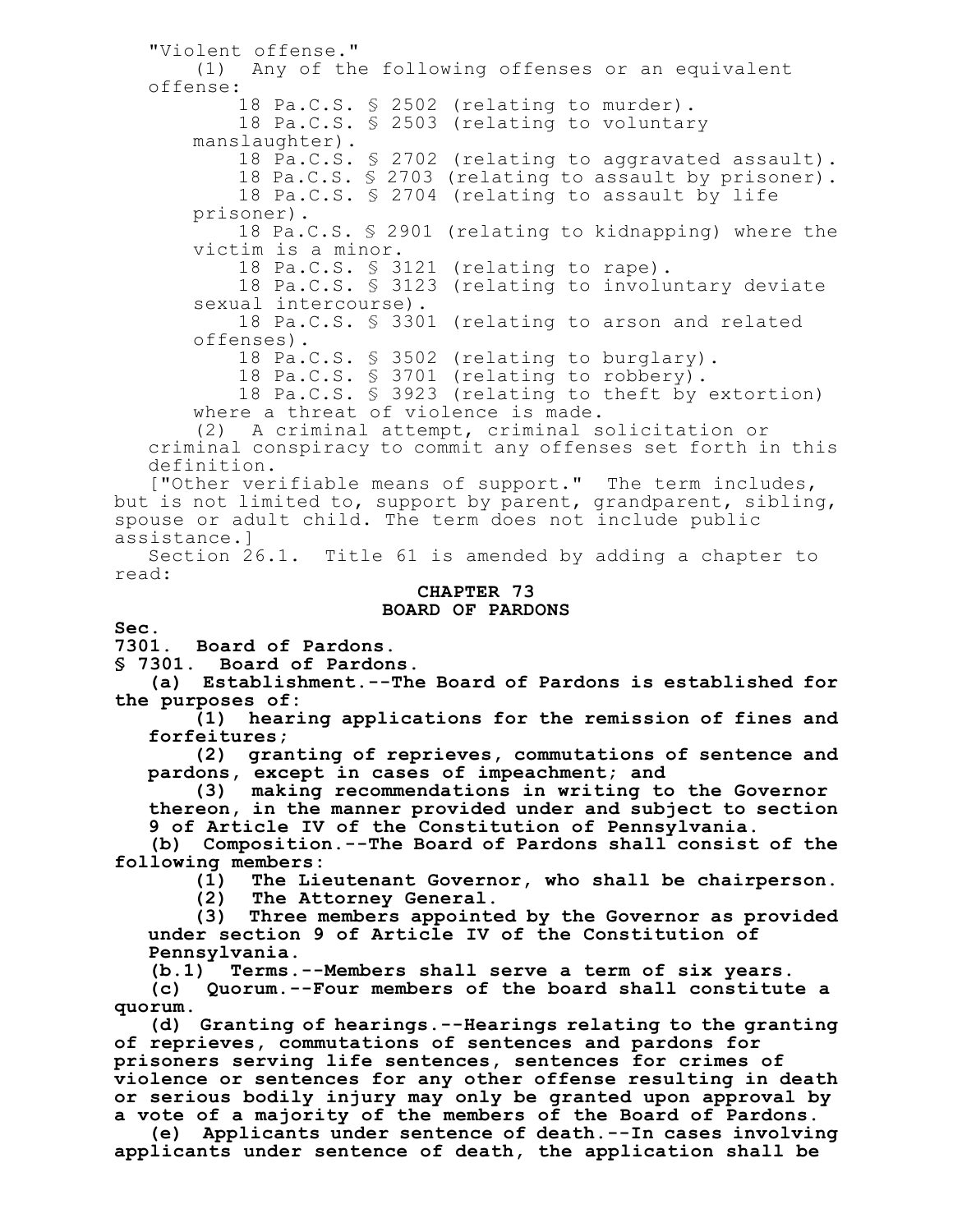**filed within 10 days of the Governor's issuance of a warrant specifying a week for execution.**

**(f) Notice to victims.--The following apply:**

**(1) The Board of Pardons shall provide notice through the Office of Victim Advocate to victims or next of kin, including victims who are registered with the Department of Corrections, the Office of Victim Advocate, the Pennsylvania Parole Board, the Board of Pardons and those whose whereabouts are otherwise known.**

**(2) Individuals notified under this subsection shall be given the opportunity to offer prior comment on any application which has been granted a hearing by the Board of Pardons pertaining to the individual's case, which may be oral or written, and shall be considered by the Board of Pardons as to the advisability of any pardon or related release and any conditions of release.**

**(3) The Board of Pardons through the Office of Victim Advocate shall make all reasonable efforts to effectuate notice within 30 days of the date that a hearing is granted and at least 60 days prior to the hearing. The Board of Pardons and the Office of Victim Advocate shall certify in writing to each member of the Board of Pardons:**

**(i) the date and manner by which notice was effectuated; or**

**(ii) a detailed description of all means or measures employed to locate the victims or next of kin to furnish notice.**

**(4) During any hearing granted under this chapter, a victim or next of kin shall be permitted to offer testimony before the Board of Pardons in person, in writing or via videoconferencing or similar virtual presence technology at the sole discretion of the victim or next of kin.**

**(5) If the Board of Pardons fails to comply with any of the provisions of this subsection, any action by the Board of Pardons to which the failure to comply applies, including a vote or recommendation under this chapter, shall be null and void.**

**(g) Hearings.--Each member of the Board of Pardons shall interview an applicant in instances where the Board of Pardons chooses to have an application submitted by the following:**

**(1) an inmate serving a life sentence or a sentence of death;**

**(2) an inmate serving a sentence for murder of the third degree, voluntary manslaughter, attempt to commit murder of the third degree or attempt to commit voluntary manslaughter; or**

**(3) an inmate serving a sentence for a crime of violence.**

**(g.1) Interview.--An interview conducted under subsection (g) shall be in person, unless any requisite travel or transport of the applicant would cause an undue medical hardship.**

**(h) Rules and regulations.--The Board of Pardons shall adopt rules and regulations governing actions of the board and all hearings and recommendations shall be subject to the rules and**

**regulations. (i) Recordkeeping.--The Board of Pardons shall keep records**

**of all actions, which shall, at all times, be open for public inspection.**

**(j) Offices.--Upon request, the Department of Corrections shall make available facilities, administrative support and other assistance to the board. The Secretary of the Board of**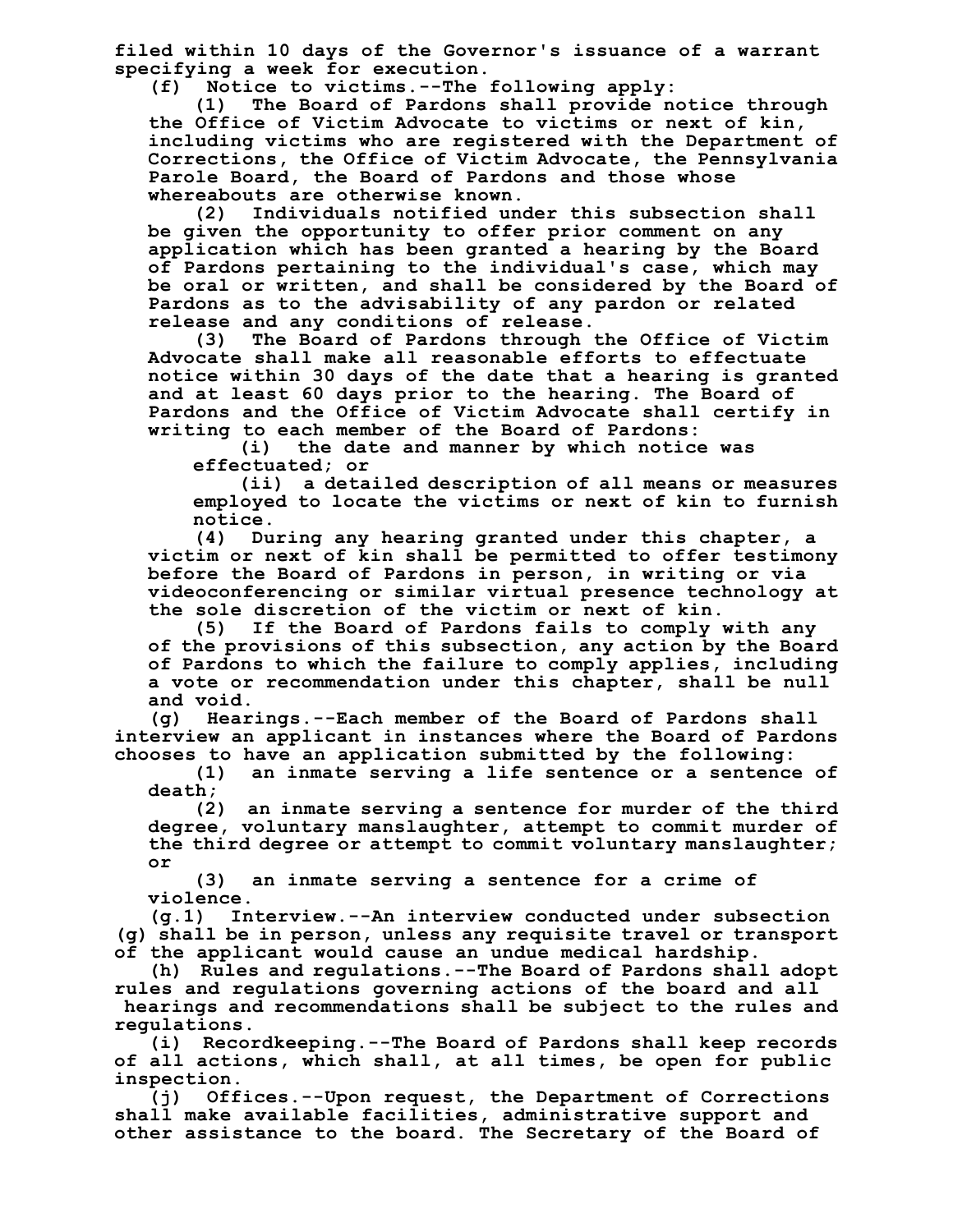**Pardons shall employ staff as necessary to carry out the board's duties under this chapter.**

**(k) Definitions.--As used in this section, the following words and phrases shall have the meanings given to them in this subsection unless the context clearly indicates otherwise:**

**"Crime of violence." As defined in 42 Pa.C.S. § 9714(g) (relating to sentences for second and subsequent offenses).**

Section 26.2. Paragraph (3) of the definition of "enforcement officer" in section 5102 of Title 71 is amended to read:

§ 5102. Definitions.

The following words and phrases as used in this part, unless a different meaning is plainly required by the context, shall have the following meanings:

\* \* \*

"Enforcement officer."

\* \* \*

(3) Parole agents, classified as such by the Executive Board and employed by the Pennsylvania Board of Probation and Parole **or the Department of Corrections**. \* \* \*

Section 27. The following shall apply to transfers:

(1) The Pennsylvania Parole Board and the functions, powers and duties of the Pennsylvania Parole Board, including the powers and duties contained in 61 Pa.C.S. Ch. 61 Such. F and that formerly resided within the Pennsylvania Parole Board, are transferred to the Department of Corrections.

(2) Upon approval of the Governor, the following are transferred to the Department of Corrections, to be used, employed and expended in connection with the functions, powers and duties transferred under paragraph (1):

(i) Personnel, contract obligations, records, files, property, supplies and equipment being used or held on the effective date of this section in connection with the functions, powers and duties transferred under paragraph (1).

(ii) Personnel transferred under this section who on the effective date of this section hold civil service employment status shall retain such status and protections afforded under 71 Pa.C.S. Pt. III while they remain in their current position.

(iii) Unexpended balances of appropriations, allocations and other funds available or to be made available for use in connection with the functions, powers and duties transferred under paragraph (1).

(3) To the extent that any employee of the Pennsylvania Parole Board is transferred to the Department of Corrections as a result of this act, such action shall not require the department or the Pennsylvania Parole Board to engage in collective bargaining or impact bargaining with the collective bargaining representative of the employees under the act of July 23, 1970 (P.L.563, No.195), known as the Public Employe Relations Act, or any other laws of this Commonwealth.

Section 28. Any reference in law to a parole agent or supervision staff shall be deemed a reference to an agent as defined in 61 Pa.C.S. § 6101. This act does not change the status of State parole agents for the purposes of the act of July 23, 1970 (P.L.563, No.195), known as the Public Employe Relations Act, or cause State parole agents to be considered policemen for the purposes of the act of June 24, 1968 (P.L.237,